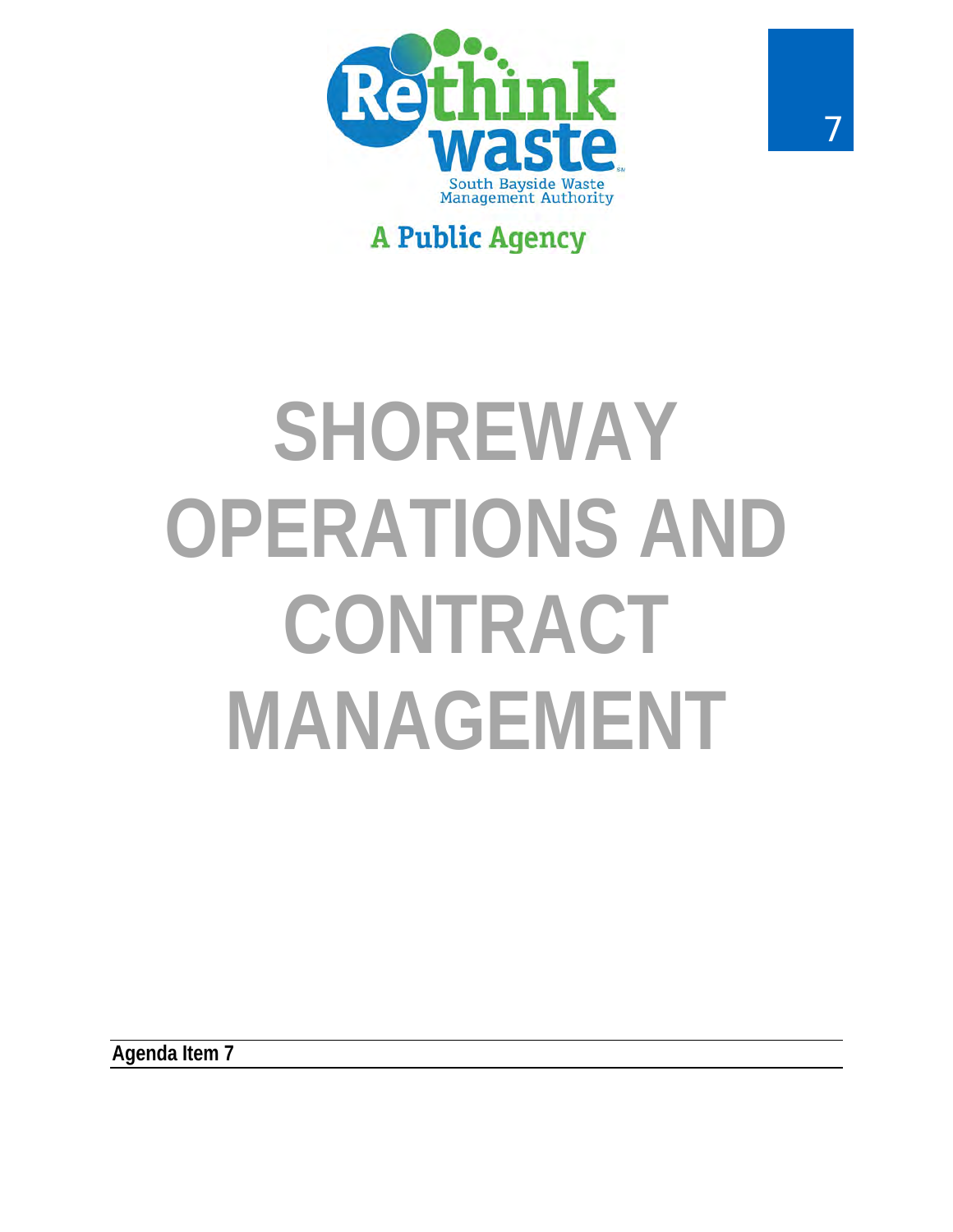

## **STAFF REPORT**

| To:      | <b>SBWMA Board Members</b>                                                                                    |
|----------|---------------------------------------------------------------------------------------------------------------|
| From:    | Tj Carter, Program Manager II, Recycling and Compliance                                                       |
| Date:    | April 28, 2022 Board of Directors Meeting                                                                     |
| Subject: | Resolution Approving a Contract with South Bay Recycling for \$68,208 for SB 1383<br><b>Sampling Services</b> |

#### **Recommendation**

It is recommended that the SBWMA Board of Directors approve Resolution No. 2022-20 attached hereto authorizing the approval of a contract in the amount of \$68,208 with South Bay Recycling (SBR) for required Senate Bill 1383 material sampling services.

#### **Summary**

Pursuant to SB 1383 regulations (14 CCR Division 7, Chapter 3, Article 6) transfer/processing facilities and operations must conduct sampling of the waste streams to determine how much organic material is recovered and how much is disposed to calculate the recovery percentage. Material sampling services are outside of the scope of SBR's Agreement for Operation of the Shoreway Recycling and Disposal Center thus, RethinkWaste has developed a separate contract with SBR for costs related to the staff time and materials needed to conduct the required SB 1383 sampling. The contract will expire on December 31, 2023 at the same time the Agreement for Operations of the Shoreway Recycling and Disposal Center with SBR expires.

#### **Analysis**

Per the requirements of SB 1383, the operator of a transfer/processing operation or facility that accepts source separated organic waste is required to conduct quarterly sampling of the waste streams to determine how much organic material is recovered and how much is disposed to calculate the recovery percentage. These samples will be used to determine if a transfer/processing facility or operation that sends materials to a recovery activity (like composting or anaerobic digestion) meets the 80 percent "clean" or less than 20 percent of incompatible material limits by 2022 and 90 percent clean or less 10 percent of incompatible material limits by 2024. A transfer/processing facility or operation that does not meet the cleanliness standard can only send organics to a facility or operation that can meet the cleanliness standard or the acceptable levels of organic waste sent to disposal. All transfer/processing operators are also required to maintain records and report to CalRecycle sampling results and daily outgoing weights of organic material sent for recovery and disposal.

Currently, material sampling services are outside of the scope of SBR's Agreement for Operation of the Shoreway Recycling and Disposal Center thus, RethinkWaste has developed a separate contract with SBR to allow them to properly recover their newly incurred costs related to the staff time and materials needed to conduct the required SB 1383 quarterly sampling program. As part of SBR's performance of the materials sampling and measurements, RethinkWaste has asked SBR to conduct the following tasks:

1. **Preparation of a Sampling Plan:** SBR will prepare and provide to RethinkWaste a sampling plan that describes the protocol it will use to conduct the quarterly materials sampling and measurements. **NOTE:**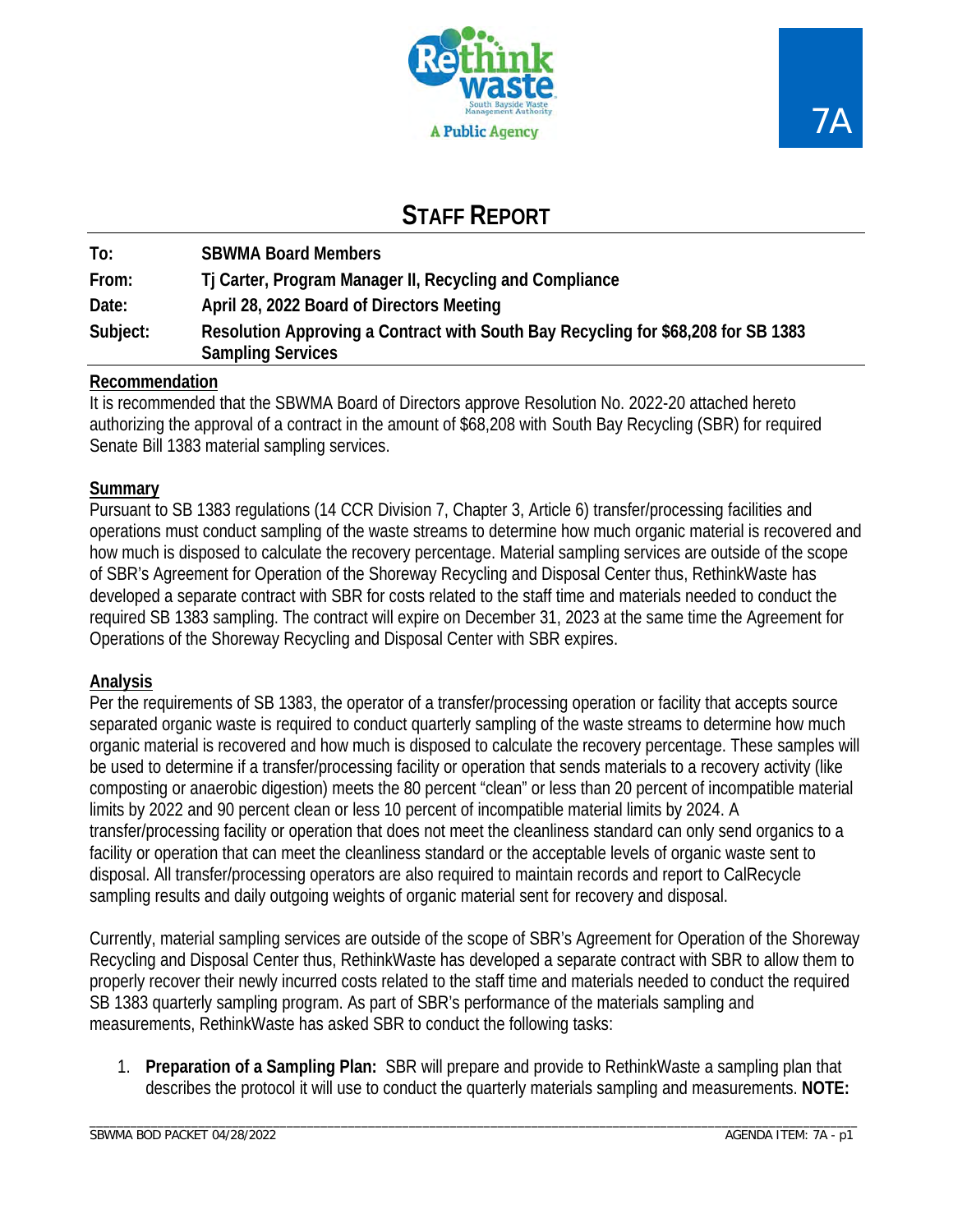This plan has now been satisfactorily submitted to Staff and has been approved by the Local Enforcement Agency (LEA).

- 2. **Seven Quarterly Materials Sampling:** SBR will conduct seven quarterly materials sampling that meets requirements of SB 1383 regulations (14 CCR Division 7, Chapter 3, Article 6). A preliminary list of the Materials Sampling Requirement prepared by HF&H Consultants is provided as Attachment 1 for SBR's review. This period coincides with the remaining Operating Agreement term that expires on December 31, 2023. If SBR believes that SB 1383 sampling requirements are different than reflected in Attachment 1, SBR will provide its own Materials Sampling Plan.
- 3. **Cost Reimbursement Request:** SBR will document all staff time and costs associated with conducting the materials sampling (as further described below) and will submit a detailed request for their full cost reimbursement in accordance with RethinkWaste work order process and these costs will be based on actual time and materials incurred. The reimbursement request shall be submitted to RethinkWaste via the existing monthly invoicing process and will be provided to Staff no later than 15 business days after the end of each quarter.
- 4. **Recordkeeping and Reporting.** SBR will maintain documentation and provide the following reports than no later than 15 business days after the end of each quarter or as otherwise required by the State:
	- a. **Materials Sampling Records:** For materials sampling, SBR will maintain records required by 14 CCR Sections 17409.5.1, 17409.5.4, 17409.5.5, 17409.5.7, 17409.5.8, and 17414.2 and will submit reports to the State in accordance with 14 CCR Section 18815.5(d)-(g). SBR will provide RethinkWaste with copies of the reports SBR submits to the State concurrently with SBR's submittal to the State.
	- b. **Staffing:** SBR will submit to RethinkWaste documentation of staffing involved in the materials sampling that includes: the number of employees by job classification, the name of employees, and the number of hours per employee per sample per day listed separately for each day material sampling is conducted. If both SBR staff and consultant staff are engaged in the materials sampling activities, SBR will provide the required information separately for SBR and consultant staff.
	- c. **Costs**: SBR will submit to RethinkWaste an itemized list of all costs related to conducting the materials sampling measurements and supporting documentation. This includes costs for staff time and supplies for conducting sampling.
	- d. **Contracts:** Copies of any contract(s) or agreement(s) for consultants that support or conduct materials sampling measurements on behalf of SBR.

#### **Background**

In September 2016, SB 1383 (Lara, Chapter 395, Statutes of 2016) established statewide methane emissions reduction targets in an effort to reduce emissions of short-lived climate pollutants in various sectors of California's economy. It includes statewide goals to reduce the disposal of organic waste and recover edible food for human consumption. To accomplish these statewide goals, SB 1383 regulations, which were approved on November 3rd, 2020, include prescriptive requirements for jurisdictions related to recycling and organics collection, inspection, and enforcement policies and programs and edible food recovery. The SBWMA and its Member Agencies need to comply with nearly all SB 1383 requirements by January 1, 2022 with the significant exception that enforcement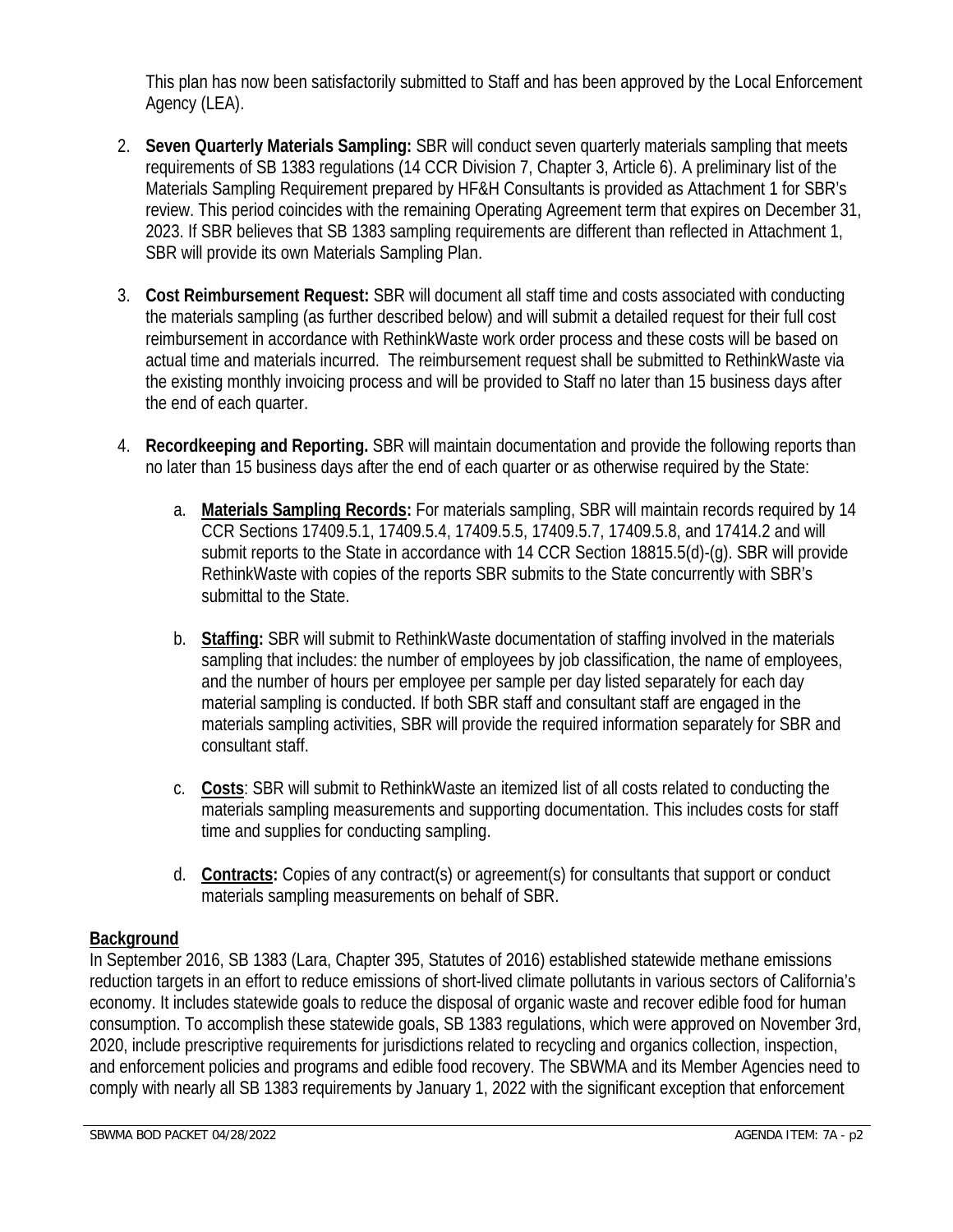actions do not need to commence until January 1, 2024. More information regarding SB 1383 can be found online at [www.calrecycle.ca.gov/organics/slcp/.](http://www.calrecycle.ca.gov/organics/slcp/)

#### **Fiscal Impact**

The approved FY 2022 budget of \$1,043,022 for SB 1383 has funding available for the \$29,232 allotted for sampling this fiscal year. The remaining \$38,976 of the contract will be incorporated into the proposed FY2023 budget for Board consideration this fall. This contract includes \$8,120 per sample with a 20% contingency per quarter. The contingency will be used in the event of unexpected costs related to conducting the sampling or in the event the local enforcement agency (LEA) requires changes to the sampling methodology.

#### *Attachments:*

#### **Resolution 2022-20**

**Exhibit A –**Agreement for Professional Services between the South Bayside Waste Management Authority and South Bay Recycling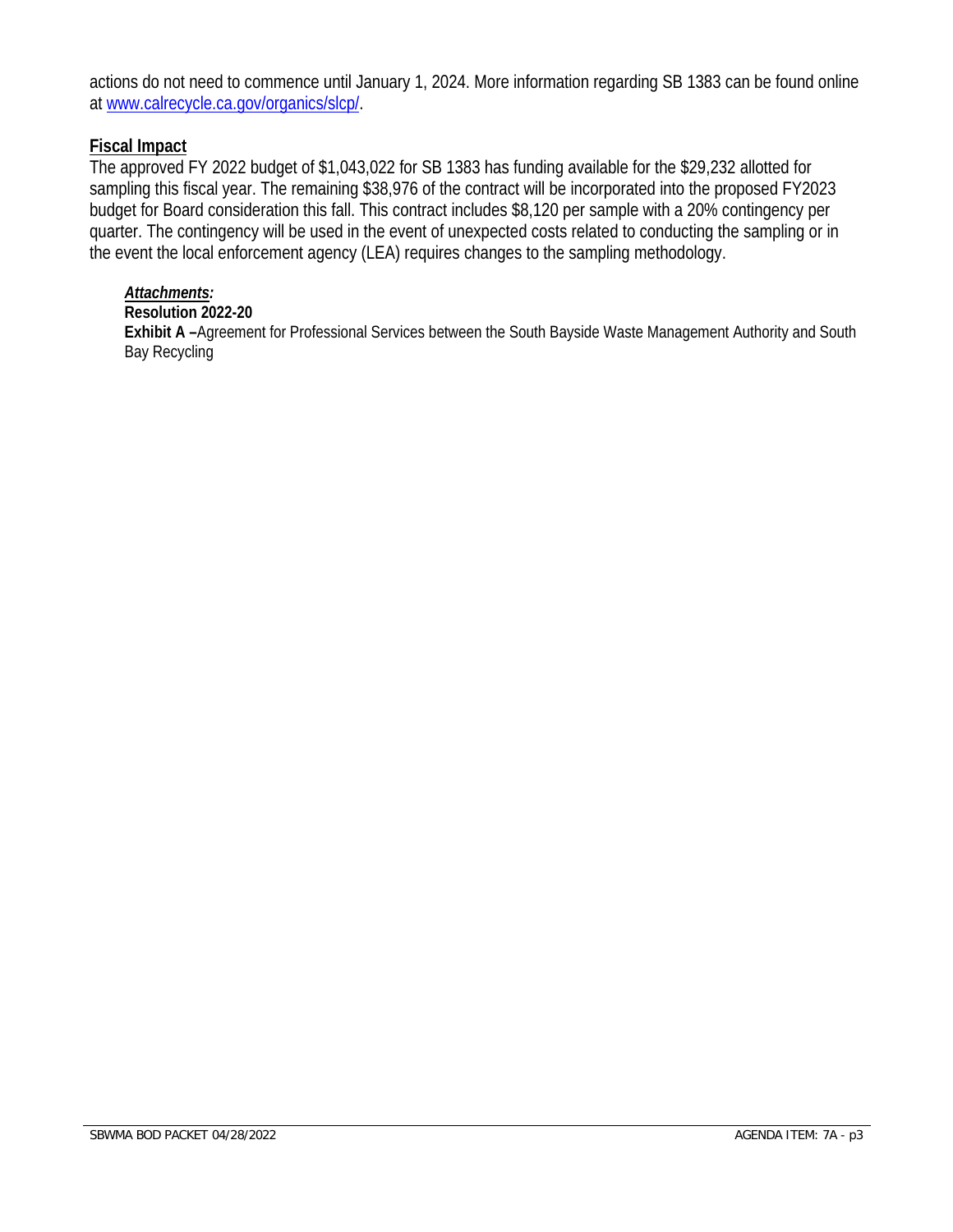

# **RESOLUTION NO. 2022-20**

## **RESOLUTION APPROVING A CONTRACT WITH SOUTH BAY RECYCLING FOR \$68,208 FOR SB 1383 SAMPLING SERVICES**

**WHEREAS,** the State of California passed SB 1383 (Chapter 395, Statutes of 1383), which required the California Department of Resources Recycling and Recovery (CalRecycle) to adopt regulations to reduce organic waste by 50 percent from its 2014 baseline level by 2020 and 75 percent by 2025; and

**WHEREAS,** CalRecycle has finalized regulations and revised Chapter 12 (Short-lived Climate Pollutants) of Division 7 of Title 14 of the California Code of Regulations ("SB 1383 Regulations"); and

**WHEREAS,** SB 1383 regulations (14 CCR Division 7, Chapter 3, Article 6) requires transfer/processing facilities and operations to conduct quarterly sampling of the waste streams; and

**WHEREAS,** Material sampling services are outside of the scope of SBR's Agreement for Operation of the Shoreway Recycling and Disposal Center;

**NOW, THEREFORE BE IT RESOLVED** that the South Bayside Waste Management Authority hereby approves contract with South Bay Recycling for \$68,208 for SB 1383 Sampling Services.

**PASSED AND ADOPTED** by the Board of Directors of the South Bayside Waste Management Authority, County of San Mateo, State of California on the 28<sup>th</sup> day of April, 2022, by the following vote:

| Agency             | Yes | No | Abstain | Absent | Agency                 | Yes | No | Abstain | Absent |
|--------------------|-----|----|---------|--------|------------------------|-----|----|---------|--------|
| Belmont            |     |    |         |        | Redwood City           |     |    |         |        |
| Burlingame         |     |    |         |        | San Carlos             |     |    |         |        |
| East Palo Alto     |     |    |         |        | San Mateo              |     |    |         |        |
| <b>Foster City</b> |     |    |         |        | County of San Mateo    |     |    |         |        |
| Hillsborough       |     |    |         |        | West Bay Sanitary Dist |     |    |         |        |
| Menlo Park         |     |    |         |        |                        |     |    |         |        |

I HEREBY CERTIFY that the foregoing Resolution No. 2022-20 was duly and regularly adopted at a regular meeting of the South Bayside Waste Management Authority on April 28, 2022.

\_\_\_\_\_\_\_\_\_\_\_\_\_\_\_\_\_\_\_\_\_\_\_\_\_\_\_\_\_\_\_\_\_\_\_\_ ATTEST: AND ALICIA Aguirre, Chairperson of SBWMA

\_\_\_\_\_\_\_\_\_\_\_\_\_\_\_\_\_\_\_\_\_\_\_\_\_\_\_\_\_\_\_\_\_ Cyndi Urman, Clerk of the Board

SBWMA BOD PACKET 04/28/2022 **AGENDA ITEM: 7A - p4**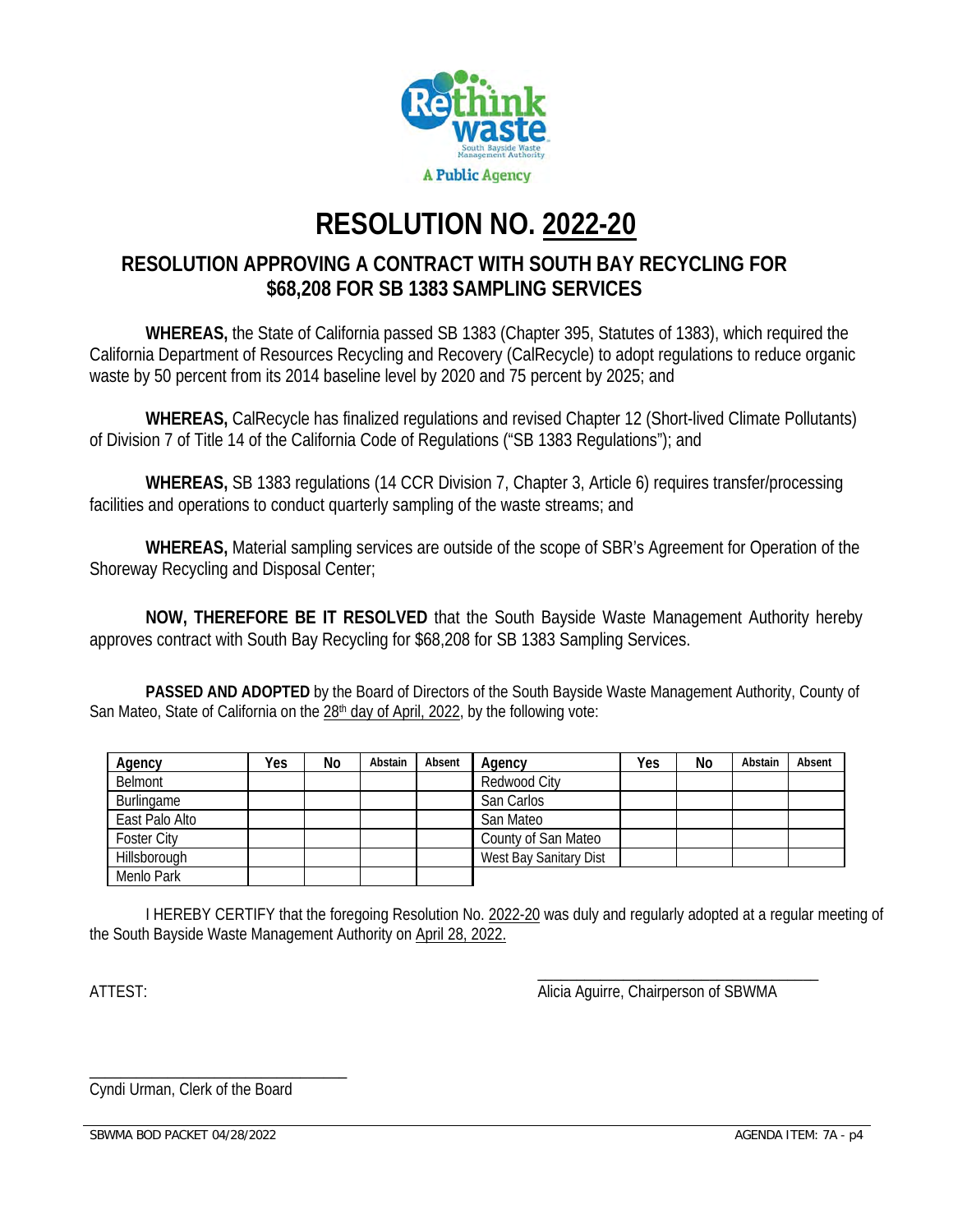

#### Exhibit A

#### PROFESSIONAL SERVICES AGREEMENT FOR SENATE BILL 1383 REQUIRED MATERIAL SAMPLING SERVICES

This Agreement is made and entered into as of the 28th of April, 2022 by and between the SOUTH BAYSIDE WASTE MANAGEMENT AUTHORITY hereinafter called "AUTHORITY" and South Bay Recycling hereinafter called "CONSULTANT".

#### **RECITALS**

This Agreement is entered into with reference to the following facts and circumstances:

- A. That AUTHORITY desires to engage CONSULTANT to provide professional services;
- B. That CONSULTANT is qualified to provide such services to the AUTHORITY and;
- C. That the AUTHORITY has elected to engage the services of CONSULTANT upon the terms and conditions as hereinafter set forth.
	- 1. Services. The services to be performed by CONSULTANT under this Agreement shall include those services set forth in Exhibit A, attached hereto and, by this reference, made a part hereof ("Services").

Performance of the Services specified in Exhibit A is hereby made an obligation of CONSULTANT under this Agreement, subject to any changes that may be made subsequently hereto upon the mutual written agreement of the parties.

Where in conflict, the terms of this Agreement supersede and prevail over any terms set forth in Exhibit A.

- 2. Term. The initial term of this Agreement shall commence upon the date hereinabove written and shall expire on December 31, 2023. AUTHORITY has the option to extend this agreement for one additional one-year term by giving written notice to CONSULTANT no later than ninety (90) days before the end of the then existing term. Costs and compensation for oneyear extension term will be agreed upon at time of extension.
- 3. Schedule. Time is of the essence in the performance of Services under this Agreement. CONSULTANT shall complete the Services within the term of this Agreement and in accordance with the schedule set forth in Exhibit A. Any Services for which times for performance are not specified in this Agreement shall be commenced and completed by CONSULTANT in a reasonably prompt and timely manner based upon the circumstances and direction communicated to the CONSULTANT. AUTHORITY'S agreement

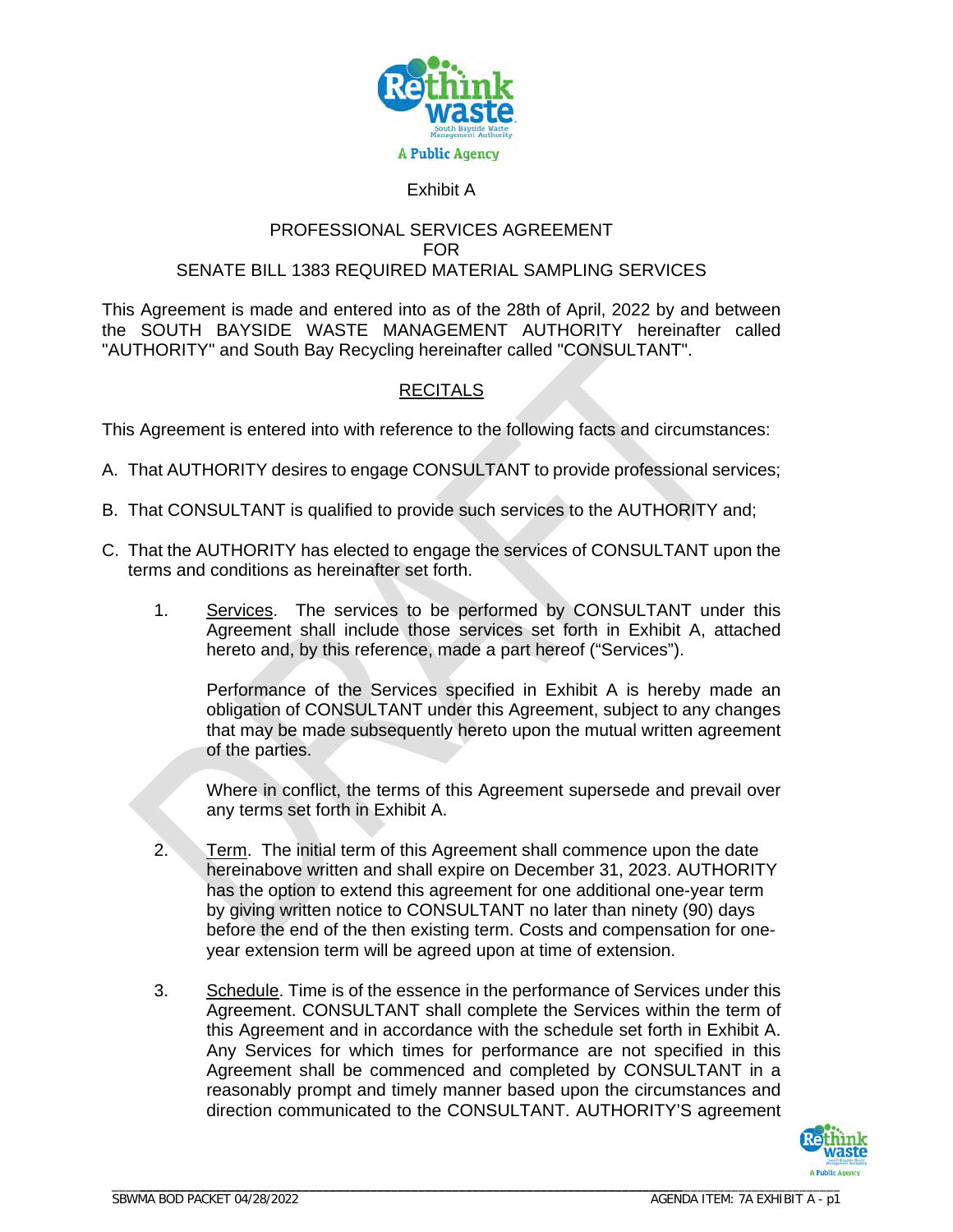to extend the term or the schedule for performance shall not preclude recovery of damages for delay if the extension is required due to the fault of CONSULTANT.

4. Compensation; Expenses; Payment. AUTHORITY shall compensate CONSULTANT for all Services performed by CONSULTANT hereunder in an amount based upon CONSULTANT's rates during the time of the performance of the Services. A copy of CONSULTANT's rates for which Services hereunder shall be performed are set forth in CONSULTANT's fee schedule included in Exhibit A, attached hereto and by this reference incorporated herein.

Notwithstanding the foregoing, the combined total of compensation and reimbursement of costs payable hereunder shall not exceed the sum of sixty-eight thousand two hundred and eight (\$68,208) unless the performance of Services and/or reimbursement of costs and expenses in excess of said amounts have been approved in advance of performing such Services or incurring such costs and expenses by AUTHORITY's Executive Director (for contracts less than \$50,000) or AUTHORITY Board (for contracts \$50,000 or more) evidenced by motion duly made and carried.

Compensation and reimbursement of costs and expenses hereunder shall be payable upon monthly billing therefor by CONSULTANT to AUTHORITY, which billing shall include an itemized statement, briefly describing by task and labor category or cost/expense items billed as, as more particularly described in Exhibit B, attached hereto and by this reference made a part hereof.

Costs and compensation for extension year will be agreed upon at time of extension.

- 5. Additional Services. In the event AUTHORITY desires the performance of additional services not otherwise included within the Services described in Exhibit A, such services shall be authorized in advance of the performance thereof by AUTHORITY's Executive Director (for contracts less than \$50,000) or AUTHORITY Board (for contracts \$50,000 or more) by motion duly made and carried. Such amendment to this Agreement shall include a description of the services to be performed thereunder, the maximum compensation and reimbursement of costs and expenses payable therefor, the time of performance thereof, and such other matters as the parties deem appropriate for the accomplishment of such services. Except to the extent modified by written amendment, all other terms and conditions of this Agreement shall be deemed incorporated in each such amendment.
- 6. Records. CONSULTANT shall keep and maintain accurate records of all time expended and costs and expenses incurred relating to Services to be performed by CONSULTANT hereunder. Said records shall be available to AUTHORITY for review and copying during regular business hours at CONSULTANT's place of business or as otherwise agreed upon by the parties.



\_\_\_\_\_\_\_\_\_\_\_\_\_\_\_\_\_\_\_\_\_\_\_\_\_\_\_\_\_\_\_\_\_\_\_\_\_\_\_\_\_\_\_\_\_\_\_\_\_\_\_\_\_\_\_\_\_\_\_\_\_\_\_\_\_\_\_\_\_\_\_\_\_\_\_\_\_\_\_\_\_\_\_\_\_\_\_\_\_\_\_\_\_\_\_\_\_\_\_\_\_\_\_

\_\_\_\_\_\_\_\_\_\_\_\_\_\_\_\_\_\_\_\_\_\_\_\_\_\_\_\_\_\_\_\_\_\_\_\_\_\_\_\_\_\_\_\_\_\_\_\_\_\_\_\_\_\_\_\_\_\_\_\_\_\_\_\_\_\_\_\_\_\_\_\_\_\_\_\_\_\_\_\_\_\_\_\_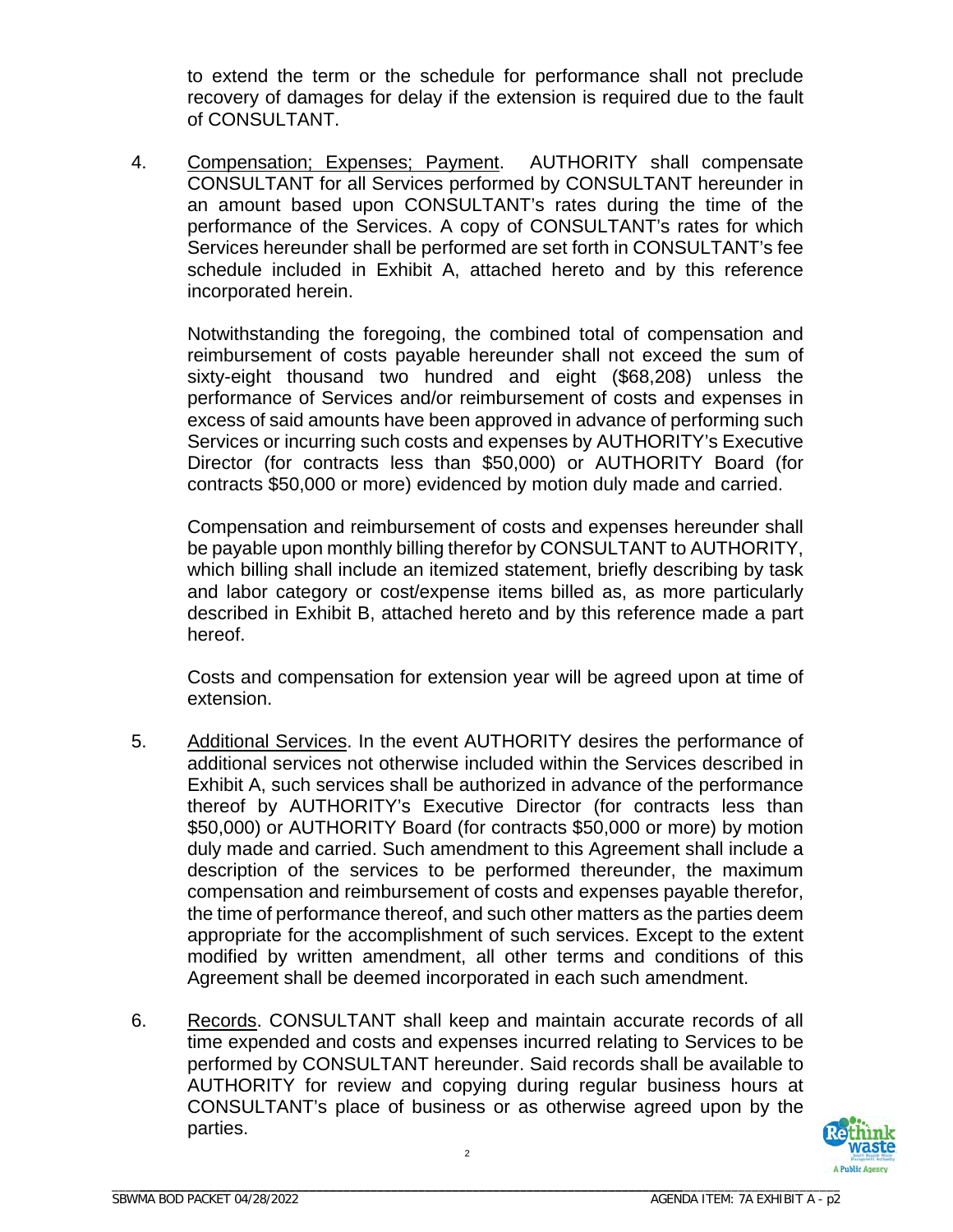- 7. Reliance on Professional Skill of CONSULTANT. CONSULTANT represents that it has the necessary professional skills to perform the Services required and the AUTHORITY shall rely on such skills of the CONSULTANT to do and perform the work. In performing Services hereunder CONSULTANT shall adhere to the standards generally prevailing for the performance of expert consulting services similar to those to be performed by CONSULTANT hereunder.
- 8. Documents. All documents, plans, drawings, renderings, and other papers, or copies thereof, as finally rendered, prepared by CONSULTANT pursuant to the terms of this Agreement, shall, upon preparation and delivery to AUTHORITY, become the property of AUTHORITY.
- 9. Relationship of Parties. It is understood that the relationship of CONSULTANT to the AUTHORITY is that of an independent contractor and all persons working for or under the direction of CONSULTANT are its agents or employees and not agents or employees of the AUTHORITY.
- 10. Termination or Suspension of Agreement or Services.
	- (a) The AUTHORITY may suspend the performance of the Services, in whole or in part, or terminate this Agreement, with or without cause, by giving ten (10) days prior written notice thereof to CONSULTANT. Upon receipt of such notice, CONSULTANT will immediately discontinue its performance of the Services.
	- (b) CONSULTANT may terminate this Agreement or suspend its performance of the Services by giving thirty (30) days prior written notice thereof to AUTHORITY, but only in the event of a substantial failure of performance by AUTHORITY.
	- (c) Upon such suspension or termination, CONSULTANT shall deliver to the AUTHORITY immediately any and all copies of studies, sketches, drawings, computations, and other data, whether or not completed, prepared by CONSULTANT or its contractors, if any, or given to CONSULTANT or its contractors, if any, in connection with this Agreement. Such materials will become the property of AUTHORITY. Any Modification to or use of the materials for purposes not set forth in the scope of work, without consent of Vendor, shall be at Authority's sole risk.
	- (d) Upon such suspension or termination by AUTHORITY, CONSULTANT will be paid for the Services rendered or materials delivered to AUTHORITY in accordance with the scope of services on or before the effective date (i.e., 10 days after giving notice) of suspension or termination; provided, however, if this Agreement is suspended or terminated on account of a default by CONSULTANT, AUTHORITY will be obligated to compensate CONSULTANT only for that portion of CONSULTANT's services which are of direct and immediate benefit to AUTHORITY as such determination may be

3

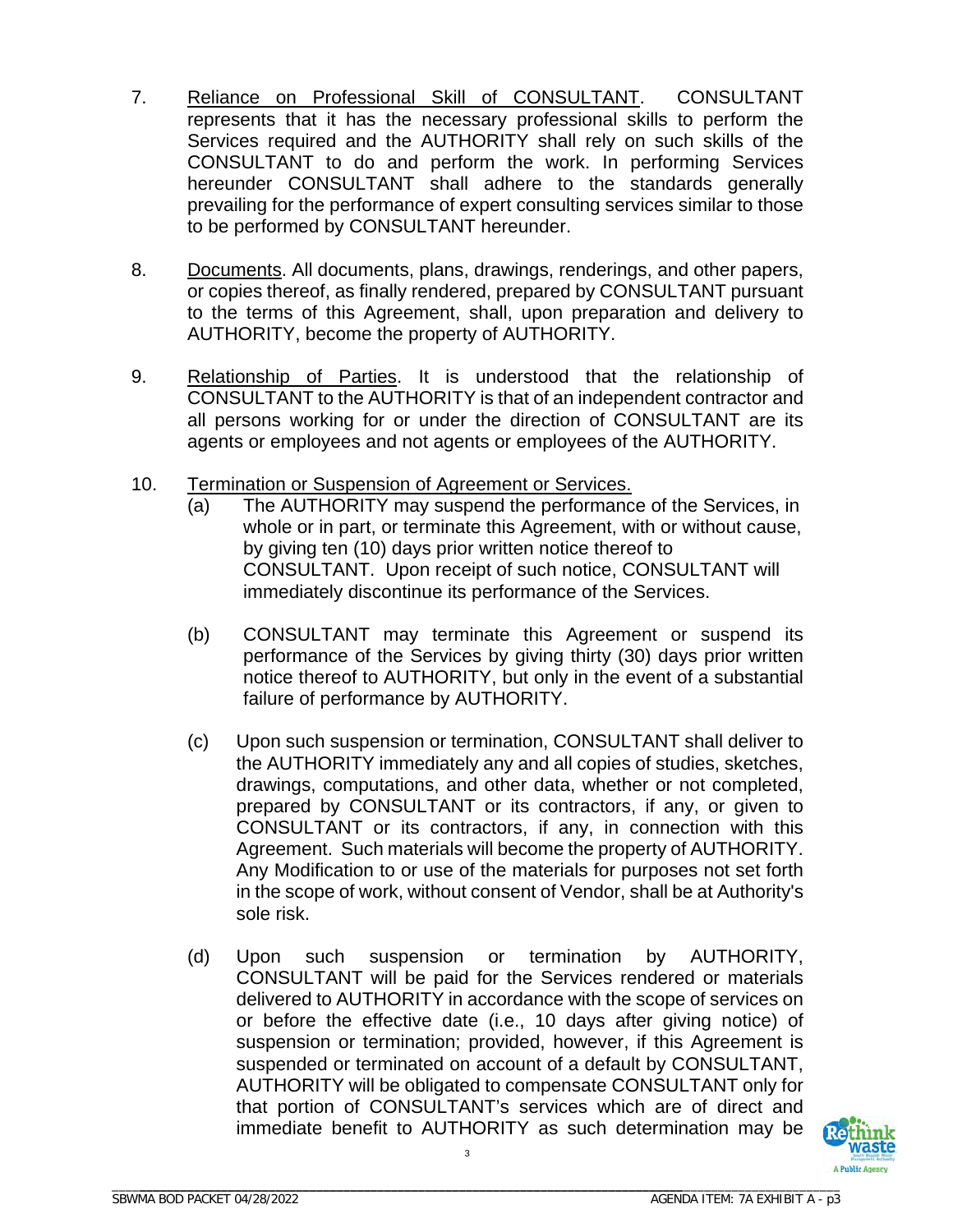made by the Executive Director acting in the reasonable exercise of his/her discretion. The following Sections will survive any expiration or termination of this Agreement: 11, 12, 13, 10(d), and 15.

- (e) No payment, partial payment, acceptance, or partial acceptance by AUTHORITY will operate as a waiver on the part of AUTHORITY of any of its rights under this Agreement.
- 11. Indemnity. To the fullest extent allowed by law, CONSULTANT hereby agrees to defend, indemnify, and save harmless AUTHORITY, its boards, officers, employees and agents, from and against any and all claims, suits, actions liability, loss, damage, expense, cost (including, without limitation, costs and fees of litigation) of every nature, kind or description, which may be brought against, or suffered or sustained by, AUTHORITY, its boards, officers, employees, and agents caused by, or alleged to have been caused by, the negligence, intentional tortuous act or omission, or willful misconduct of CONSULTANT, its officers, employees, subcontractors or agents in the performance of any services or work pursuant to this Agreement.

The duty of CONSULTANT to indemnify and save harmless, as set forth herein, shall include the duty to defend as set forth in Section 2778 of the California Civil Code.

CONSULTANT's responsibility for such defense and indemnity obligations shall survive the termination or completion of this Agreement for the full period of time allowed by law.

The defense and indemnification obligations of this agreement are undertaken in addition to, and shall not in any way be limited by, the insurance obligations contained within this Agreement.

12. Insurance. CONSULTANT shall acquire and maintain Workers' Compensation, employer's liability, commercial general liability, owned and non-owned and hired automobile liability, professional liability and cyber liability insurance coverage relating to CONSULTANT's services to be performed hereunder covering AUTHORITY's risks in form subject to the approval of the AUTHORITY Attorney and/or AUTHORITY's Risk Manager. The minimum amounts of coverage corresponding to the aforesaid categories of insurance per insurable event, shall be as follows:

| <b>Insurance Category</b>    | Minimum Limits                                           |
|------------------------------|----------------------------------------------------------|
| <b>Workers' Compensation</b> | statutory minimum                                        |
| <b>Employer's Liability</b>  | \$1,000,000 per accident for bodily injury<br>or disease |

4

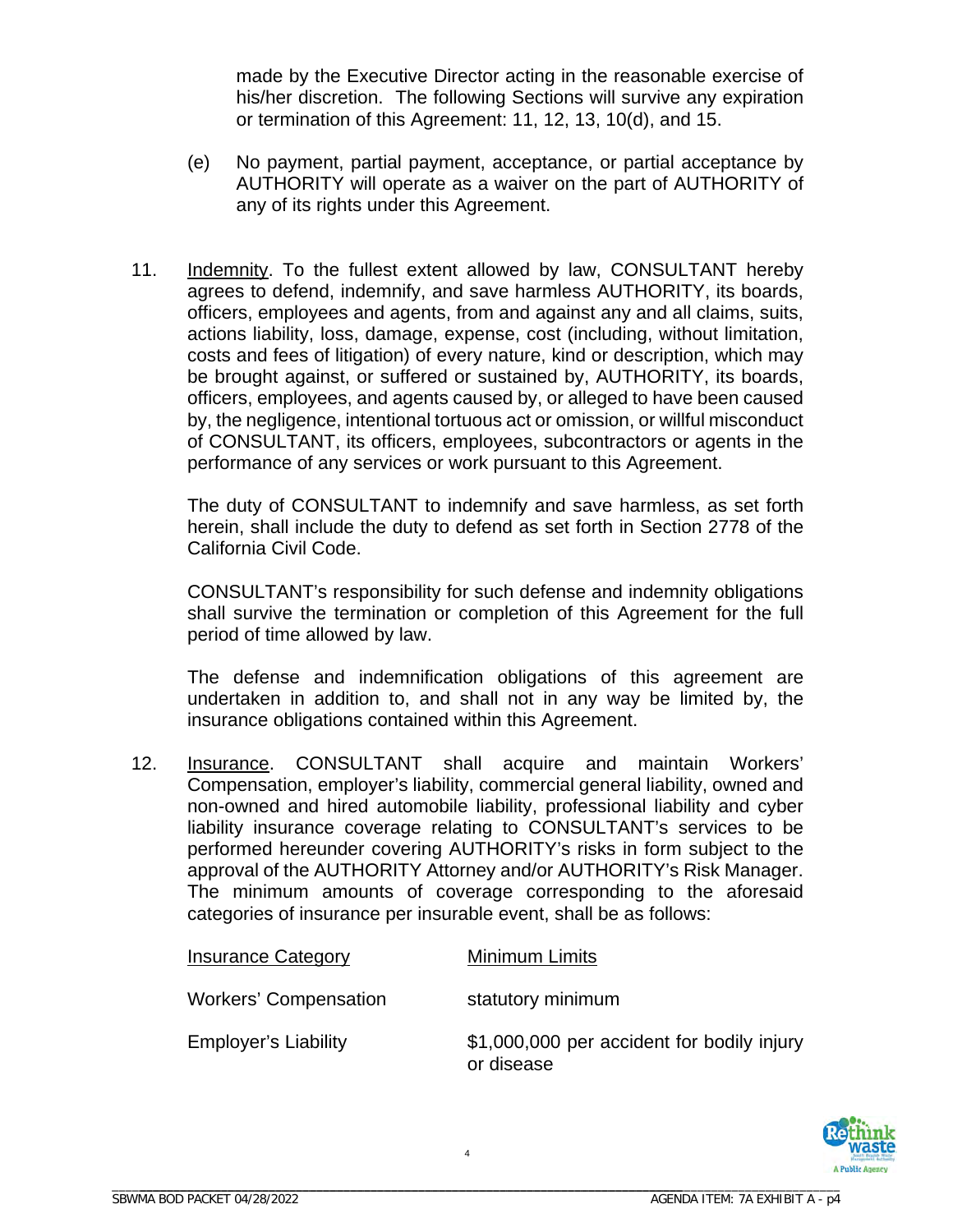| <b>Commercial General Liability</b> | \$1,000,000<br>per occurrence<br>and<br>\$2,000,000 aggregate for bodily injury,<br>personal injury and property damage                                                                                |
|-------------------------------------|--------------------------------------------------------------------------------------------------------------------------------------------------------------------------------------------------------|
| <b>Automobile Liability</b>         | \$1,000,000 per accident for bodily injury<br>and property damage (coverage required<br>the extent applicable<br>to<br>to<br>CONSULTANT's vehicle usage<br><i>in</i><br>performing services hereunder) |
| <sup>1</sup> Professional Liability | \$1,000,000 per claim and aggregate                                                                                                                                                                    |
| <b>Cyber Liability</b>              | \$1,000,000 per claim and annual<br>aggregate with a carrier with an A.M.<br>Best rating of A VI (also titled Network<br>Security/Cyber/Privacy liability)                                             |

The requirements for coverage and limits shall be the greater of either (1) the minimum coverage and limits specified in this Agreement or (2) the broader coverage and maximum limits of coverage of any insurance policy or proceeds available to the named Insured.

CONSULTANT agrees to include with all subcontractors in their subcontracts the same requirements and provisions of this agreement including the indemnity and insurance requirements to the extent they apply to the scope of the subcontractor's work. Subcontractors hired by CONSULTANT shall agree to be bound to CONSULTANT and AUTHORITY in the same manner and to the same extent as CONSULTANT is bound to AUTHORITY under this Agreement and its accompanying documents. Subcontractors shall further agree to include these same provisions with any sub-subcontractors. A copy of the indemnity and insurance provisions of this Agreement will be furnished to the Subcontractor upon request. CONSULTANT shall require all subcontractors to provide a valid certificate of insurance and the required endorsements included in the subcontract agreement and will provide proof of compliance to the AUTHORITY prior to commencement of any work by the subcontractor.

Applicable to Workers Compensation, Employers Liability, Commercial General Liability, and Automobile Liability policies, concurrently with the execution of this Agreement, CONSULTANT shall, on the Insurance Coverage form provided in Exhibit C, or equivalent, furnish AUTHORITY with certificates and copies of information or declaration pages of the insurance required hereunder and, with respect to evidence of commercial

<span id="page-9-0"></span><sup>1</sup> Note: Professional liability insurance coverage is not required if the CONSULTANT is not providing a service regulated by the state. (Examples of service providers regulated by the state are insurance agents, professional engineers, doctors, certified public accountants, lawyers, etc.) Please check and initial the following if professional liability is **NOT** required for this agreement. **E** Recommended \_\_\_\_\_\_ [Project Manager] □ Approved \_\_\_\_\_\_\_\_[Risk Manager]

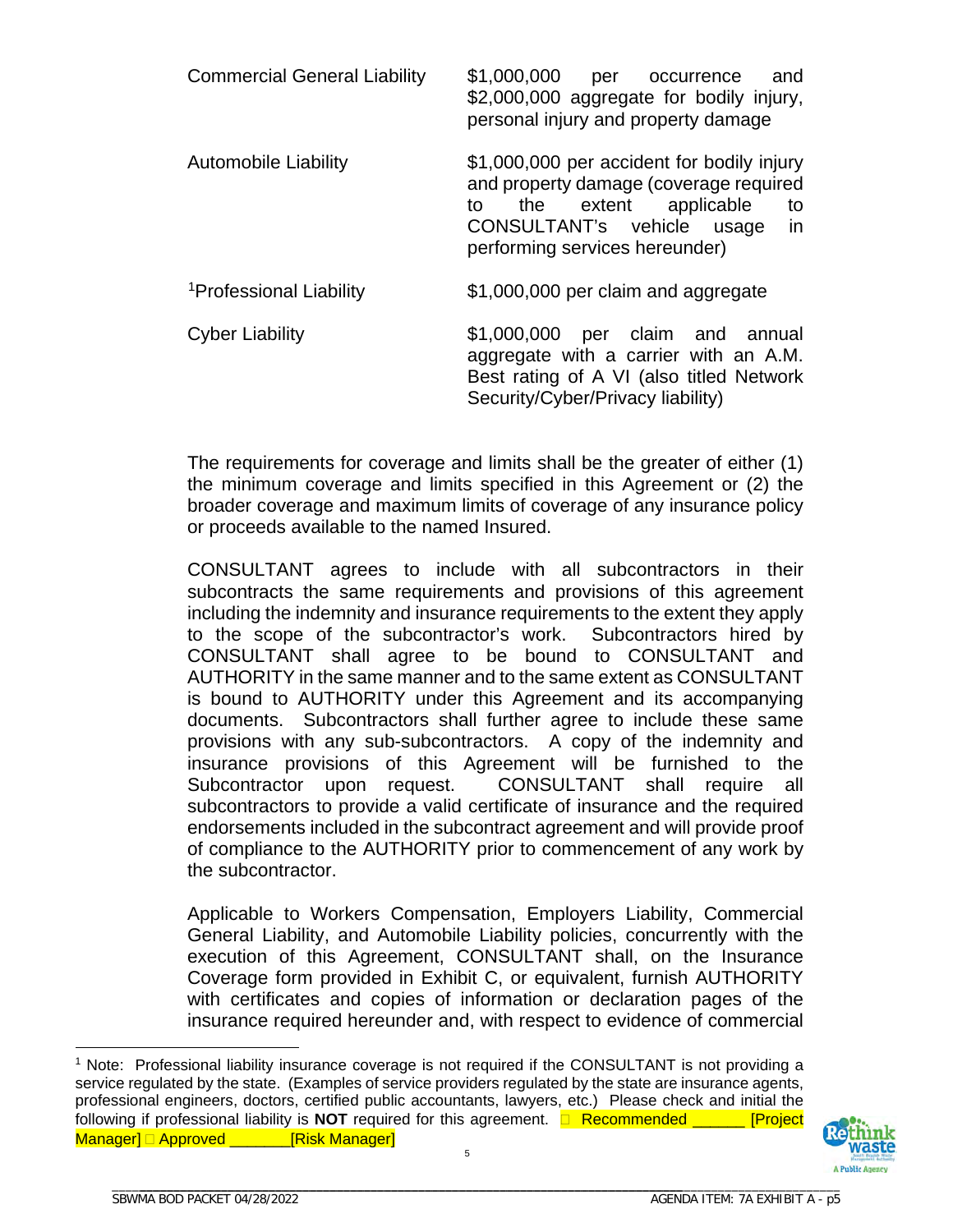general liability and automobile liability insurance coverage, original endorsements:

- (a) Precluding cancellation or reduction in per occurrence limits before the expiration of thirty (30) days (10 days for nonpayment) after AUTHORITY shall have received written notification of cancellation in coverage or reduction in per occurrence limits by first class mail;
- (b) Naming the South Bayside Waste Management Authority, its officers, boards, employees, and agents, as additional insureds; and
- (c) Providing that CONSULTANT's insurance coverage shall be primary insurance with respect to South Bayside Waste Management Authority, its officers, boards, employees, and agents, and any insurance or self-insurance maintained by AUTHORITY for itself, its officers, boards, employees, and agents shall be in excess of CONSULTANT's insurance and not contributory with it. CONSULTANT and its insurer may not seek contribution from AUTHORITY's insurance or self-insurance.

The limits of insurance required in this agreement may be satisfied by a combination of primary and umbrella or excess insurance. Any umbrella or excess insurance shall contain or be endorsed to contain a provision that such coverage shall also apply on a primary and non-contributory basis for the benefit of AUTHORITY, to the extent required by this Agreement, before the AUTHORITY's insurance or self-insurance may be called upon to protect AUTHORITY as a named Insured.

All self-insured retentions (SIR) must be disclosed to AUTHORITY for approval and shall not reduce the limits of liability coverage. Policies containing and SIR provision shall provide or be endorsed to provide that the SIR may be satisfied by either the named CONSULTANT/Named Insured or AUTHORITY.

AUTHORITY reserves the right to obtain a full certified copy of any insurance policy and endorsements. Failure to exercise this right shall not constitute a waiver of right to exercise later.

Any and all Subcontractors shall agree to be bound to CONSULTANT and AUTHORITY in the same manner and to the same extent as CONSULTANT is bound to AUTHORITY under this Agreement. Subcontractors shall further agree to include the same requirements and provisions of this Agreement, including the indemnity and insurance requirements, in any agreement with sub-subcontractors to the extent that they apply to the scope of the sub-subcontractor's work. A copy of the indemnity and insurance provisions of this Agreement shall be furnished to any subcontractor upon request.

CONSULTANT shall maintain insurance as required by this Agreement to the fullest amount allowed by law and shall maintain insurance for a

6

\_\_\_\_\_\_\_\_\_\_\_\_\_\_\_\_\_\_\_\_\_\_\_\_\_\_\_\_\_\_\_\_\_\_\_\_\_\_\_\_\_\_\_\_\_\_\_\_\_\_\_\_\_\_\_\_\_\_\_\_\_\_\_\_\_\_\_\_\_\_\_\_\_\_\_\_\_\_\_\_\_\_\_\_

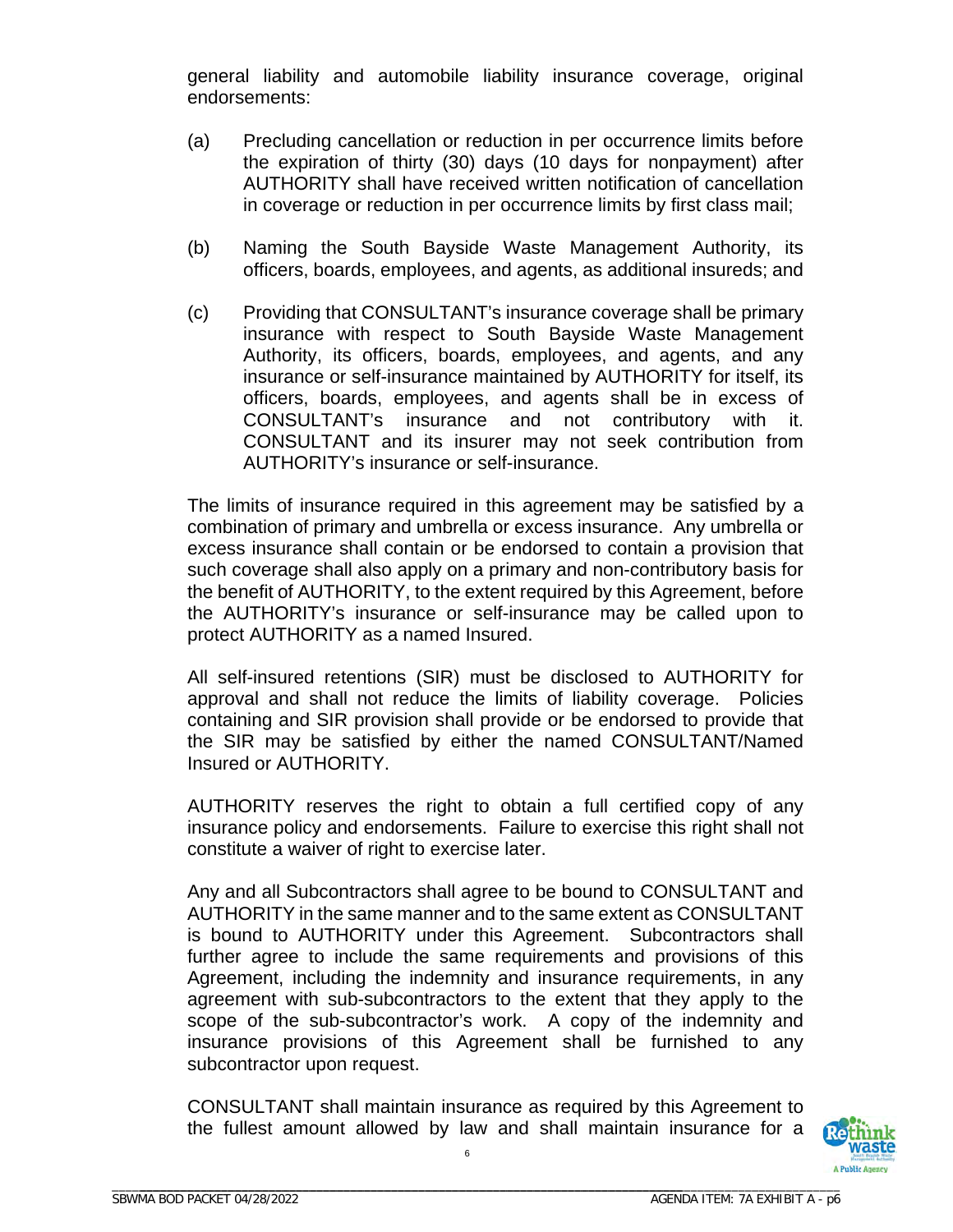minimum of five (5) years following completion of Services. In the event CONSULTANT fails to obtain or maintain completed operations coverage as required by this Agreement, the AUTHORITY at its sole discretion may purchase the coverage required and the cost will be paid by CONSULTANT.

- 13. WORKERS' COMPENSATION. CONSULTANT certifies that he is aware of the provisions of the Labor Code of the State of California which require every employer to be insured against liability for workers' compensation or to undertake self-insurance in accordance with the provisions of that Code, and CONSULTANT certifies that he will comply with such provisions before commencing the performance of the work of this agreement.
- 14. NON-DISCRIMINATION. The CONSULTANT will not discriminate against any employee or applicant for employment because of race, color, religion, sex or national origin. The CONSULTANT will take affirmative action to ensure that applicants are employed and the employees are treated during employment without regard to their race, color, religion, sex or national origin. Such action shall include, but not be limited to the following: employment, advancement, demotion, transfer, recruitment, or recruitment advertising, layoff or termination, rates of pay or other forms of compensation, and selection for training, including apprenticeship. The CONSULTANT shall at all times be in compliance with the requirements of the Federal Americans With Disabilities Act (Public Law 101-336) which prohibits discrimination on the basis of disability by public entities. The CONSULTANT agrees to post in conspicuous places available to employees and applicants for employment any notices provided by the AUTHORITY setting forth the provisions of this non-discrimination clause.
- 15. Notice. All notices required by this Agreement shall be given to the AUTHORITY and CONSULTANT in writing, by first class mail, postage prepaid, addressed as follows:

7

| <b>AUTHORITY:</b>  | <b>Rethink Waste</b><br>610 Elm Street, Suite 202<br>San Carlos, CA 94070<br>Attention:<br>Tj Carter, Recycling and Compliance<br>Program Manager<br>Cyndi Urman, Clerk of the<br><b>Board/Executive Assistant</b> |
|--------------------|--------------------------------------------------------------------------------------------------------------------------------------------------------------------------------------------------------------------|
| <b>CONSULTANT:</b> | South Bay Recycling<br>Dwight Herring<br>333 Shoreway Road                                                                                                                                                         |

San Carlos, CA 94070 DHerring@sbrecycling.net

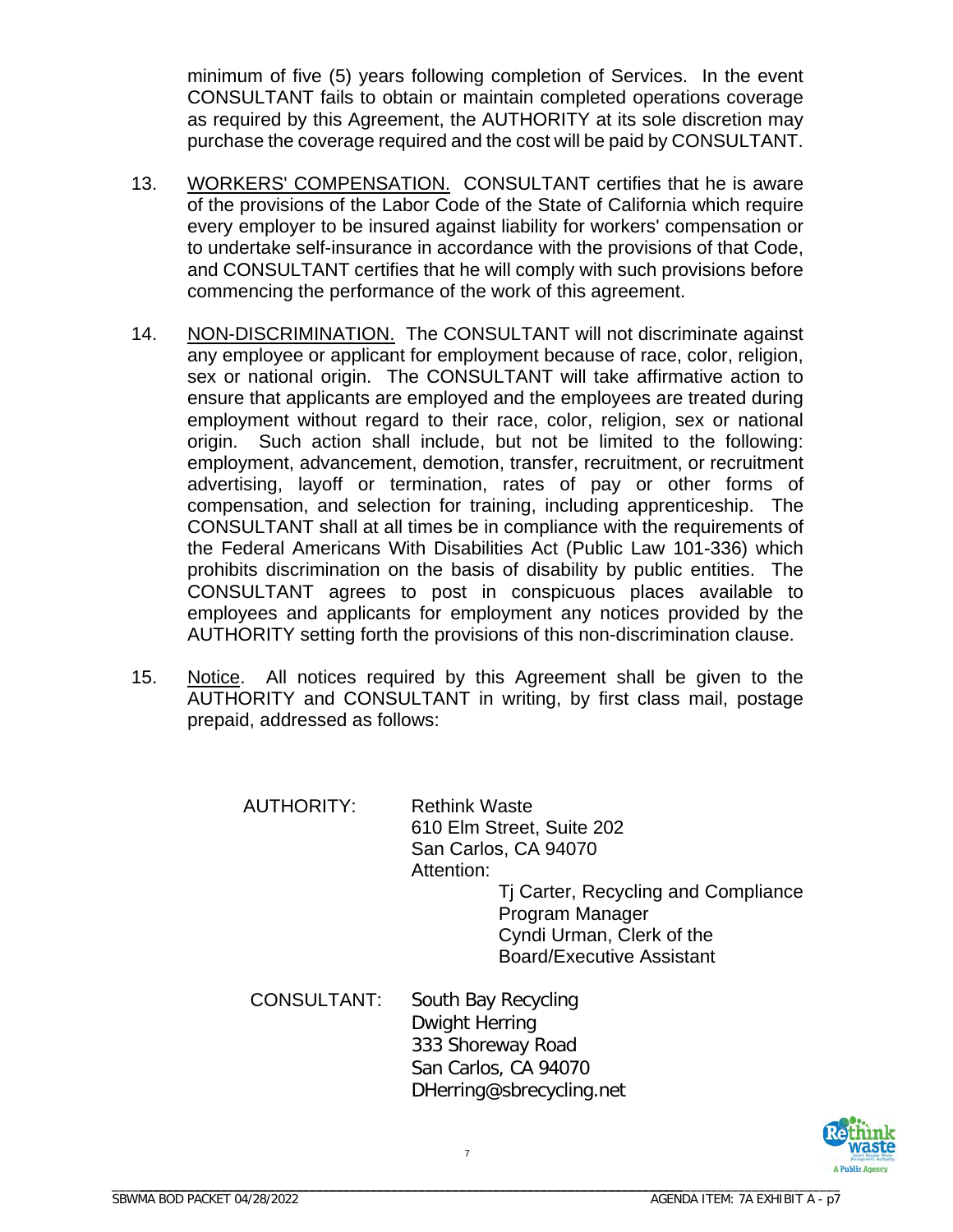- 16. Non-Assignment. This Agreement is not assignable either in whole or in part.
- 17. Amendments. This Agreement may be amended or modified only by written agreement signed by both parties.
- 18. Validity. The invalidity in whole or in part of any provision of this Agreement shall not void or affect the validity of any other provision of this Agreement.
- 19. Governing Law. This Agreement shall be governed by the laws of the State of California and any suit or action initiated by either party shall be brought in the County of San Mateo, California. In the event of litigation between the parties hereto to enforce any provision of the Agreement, the unsuccessful party will pay the reasonable attorney's fees and expenses of litigation of the successful party.
- 20. Mediation. Should any dispute arise out of this Agreement, the parties shall meet in mediation and attempt to reach a resolution with the assistance of a mutually acceptable mediator. Neither party shall be permitted to file legal action without first meeting in mediation and making a good faith attempt to reach a mediated resolution. The costs of the mediator, if any, shall be paid equally by the parties. If a mediated settlement is reached neither party shall be deemed the prevailing party for purposes of the settlement and each party shall bear its own legal costs.
- 21. Conflict of Interest. VENDOR may serve other clients, but none that would place VENDOR in a "conflict of interest" as that term is defined in State law.
- 22. Entire Agreement. This Agreement, including Exhibit A comprises the entire Agreement.
- 23. Authorization. This Agreement becomes effective when endorsed by both parties in the space provided below. The individuals executing this Agreement represent and warrant that they have the legal capacity and authority to do so on behalf of their respective legal entities.
- 24. Counterparts. This Agreement may be signed in multiple counterparts, which shall, when executed by all the parties, constitute a single binding agreement.

8

IN WITNESS WHEREOF, the parties hereto, by their duly authorized representatives, have caused this Agreement to be executed on the date first written above.



#### SOUTH BAYSIDE WASTE MANAGEMENT AUTHORITY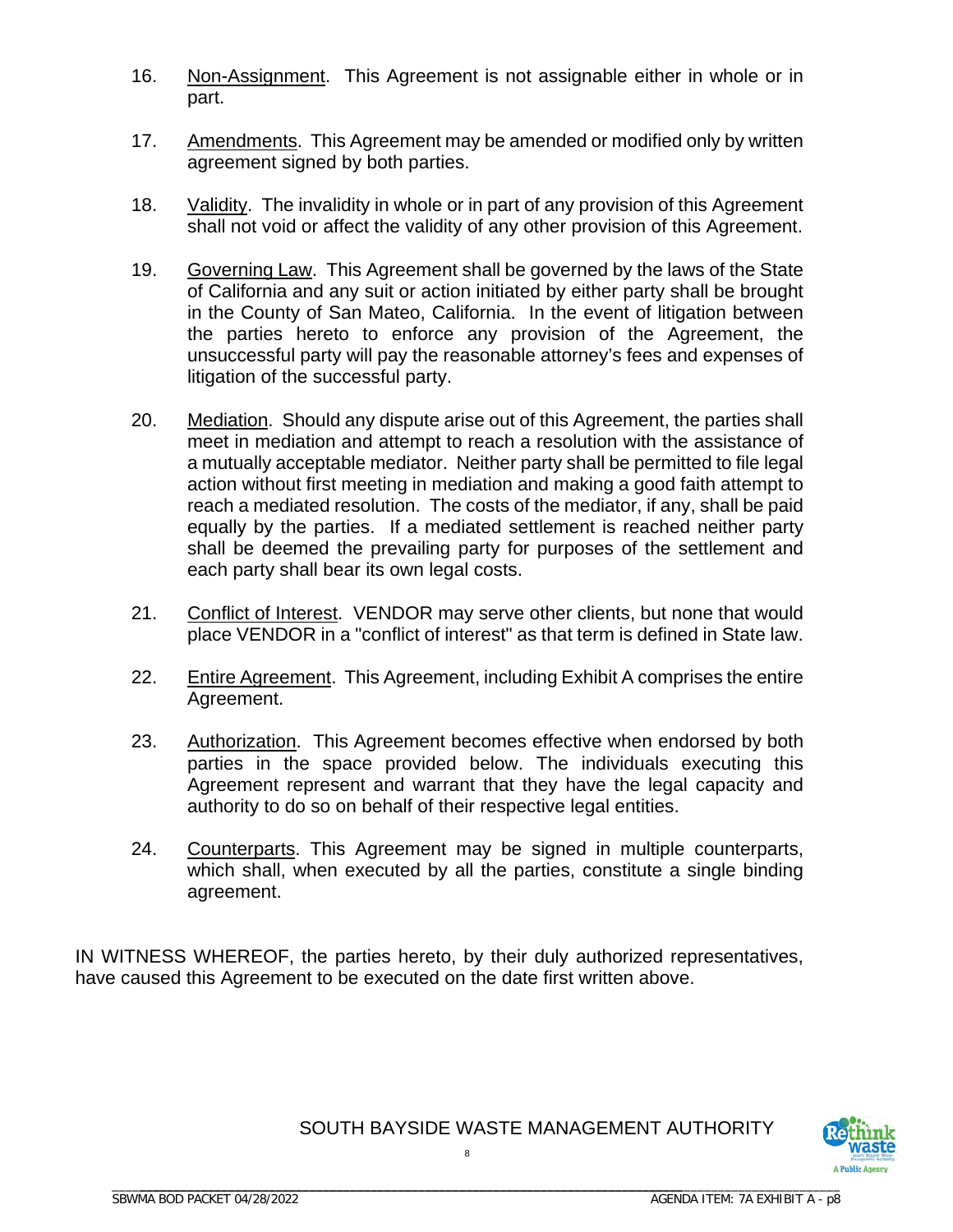| Dated: |                                                        |
|--------|--------------------------------------------------------|
|        | Alicia Aguirre, Board President                        |
|        | ATTEST:                                                |
| Dated: |                                                        |
|        | Cyndi Urman, Board Secretary                           |
|        | APPROVED AS TO FORM                                    |
| Dated: |                                                        |
|        | Jean Savaree, Legal Counsel                            |
|        | <b>CONSULTANT</b>                                      |
| Dated: |                                                        |
|        | Dwight Herring, General Manager<br>South Bay Recycling |

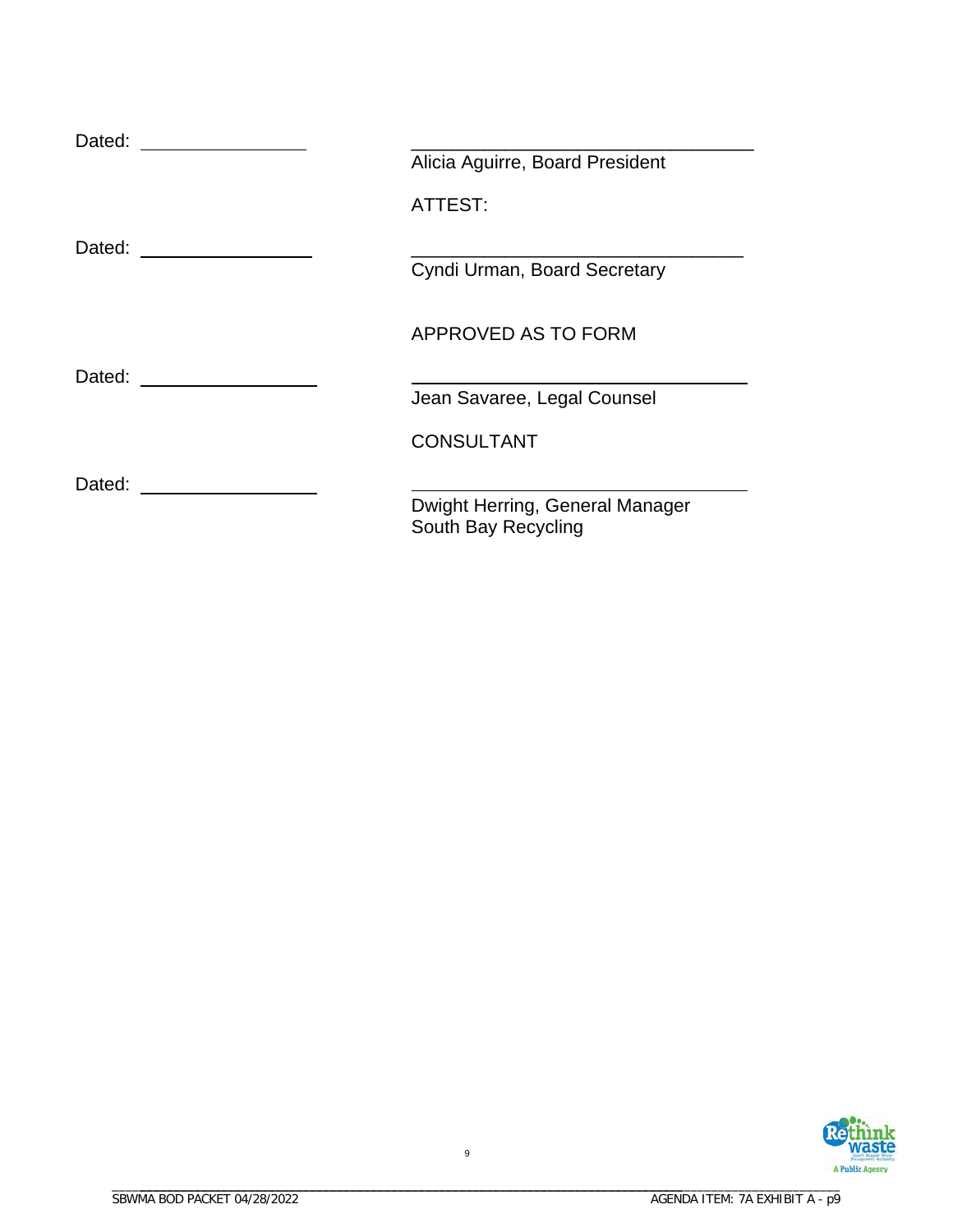#### EXHIBIT A

#### SCOPE OF WORK, WORK SCHEDULE, AND FEE SCHEDULE FOR SENATE BILL 1383 REQUIRED MATERIAL SAMPLING SERVICES

- 1. **Preparation of a Sampling Plan:** SBR will prepare and provide to RethinkWaste a sampling plan that describes the protocol it will use to conduct the seven quarterly materials sampling and measurements.
- 2. **Seven Quarterly Materials Sampling:** SBR will conduct seven quarterly materials sampling that meets requirements of SB 1383 regulations (14 CCR Division 7, Chapter 3, Article 6). A preliminary list of the Materials Sampling Requirement prepared by HF&H Consultants is provided as Attachment 1 for SBR's review. If SBR believes that SB 1383 sampling requirements are different than reflected in Attachment 1, SBR will provide its own Materials Sampling Plan.
- 3. **Cost Reimbursement Request:** SBR will document all staff time and costs associated with conducting the materials sampling (as further described below) and will submit a detailed request for payment in accordance with RethinkWaste invoicing. The payment request shall be submitted to RethinkWaste no later than 15 business days after the end of each quarter.
- 4. **Recordkeeping and Reporting.** SBR will maintain documentation and provide the following reports than no later than 15 business days after the end of each quarter or as otherwise required by the State:
	- a. Materials Sampling Records: For materials sampling, SBR will maintain records required by 14 CCR Sections 17409.5.1, 17409.5.4, 17409.5.5, 17409.5.7, 17409.5.8, and 17414.2 and will submit reports to the State in accordance with 14 CCR Section 18815.5(d)-(g). SBR will provide RethinkWaste with copies of the reports SBR submits to the State concurrently with SBR's submittal to the State.
	- b. Staffing: SBR will submit to RethinkWaste documentation of staffing involved in the materials sampling that includes: the number of employees by job classification, the name of employees, and the number of hours per employee per sample per day listed separately for each day material sampling is conducted. If both SBR staff and consultant staff are engaged in the materials sampling activities, SBR will provide the required information separately for SBR and consultant staff.
	- c. Costs: SBR will submit to RethinkWaste an itemized list of all costs related to conducting the materials sampling measurements and supporting documentation. This includes costs for staff time and supplies for conducting sampling.
	- d. Contracts: Copies of any contract(s) or agreement(s) for consultants that support or conduct materials sampling measurements on behalf of SBR.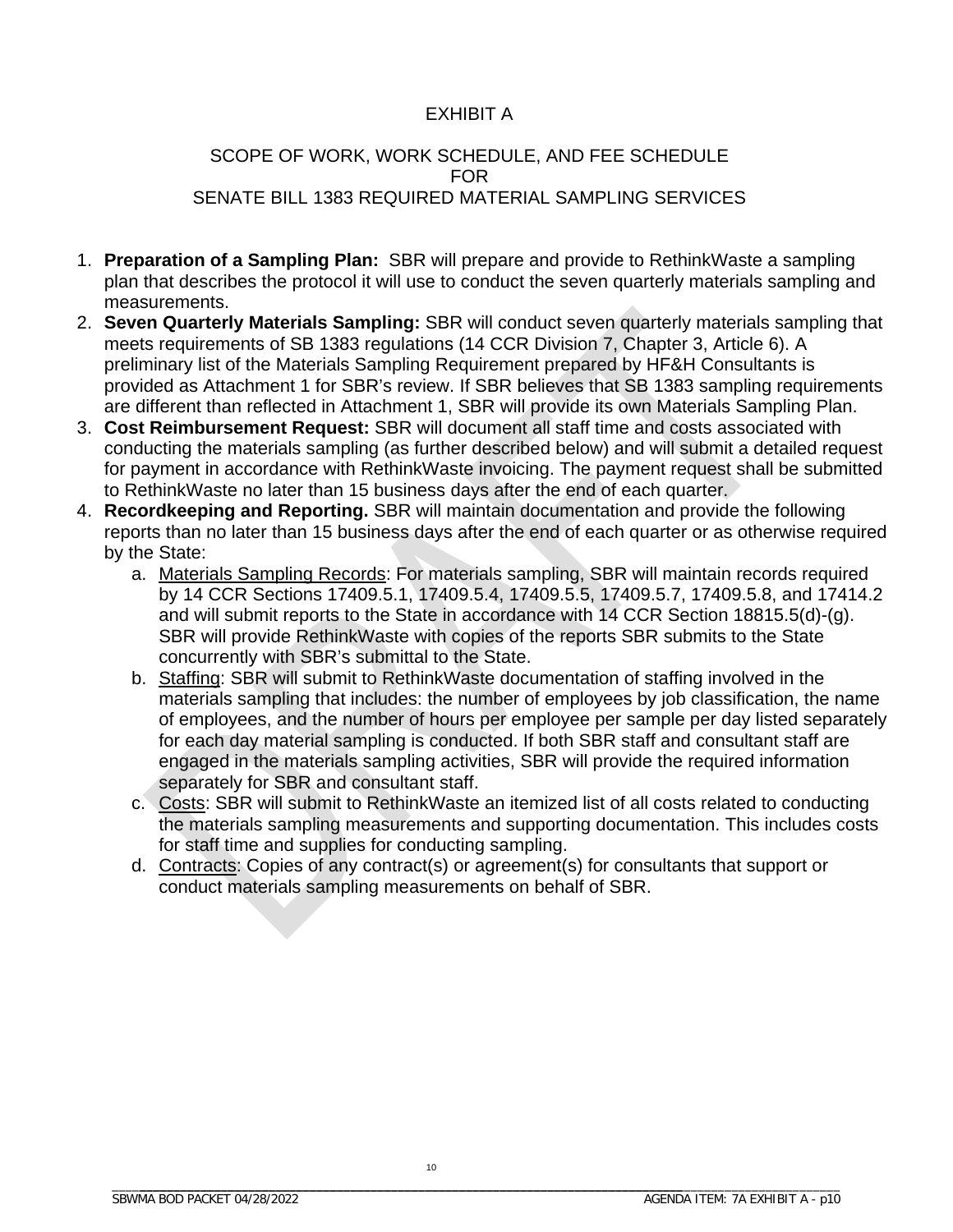#### **SCHEDULE OF PERFORMANCE**

CONSULTANT shall perform Services so as to complete each milestone within the number of days/weeks specified below. The time to complete each milestone may be increased or decreased by mutual written agreement of the project managers for CONSULTANT and SBWMA so long as all Services are completed within the term of the Agreement. CONSULTANT shall provide a detailed schedule of Services consistent with the schedule below within 2 weeks of receipt of the notice to proceed.

| No. of Days/Weeks                |  |
|----------------------------------|--|
| From NTP                         |  |
| 12 weeks<br>1. Quarter 1 Sample  |  |
| 24 weeks<br>2. Quarter 2 Sample  |  |
| 36 months<br>3. Quarter 3 Sample |  |
| 48 weeks<br>4. Quarter 4 Sample  |  |
| 60 weeks<br>5. Quarter 5 Sample  |  |
| 72 weeks<br>6. Quarter 6 Sample  |  |
| 84 weeks<br>7. Quarter 7 Sample  |  |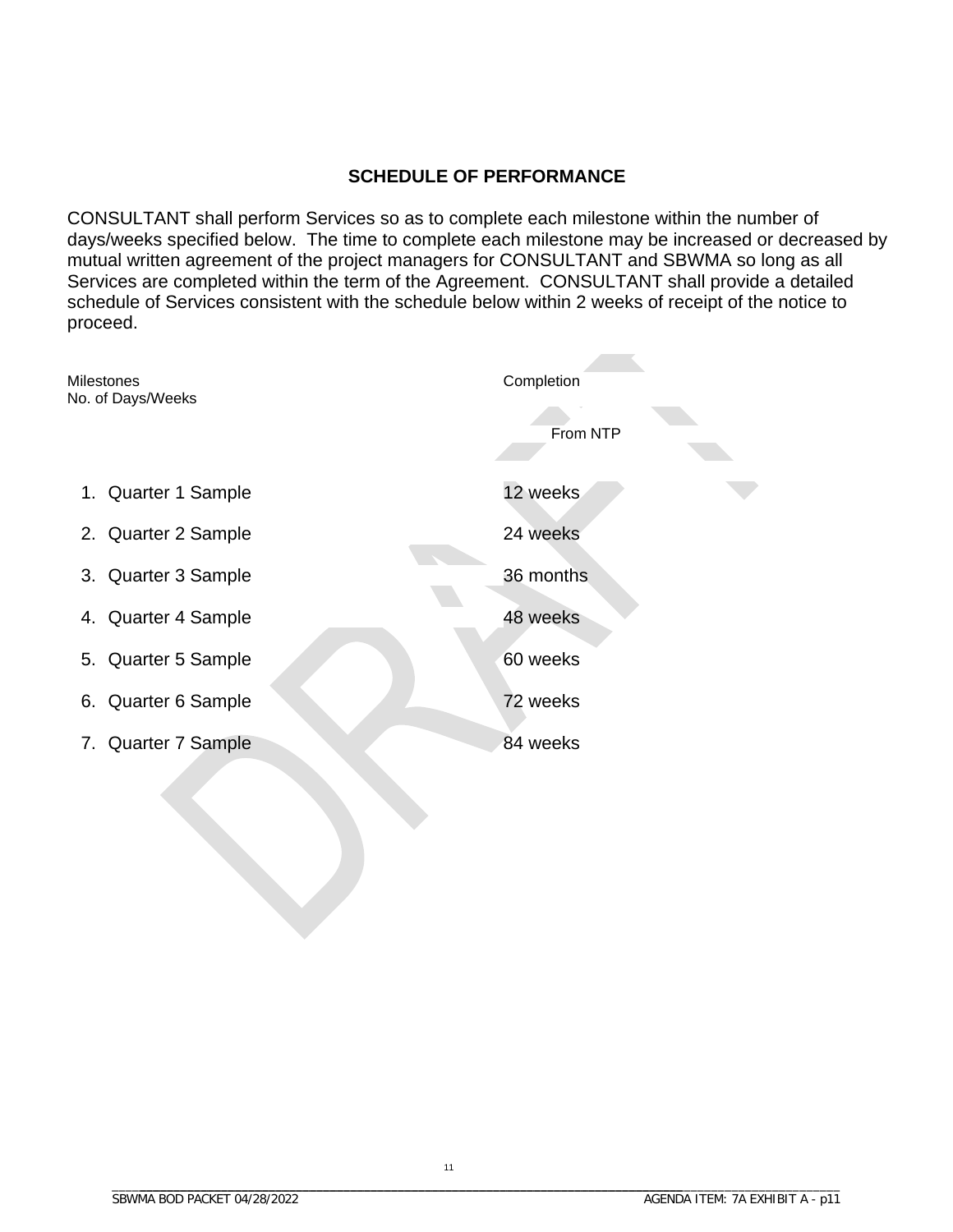#### **COMPENSATION**

The AUTHORITY agrees to compensate the CONSULTANT for professional services performed in accordance with the terms and conditions of this Agreement based on the hourly rate schedule attached.

The compensation to be paid to CONSULTANT under this Agreement for all services, additional services, and reimbursable expenses shall not exceed the amount(s) stated in Section 4 of this Agreement. CONSULTANT agrees to complete all Services and Additional Services, including reimbursable expenses, within this/these amount(s). Any work performed or expenses incurred for which payment would result in a total exceeding the maximum amount of compensation set forth in this Agreement shall be at no cost to the AUTHORITY.

Costs and compensation for extension year will be agreed upon at time of extension.

| Quarter   | Cost     | <b>Contingency</b> |
|-----------|----------|--------------------|
| Quarter 1 | \$8,120  | 20% (\$1,624)      |
| Quarter 2 | \$8,120  | 20% (\$1,624)      |
| Quarter 3 | \$8,120  | 20% (\$1,624)      |
| Quarter 4 | \$8,120  | 20% (\$1,624)      |
| Quarter 5 | \$8,120  | 20% (\$1,624)      |
| Quarter 6 | \$8,120  | 20% (\$1,624)      |
| Quarter 7 | \$8,120  | 20% (\$1,624)      |
| Total     | \$56,840 | \$11,368           |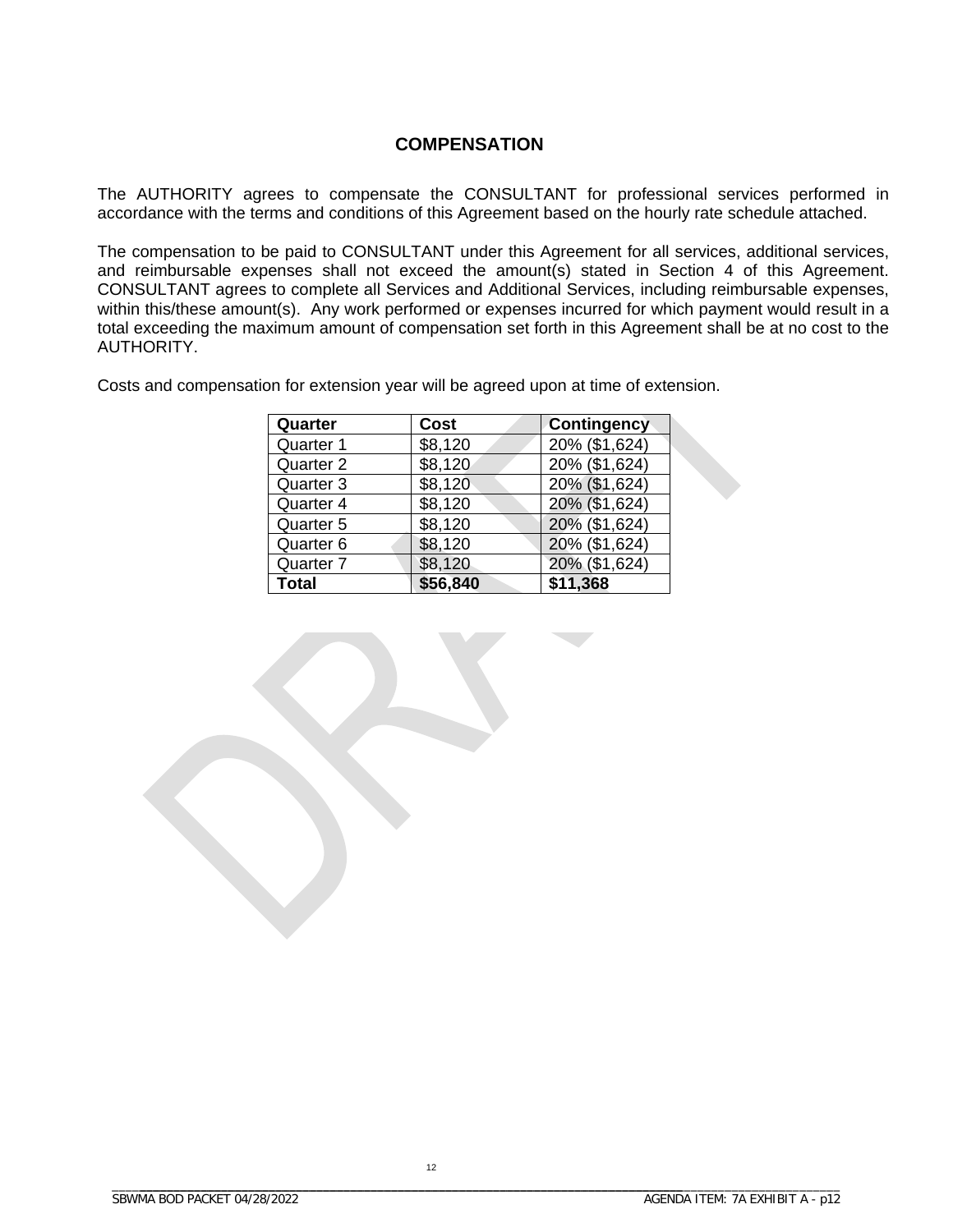

#### Attachment 1: Materials Sampling Requirements (subject to SBR review and approval)

#### Legend Transfer Processing---+

(a) Recovered organics must meet incompatible materials limits (<= 20% incompatibles in organics by 1/1/22 and <= 10% by

1/1/24), unless material is delivered to compost or in-vessel facility that meets limits on organic waste in materials disposed.

(b) If SEC organics meet incompatible materials limits, compost or in-vessel facility do not need to meet limit on organic waste in materials disposed. (c) Per discussion with CalRecycle on 10/28/21, MRF residue must be sampled because it is moved to the transfer station (which is subject to the SB 1383 sampling requirements). If the SBWMA changes it operations so that MRF residue is transferrred out of the MRF directly to landfill, no sampling will be required.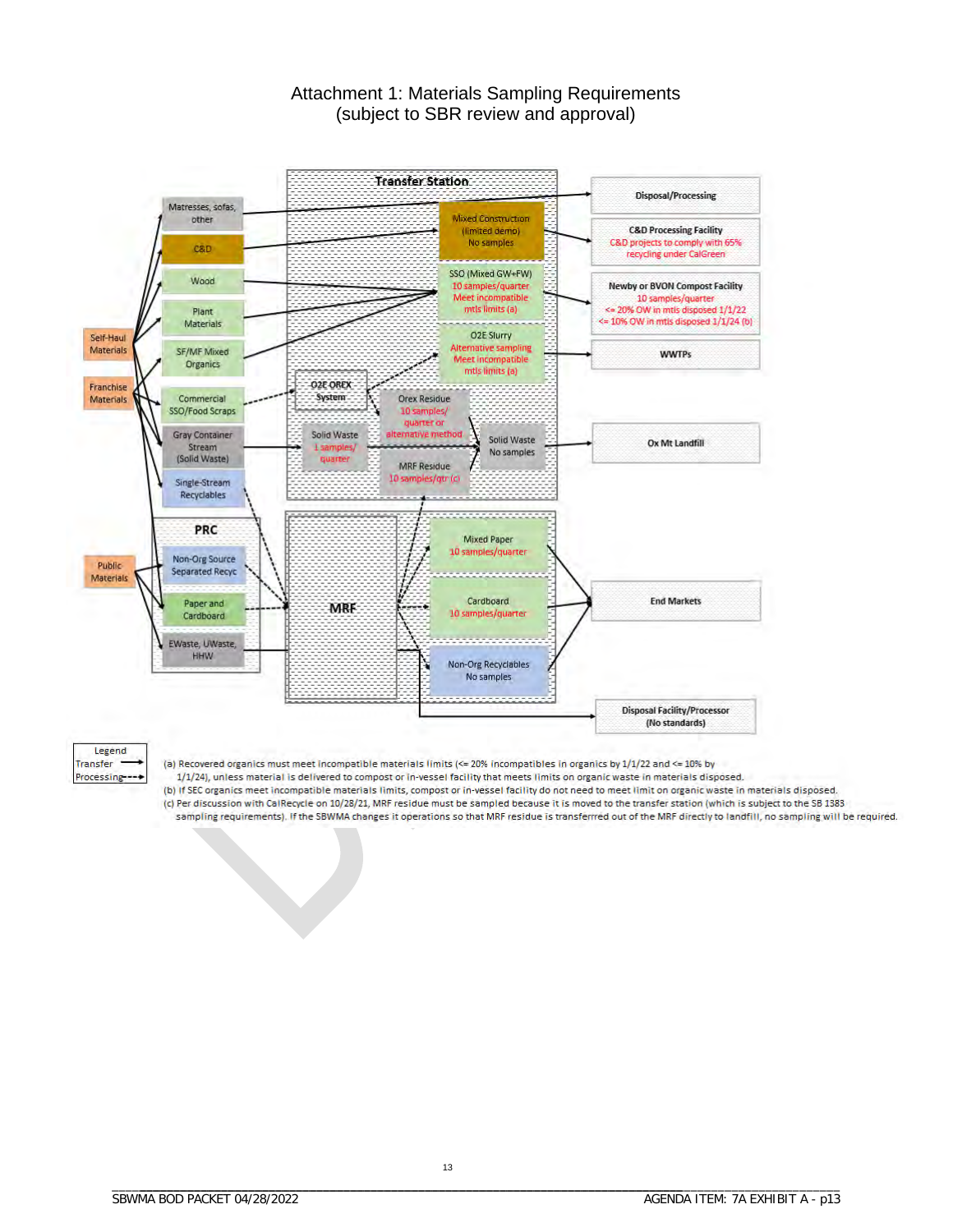Attachment 1: Materials Sampling Requirements (subject to SBR review and approval)

| <b>Outbound Material</b>          | Number of<br>Samples per Quarter |
|-----------------------------------|----------------------------------|
| Mixed C&D (a)                     | n                                |
| Wood (b)                          |                                  |
| SSO (GW + FW)                     | 10                               |
| O <sub>2</sub> E slurry           | Alt method (c)                   |
| Solid waste                       |                                  |
| O2E residue                       | Alt method (d)                   |
| MRF residue, including fines      | 10                               |
| Mixed paper (e)                   | 10                               |
| Cardboard (e)                     | 10                               |
| Non-org recyclables               | o                                |
| <b>Total Prescriptive Samples</b> | 41                               |
| <b>Total Alternative Samples</b>  | TBD                              |

#### **Number of Quarterly Samples Required**

**Notes** 

- a. Mixed C&D: Sampling not required pursuant to 14 CCR Section 17409.5.6(a)(2).
- b. Wood: Separate sampling of wood waste is not required because it is either mixed with C&D and hauled off-site or mixed with SSO that is sampled.
- c. O2E slurry: Alternative method is needed because a methodology for sampling the liquid is not covered in SB 1383; must be approved by LEA and CalRecycle.
- d. O2E residue: Alternative method may be needed because one of three O2E residue streams is all fines, which would not allow for removal of organics in the materials sent to disposal, and the other two residue streams may be able to deem as not have organic waste.
- e. Mixed paper and cardboard: Sample recovered materials.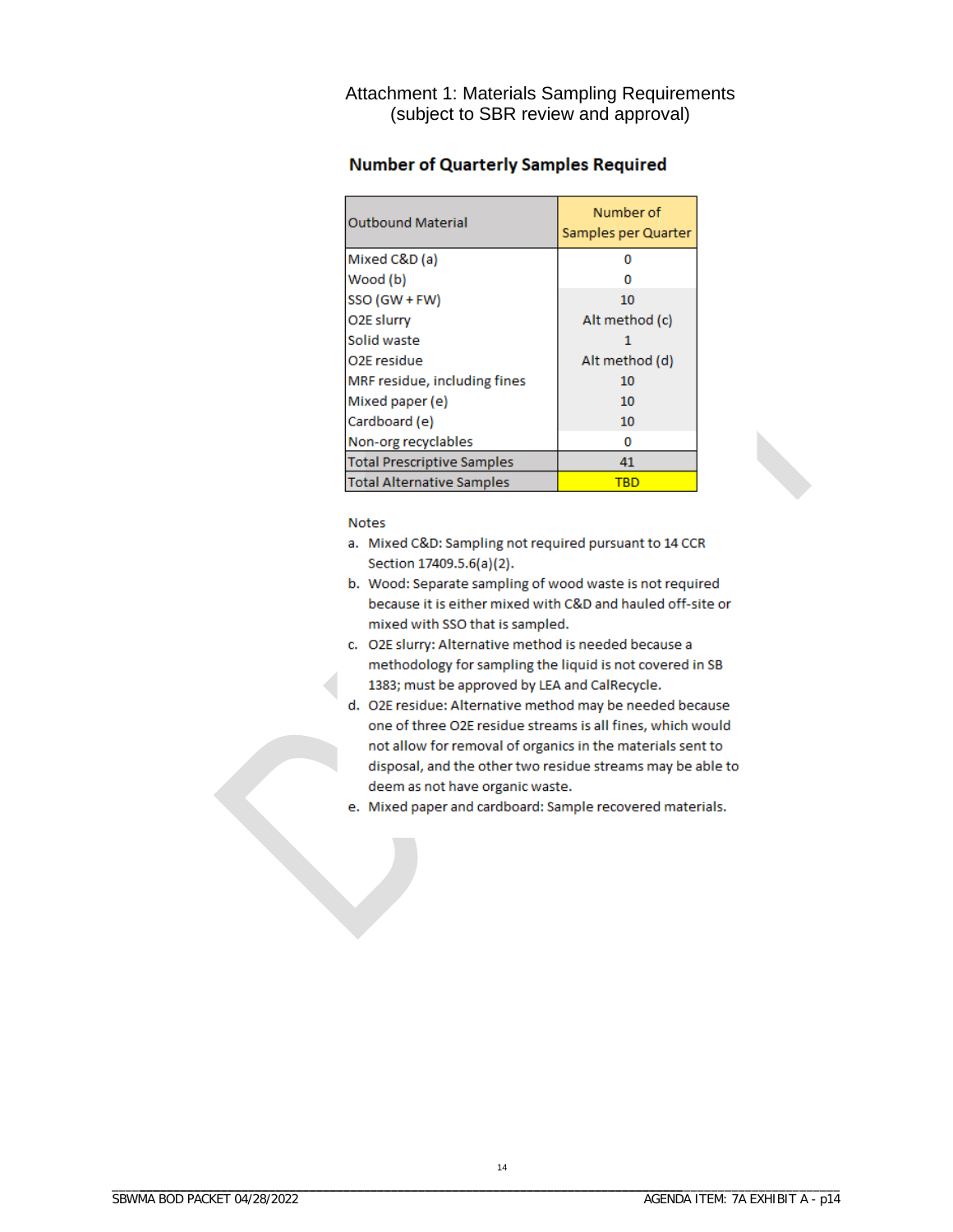



## **STAFF REPORT**

| To:      | <b>SBWMA Board Members</b>                                                              |  |  |  |  |  |
|----------|-----------------------------------------------------------------------------------------|--|--|--|--|--|
| From:    | Joe La Mariana, Executive Director                                                      |  |  |  |  |  |
|          | Hilary Gans, Sr. Facility Operations & Engineering Manager                              |  |  |  |  |  |
|          | John Mangini, Sr. Finance Manager                                                       |  |  |  |  |  |
| Date:    | April 28, 2022 Board of Directors Meeting                                               |  |  |  |  |  |
| Subject: | Resolution Approving Contract with SCS Engineers not-to-exceed for \$169,816 to develop |  |  |  |  |  |
|          | a Site and Optimization Study and Design Development starting point in FY2022           |  |  |  |  |  |

#### **Recommendation**

It is recommended that the SBWMA Board of Directors approve Resolution No 2022-21 attached hereto authorizing the approval of a not-to-exceed contract with SCS Engineers for \$169,816 to develop a Site Optimization Study and Design Development starting point for the Shoreview Environmental Center site and facilities to maximize its future operational efficiencies and customer experience.

#### **Summary**

In January 2022, RethinkWaste Board of Directors approved a Request for Proposal (RFP) process to seek thirdparty engineering consultants to develop a site optimization study and a design development starting point for the Shoreview Environmental Center, (SEC). The intent of SBWMA is to hire a single qualified technical consulting team that can provide professional services beginning in May 2022 through October 2022 to capture, analysis, and make recommendations for the enhanced functionality of site operations and emergency storage, fleet and employee parking, the office / conference, learning center, storage, programing, and new material handling and processing technology systems, and needs.

RethinkWaste solicited proposals from six qualified proposers or from groups of qualified proposers that would form a team arrangement for the purpose of this solicitation that concluded on March 16, 2022. Two qualified proposals were submitted to the SBWMA-a proposal was received from SCS Engineers (\$154,378) and a second from HDR Engineering (\$197,156). The Evaluation Committee was highly impressed with the numerous attributes of both proposals. After careful consideration, of the two proposals submitted, staff recommends approval of SCS Engineers' proposal to the Board of Directors to develop a Site Optimization Study and a Design Development starting point for the Shoreview Environmental Center in FY2022.The total cost for this recommended not-toexceed contract is \$169,816 (\$154,378 plus a \$15,438 contingency (10%).

#### **Analysis**

The SBWMA released the RFP on February 2, 2022 to six qualified proposers whom had either previously provided technical support and/or key principal engagement with the agency in the past. These firms were:

- Coffman Associates
- HDR Engineers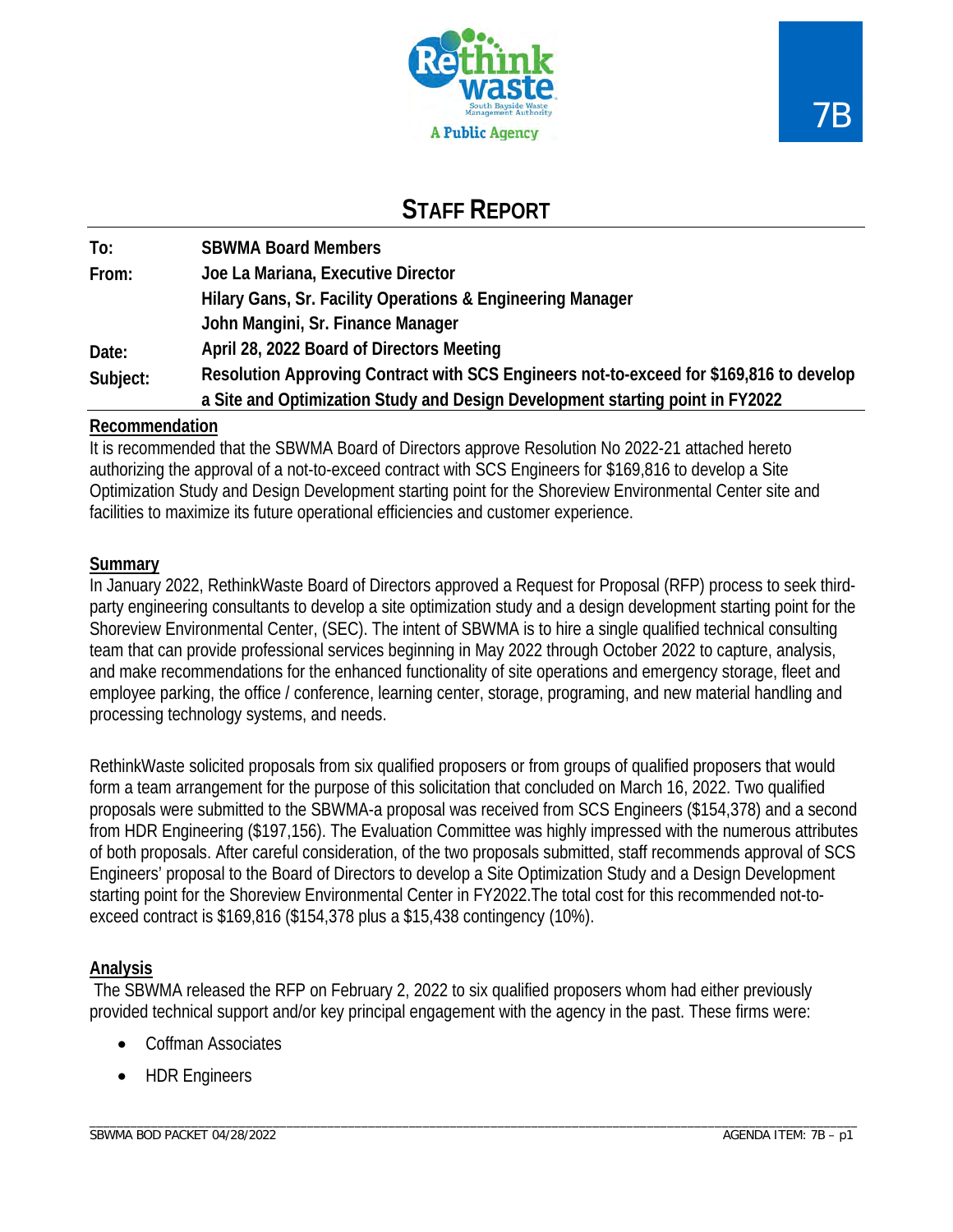- JR Miller Architects
- Michael Baker International
- Resource Recycling Systems (RRS)
- SCS Engineers

. The RFP process included a mandatory site visit on February 18<sup>th</sup>, a February 28<sup>th</sup> deadline to ask questions, and March 16<sup>th</sup> proposal submittal due date. Eleven questions were received and answered. Specifically, the information gathering, and analysis scope of services includes, but is not limited to:

- Maximizing site, buildings and asset storage layout and improve operational flow efficiencies,
- Address current and anticipated infrastructure gaps in mandated solid waste operational and material handling and processing programs,
- Be consistent with the SBWMA 2020 Long Range Plan mission statement, goals and guiding principles,
- Identify, assess, and recommend alternative power and fleet fueling opportunities, and provide planning-level recommendations for transition while maintaining current operations,
- Incorporate a planned Underground Fuel Storage Tank removal project (planned for FY2023/FY2024),
- Identify new material storage capabilities, including emergence storage needs.
- Assess Leadership in Energy and Environmental Design (LEED) sustainability principles,
- Reflect attractive, modern, and flexible interior design for a multi-generational workforce,
- Incorporate flexible collaborative workspaces and training labs for environmental learning groups interaction, training, and innovation development,
- Utilize modern smart building technologies and digital workplace design elements,
- Be consistent with the SEC's Operations Agreement,
- Assist with developing options to generate additional revenues, such as from a digital sign,
- Address existing and future needs for employee and fleet vehicle parking, and
- Consider possible recommendation for additional vacant site land use, if it becomes available for the project,
- Analyze comparison of costs for possible land acquisition and construction on a new site vs. the current site,
- Assess potential impacts to the site neighbors and the County of San Mateo's airport,
- Assess potential noise impact for neighboring locations in proximity,
- Assess current space needs while the future plan(s) are constructed. SBWMA is committed to flexibility in the design process to maximize the benefits to the community. SBWMA is prepared to consider participation in a partnership, including but not limited to the County of San Mateo in the use of the neighboring County owned vacant land.

RethinkWaste received two proposals, one from SCS Engineers and the other from HDR. Staff has determined both proposers met the RFP requirements and are competitive in the scope of services and costs. On March 28<sup>th</sup> staff met internally to review and rank each proposal 1 and 2. This ranking was done without any knowledge of the respective proposer's cost which remained in sealed envelopes until after the ranking took place. Staff then interviewed both proposers on April 1st. The evaluation of the proposals and interviews included, but were not limited to:

- Overall proposal
- Project team and staff qualifications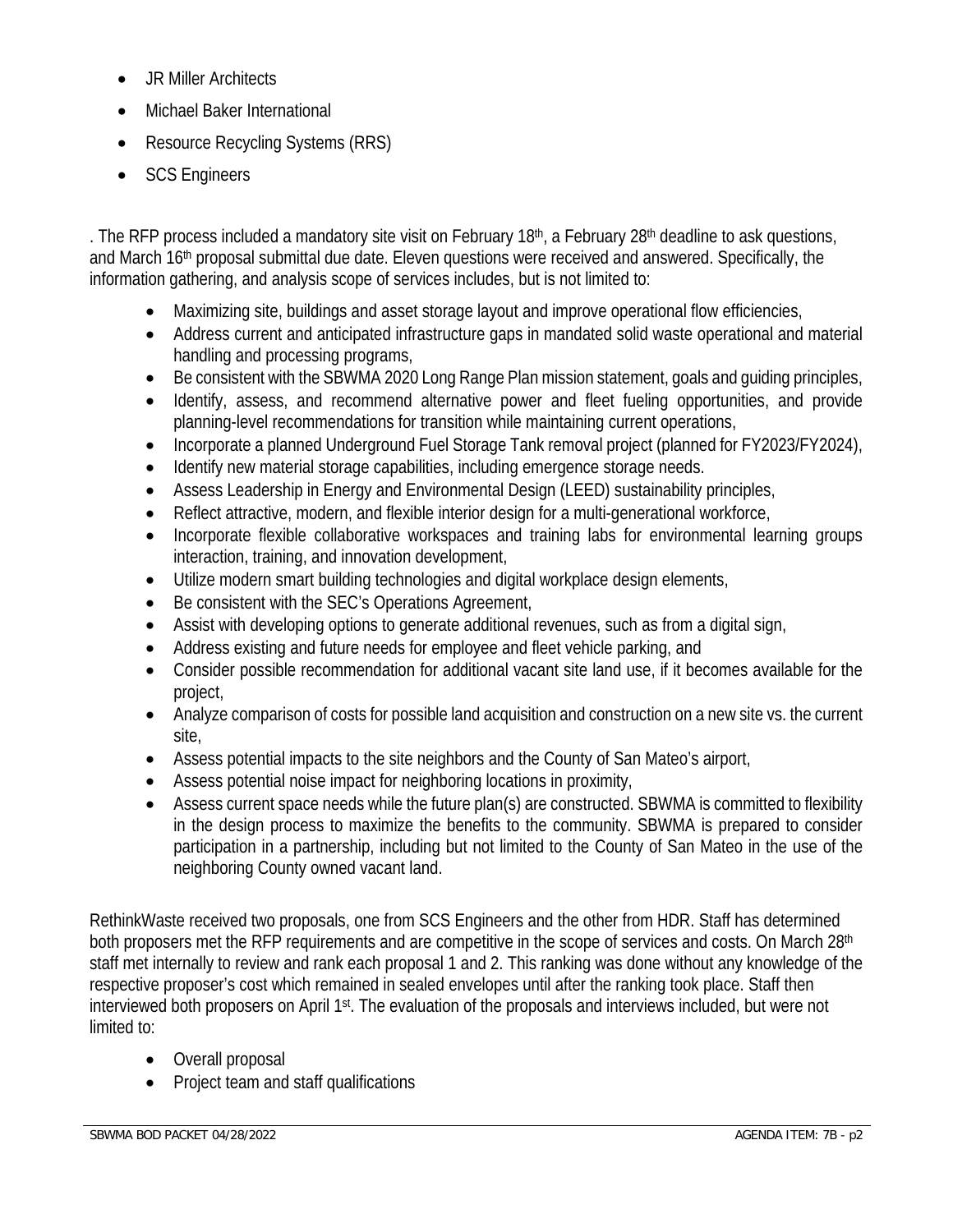- Project experience
- Proposed approach to work
- Proposed Fee
- Interview question responses
- References

On April 5<sup>th</sup> an ad-hoc evaluation committee, consisting of the staff interview team and three members of the SBWMA , to discuss and review each proposer's qualifications, experience, project approach, and fee. As a result, the TAC members unanimously supported staff's recommendation to hire SCS Engineers as the most qualified team, and having the best project delivery work plan at a lower price.

To help the process move quickly, SBWMA legal counsel was also available to answer process questions at the March 28<sup>th</sup> ranking meeting, April 1<sup>st</sup> interviews, and April 5<sup>th</sup> evaluation committee meeting.

After careful consideration, staff recommends SCS Engineers to the Board of Directors to provide professional services to develop a Site Optimization Study and Design Development starting point for the Shoreview Environmental Center site and facilities.

#### **Background**

The original SEC transfer station building, vehicle maintenance buildings, and the administrative offices were originally owned and built by Browning-Ferris Industries (BFI) in 1982. The adjacent MRF building was a preexisting warehouse that was converted to a MRF. In 2000, bonds were issued by the SBWMA and the SBWMA purchased the SEC from BFI. At the time of purchase, the SBWMA and BFI entered into an agreement for the operation of the transfer station and the MRF facility. In 2007, in anticipation of the expiration of that operations agreement, an RFP for a new contractor was issued by the SBWMA and SBR was selected to become the site/facility operator starting on January 12<sup>th</sup>, 2011. With extensions issued to the SBR operations agreement, the SBR contract will run its maximum length expiring December 31, 2023.

In 2011, the SBWMA completed a \$54million capital remodel of the facility. The primary goal for transformation of the SEC was to upgrade the recycling infrastructure required to handle new single-stream recyclable materials collection services provided to the residents and businesses in the SBWMA service area. The facility improvements included: (1) a new state-of-the-art MRF for sorting single-stream recyclable materials from residents and businesses; (2) expanded transfer station for more recycling and customer convenience; (3) green building features, such as LEED-gold MRF building certification based on solar panels and use of natural light among other improvements; (4) new environmental education center and demonstration gardens; and, (5) additional improvements to more effectively manage the traffic flow and public.

Over the following decade, several other changes occurred. In September 2016, the MRF experienced a catastrophic fire that resulted in closure for over 4 months and damages covered by insurance of up to \$8.5 million. Lithium Ion batteries were the suspected cause of the this fire. In 2019, the SBWMA approved closure (likely permanent) of the buyback center for public redemption of CRV-valued materials due to unexpected market changes that negatively impacted the California CRV Redemption program. In 2020, MRF equipment upgrades (MRF Phase I) were completed that resulted in improvements of MRF productivity and commodity quality.

In March 2020, the O2E system, including the Anaergia OREX*™* press equipment, was installed in the transfer station and tested. The pilot program for this O2E project was intended to start immediately after this installation; however, the COVID pandemic resulted in significant disruptions to the volumes of the anticipated feedstock and, therefore, the start-up pilot was delayed. In April 2021, the OREX*™* began processing food waste at a pilot-scale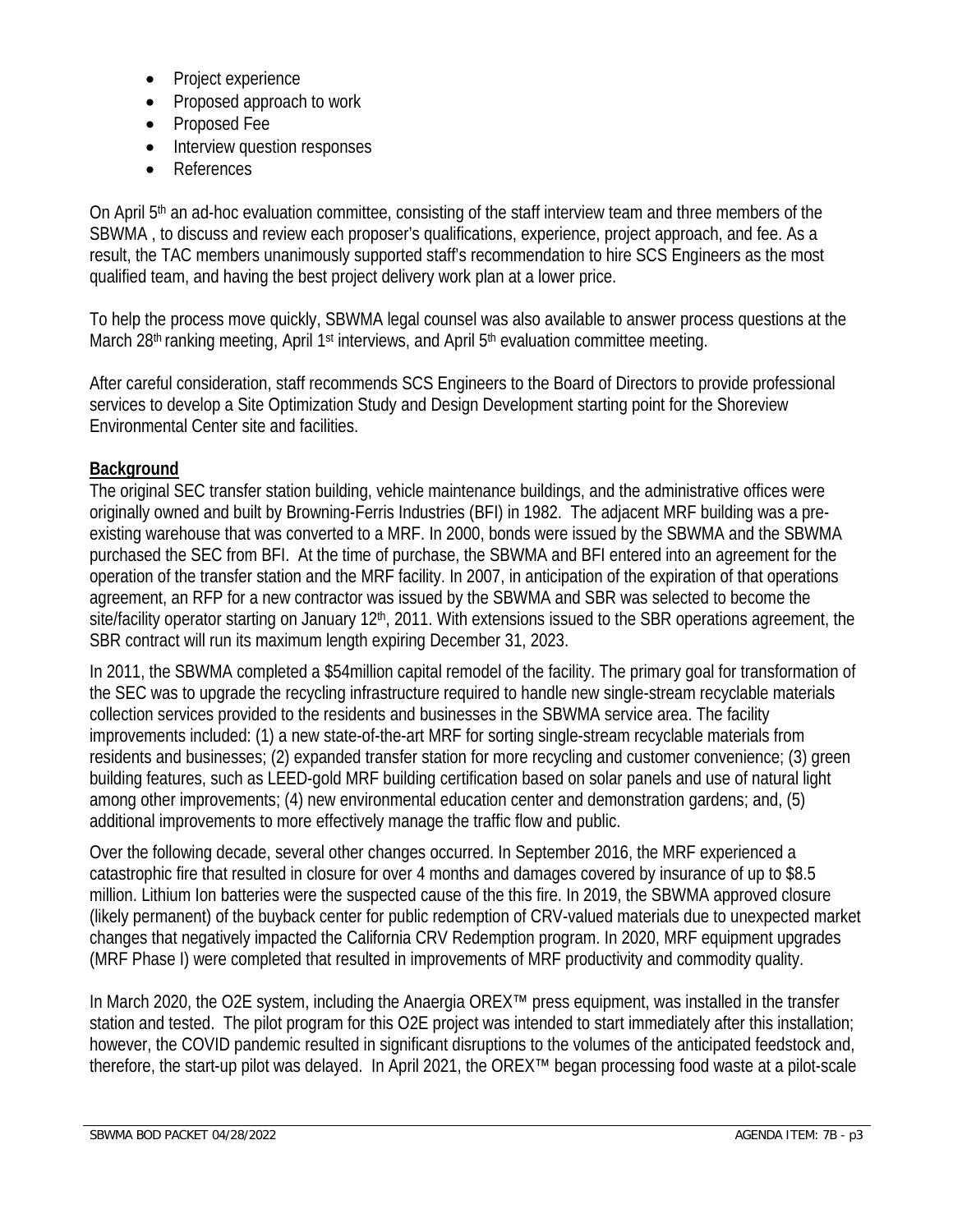level, with plans to continue pilot-scale processing for at least six months to gather sufficient data for determining how to proceed.

The Shoreway Environmental Center (SEC) complex is approximately 16-acres and is wholly owned by the SBWMA. There are two large structures used for the transferring and recovery of materials, located at 225 and 333 Shoreway Road, respectively, north of Holly Street/Redwood Shores Parkway in San Carlos, California. There are several important support structures, including two vehicle maintenance shops, am industrial-scale fuel island, an administrative building, an education center, and a public recycling drop-off center. There is truck parking area at the north end of the property that is used by Recology for parking of 150 collection and support vehicles, and storage of a standing inventory of waste material containers (carts and bins) used to serve the SBWMA service area. On-site parking is also currently provided to accommodate about 350 Recolgoy, SBR and site-production related employees.

#### **Fiscal Impact**

SCS Engineers' proposal is a not-to-exceed \$169,816 contract which includes a 10% contingency (\$154,378 + \$15,438) The adopted FY2022 budget allocates \$150,000 for this work (see expense worksheet line item 79). An additional \$19,816 will be reallocated from other existing FY2022 budget line items to conform within the adopted budget. This project will address many unknown components involving our facility's future operations and layout. Should the Board approve any project scope and timing expansion that may roll into the FY2023 Budget period, staff will quantify and present such options for consideration during the agency's standard budgeting process.

#### *Attachments:*

Resolution 2022-21

Exhibit A- Contract with SCS Engineers for \$169,816 to develop a Site Optimization Study and Design Development starting point for the Shoreview Environmental Center for FY2022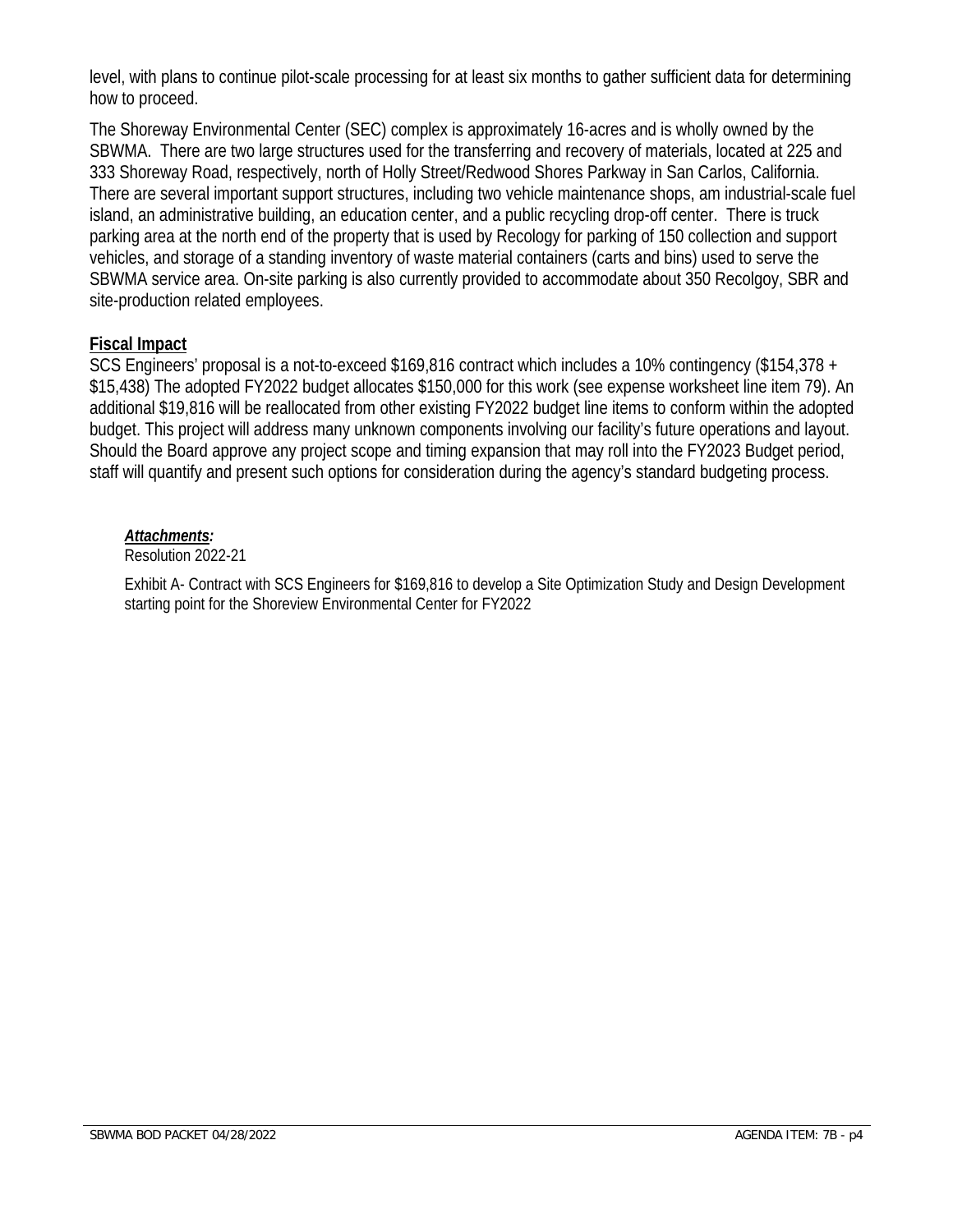

# **RESOLUTION NO. 2022-21**

## **RESOLUTION OF THE SOUTH BAYSIDE WASTE MANAGEMENT AUTHORITY BOARD OF DIRECTORS RESOLUTION APPROVING A CONTRACT WITH SCS ENGINEERS FOR \$169,816 TO DEVELOP A SITE OPTIMIZATION STUDY AND DESIGN DEVELOPMENT STARTING POINT FOR THE SHOREVIEW ENVIRONMENTAL CENTER FOR FY2022**

**WHEREAS** The South Bayside Waste Management Agency (SBWMA) is the property owner of the 16 acre Shoreway solid waste facility, buildings and property that handles over 450,000 tons of waste material generated in its 100 square mile service area each year; and

**WHEREAS,** This industrial level operations have been conducted on this site since the 1980s and the site is extremely space-constrained due to numerous applicable laws, environmental goals to transition the facility's operating and vehicles to significantly reduce greenhouse gas emissions with urgency and other significant market drivers that require ever-increasing new operations and work flows that have simply outgrown the site's current layout; and

**WHEREAS,** SBWMA Board Members, Technical Staff, Agency Staff and Contractors have all recognized the severe impacts of this situation during numerous public and planning-level meetings, as well as the agency's 2020 Long Range Plan in recent years; and

**WHEREAS,** SBWMA Board Members, has provided clear direction to Staff that priority planning status must be given to innovate, cost-effective industry-leading planning solutions when considering/ proposing site layout and operational alternatives for final; and

**WHEREAS,** the technical skills required to develop a site optimization study are beyond Agency Staff's workload capacity and expertise; and

**WHEREAS,** \$150,000 has been designated in the adopted FY 2020 budget to fund this study. The anticipated \$19,816 remaining funds will be reallocated from other existing line items in this adopted budget ; and

**NOW, THEREFORE BE IT RESOLVED** that the South Bayside Waste Management Authority hereby approves the execution of a Contract with SCS Engineers not-to-exceed \$169,816 in FY2022 to develop a Site Optimization Study and a Design Development starting point for the Shoreview Environmental Center in a contract attached hereto as Exhibit A, and proposal attached hereto as Exhibit B

**PASSED AND ADOPTED** by the Board of Directors of the South Bayside Waste Management Authority, County of San Mateo, State of California on the 28<sup>th</sup> day of April 2022, by the following vote: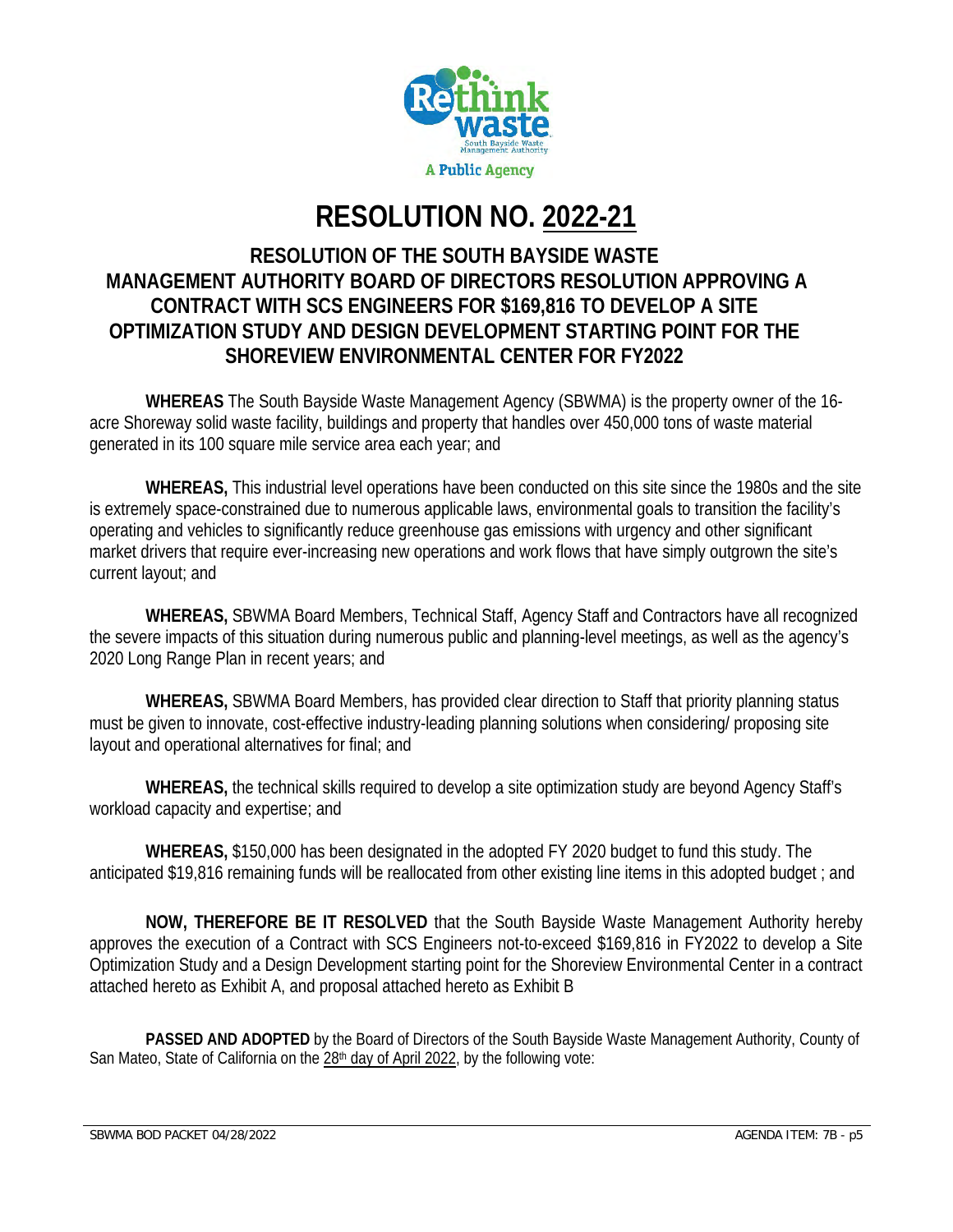| Agency             | Yes | No | Abstain | Absent | Agency                  | Yes | No | Abstain | Absent |
|--------------------|-----|----|---------|--------|-------------------------|-----|----|---------|--------|
| Belmont            |     |    |         |        | Redwood City            |     |    |         |        |
| Burlingame         |     |    |         |        | San Carlos              |     |    |         |        |
| East Palo Alto     |     |    |         |        | San Mateo               |     |    |         |        |
| <b>Foster City</b> |     |    |         |        | County of San Mateo     |     |    |         |        |
| Hillsborough       |     |    |         |        | West Bay Sanitary Dist. |     |    |         |        |
| Menlo Park         |     |    |         |        |                         |     |    |         |        |

I HEREBY CERTIFY that the foregoing Resolution No. 2022-21 was duly and regularly adopted at a regular meeting of the South Bayside Waste Management Authority on April 28, 2022.

\_\_\_\_\_\_\_\_\_\_\_\_\_\_\_\_\_\_\_\_\_\_\_\_\_\_\_\_\_\_\_\_\_\_\_\_ ATTEST: And The State of Superintent Chair Alicia Aguirre, Chairperson of SBWMA

\_\_\_\_\_\_\_\_\_\_\_\_\_\_\_\_\_\_\_\_\_\_\_\_\_\_\_\_\_\_\_\_\_ Cyndi Urman, Clerk of the Board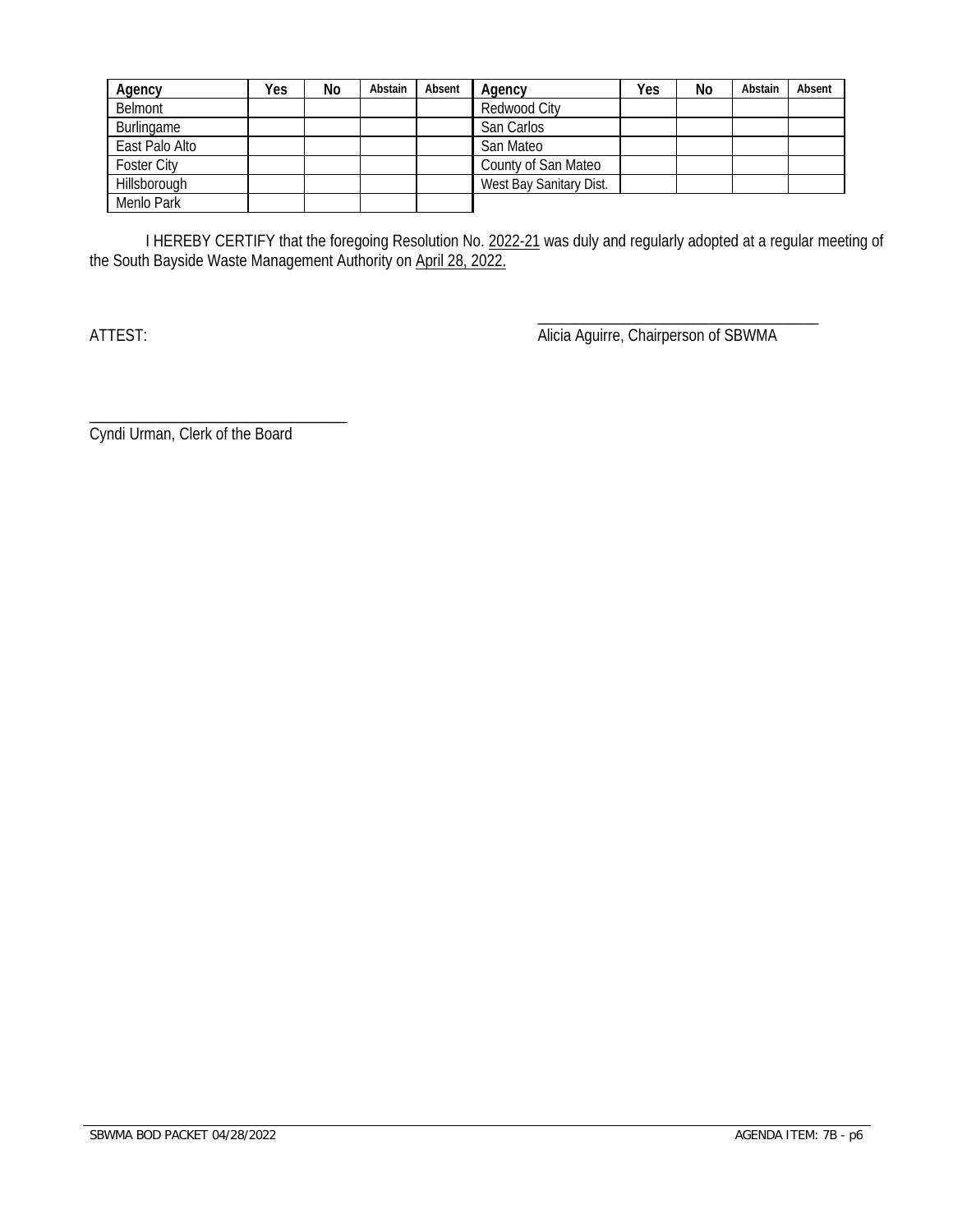#### PROFESSIONAL SERVICES AGREEMENT FOR SHOREWAY SITE OPTIMIZATION STUDY AND DESIGN DEVELOPMENT

This Agreement is made and entered into as of the day of  $28<sup>TH</sup>$  April 2022 by and between the SOUTH BAYSIDE WASTE MANAGEMENT AUTHORITY hereinafter called "AUTHORITY" and SCS ENGINEERS hereinafter called "CONSULTANT".

#### **RECITALS**

This Agreement is entered into with reference to the following facts and circumstances:

- A. That AUTHORITY desires to engage CONSULTANT to provide professional services;
- B. That CONSULTANT is qualified to provide such services to the AUTHORITY and;
- C. That the AUTHORITY has elected to engage the services of CONSULTANT upon the terms and conditions as hereinafter set forth.
- 1. Services. The services to be performed by CONSULTANT under this Agreement shall include those services set forth in Exhibit A, attached hereto and, by this reference, made a part hereof ("Services").

Performance of the Services specified in Exhibit A is hereby made an obligation of CONSULTANT under this Agreement, subject to any changes that may be made subsequently hereto upon the mutual written agreement of the parties.

Where in conflict, the terms of this Agreement supersede and prevail over any terms set forth in Exhibit A.

- 2. Term. The term of this Agreement shall commence upon the date hereinabove written through April 30, 2023, unless terminated earlier pursuant to Section 10 of this Agreement.
- 3. Schedule. Time is of the essence in the performance of Services under this Agreement. CONSULTANT shall complete the Services within the term of this Agreement and in accordance with the schedule set forth in Exhibit A. Any Services for which times for performance are not specified in this Agreement shall be commenced and completed by CONSULTANT in a reasonably prompt and timely manner based upon the circumstances and direction communicated to the CONSULTANT. AUTHORITY'S agreement to extend the

*SBWMA Site Optimization Study and Design Development* - 1-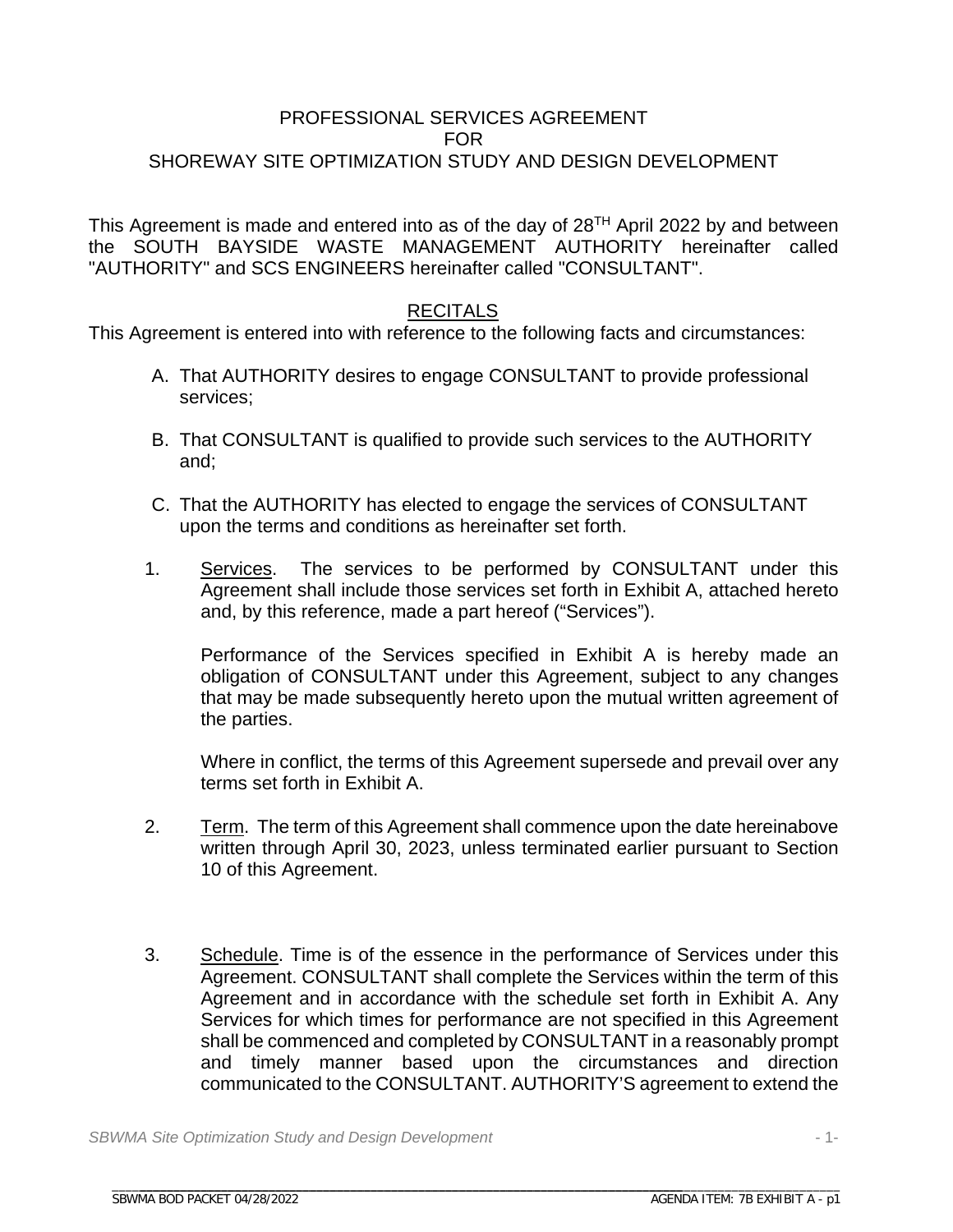term or the schedule for performance shall not preclude recovery of damages for delay if the extension is required due to the fault of CONSULTANT.

4. Compensation; Expenses; Payment. AUTHORITY shall compensate CONSULTANT for all Services performed by CONSULTANT hereunder in an amount based upon CONSULTANT's hourly rates during the time of the performance of the Services. A copy of CONSULTANT's hourly rates for which Services hereunder shall be performed are set forth in CONSULTANT's fee schedule included in Exhibit A, attached hereto and by this reference incorporated herein.

Notwithstanding the foregoing, the combined total of compensation and reimbursement of costs payable hereunder shall not exceed the sum written NTE Amount (\$169,816) unless the performance of Services and/or reimbursement of costs and expenses in excess of said amounts have been approved in advance of performing such Services or incurring such costs and expenses by AUTHORITY's Executive Director (for contracts less than \$50,000) or AUTHORITY Board (for contracts \$50,000 or more) evidenced by motion duly made and carried and memorialized, in writing, between the parties.

Compensation and reimbursement of costs and expenses hereunder shall be payable upon monthly billing therefor by CONSULTANT to AUTHORITY, which billing shall include an itemized statement, briefly describing by task and labor category or cost/expense items billed as, as more particularly described in Exhibit B, attached hereto and by this reference made a part hereof.

- 5. Additional Services. In the event AUTHORITY desires the performance of additional services not otherwise included within the Services described in Exhibit A, such services shall be authorized in advance of the performance thereof by AUTHORITY's Executive Director (for contracts less than \$50,000) or AUTHORITY Board (for contracts \$50,000 or more) by motion duly made and carried and memorialized, in writing, between the parties. Such amendment to this Agreement shall include a description of the services to be performed thereunder, the maximum compensation and reimbursement of costs and expenses payable therefor, the time of performance thereof, and such other matters as the parties deem appropriate for the accomplishment of such services. Except to the extent modified by written amendment, all other terms and conditions of this Agreement shall be deemed incorporated in each such amendment.
- 6. Records. CONSULTANT shall keep and maintain accurate records of all time expended and costs and expenses incurred relating to Services to be performed by CONSULTANT hereunder. Said records shall be available to AUTHORITY for review and copying during regular business hours at

*SBWMA Site Optimization Study and Design Development* - 2-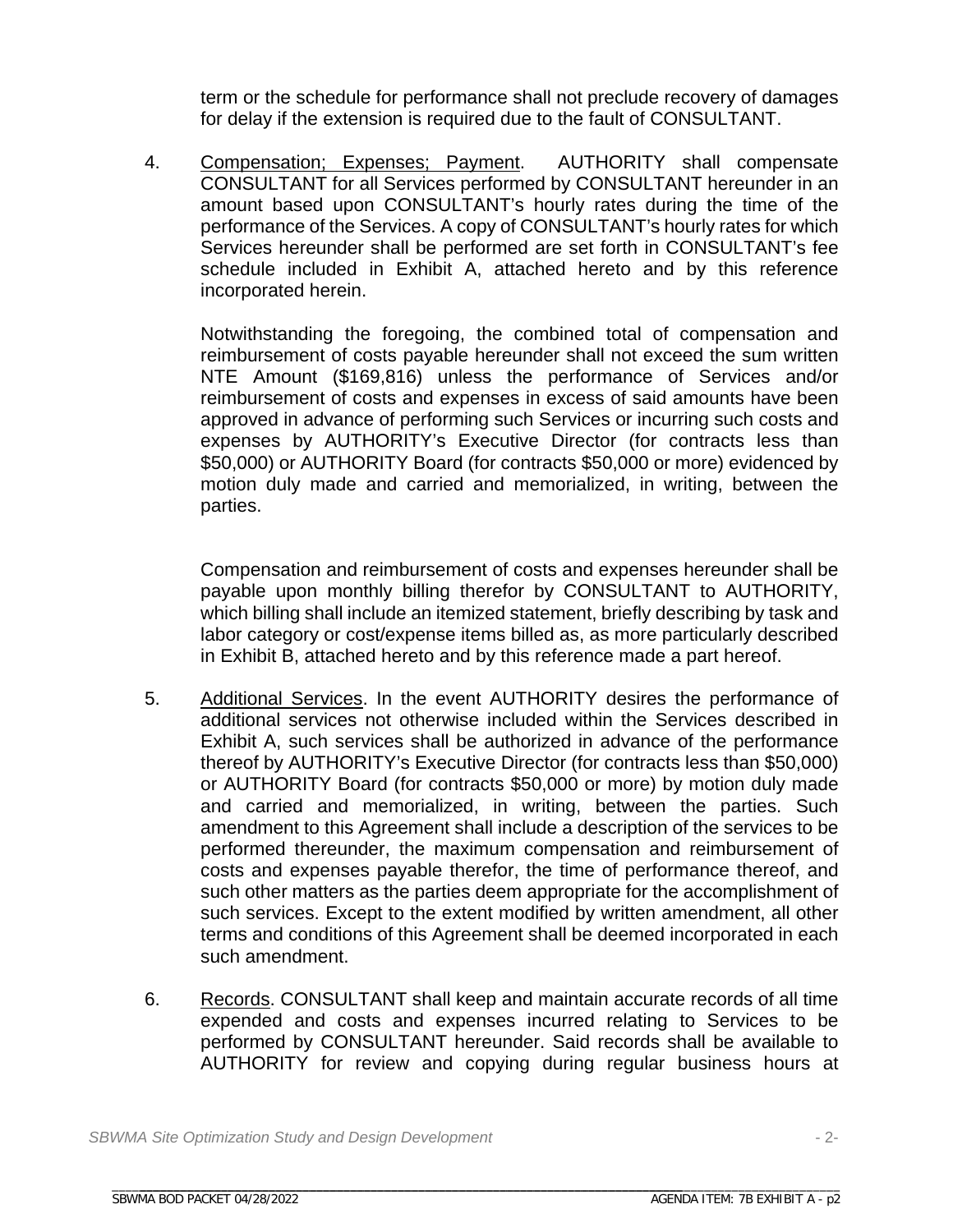CONSULTANT's place of business or as otherwise agreed upon by the parties.

- 7. Reliance on Professional Skill of CONSULTANT. CONSULTANT represents that it has the necessary professional skills to perform the Services required and the AUTHORITY shall rely on such skills of the CONSULTANT to do and perform the work. In performing Services hereunder CONSULTANT shall adhere to the standards generally prevailing for the performance of expert consulting services similar to those to be performed by CONSULTANT hereunder.
- 8. Documents. All documents, plans, drawings, renderings, and other papers, or copies thereof, as finally rendered, prepared by CONSULTANT pursuant to the terms of this Agreement, shall, upon preparation and delivery to AUTHORITY, become the property of AUTHORITY.
- 9. Relationship of Parties. It is understood that the relationship of CONSULTANT to the AUTHORITY is that of an independent contractor and all persons working for or under the direction of CONSULTANT are its agents or employees and not agents or employees of the AUTHORITY.
- 10. Termination or Suspension of Agreement or Services.
	- (a) The AUTHORITY may suspend the performance of the Services, in whole or in part, or terminate this Agreement, with or without cause, by giving ten (10) days prior written notice thereof to CONSULTANT. Upon receipt of such notice, CONSULTANT will immediately discontinue its performance of the Services.
	- (b) CONSULTANT may terminate this Agreement or suspend its performance of the Services by giving thirty (30) days prior written notice thereof to AUTHORITY, but only in the event of a substantial failure of performance by AUTHORITY.
	- (c) Upon such suspension or termination, CONSULTANT shall deliver to the AUTHORITY immediately any and all copies of studies, sketches, drawings, computations, and other data, whether or not completed, prepared by CONSULTANT or its contractors, if any, or given to CONSULTANT or its contractors, if any, in connection with this Agreement. Such materials will become the property of AUTHORITY.
	- (d) Upon such suspension or termination by AUTHORITY, CONSULTANT will be paid for the Services rendered or materials delivered to AUTHORITY in accordance with the scope of services on or before the effective date (i.e., 10 days after giving notice) of suspension or termination; provided, however, if this Agreement is suspended or terminated on account of a default by CONSULTANT, AUTHORITY will be obligated to compensate CONSULTANT only for that portion of

*SBWMA Site Optimization Study and Design Development* - 3-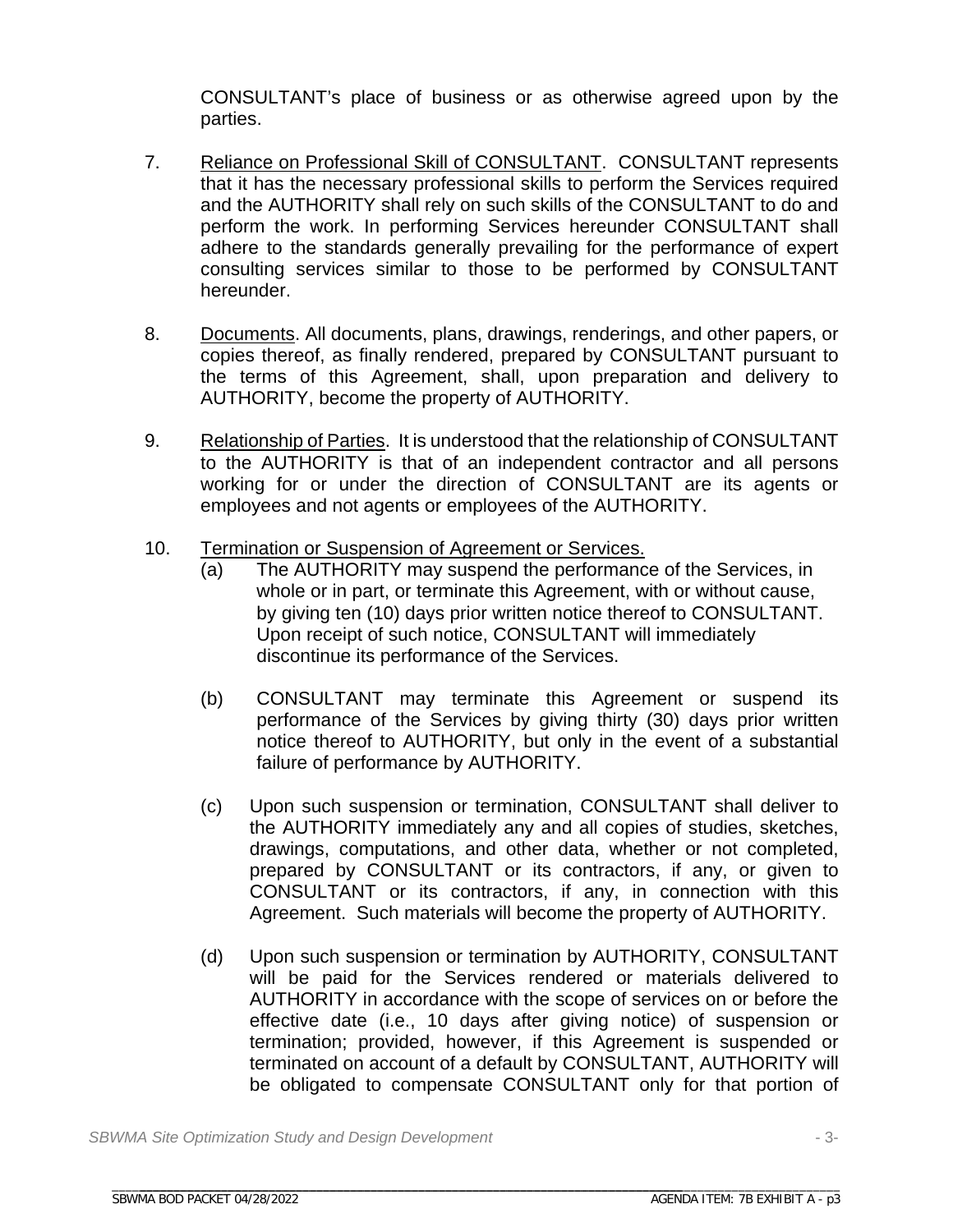CONSULTANT's services which are of direct and immediate benefit to AUTHORITY as such determination may be made by the Executive Director acting in the reasonable exercise of his/her discretion. The following Sections will survive any expiration or termination of this Agreement: 11, 12, 13, 10(d), and 15.

- (e) No payment, partial payment, acceptance, or partial acceptance by AUTHORITY will operate as a waiver on the part of AUTHORITY of any of its rights under this Agreement.
- 11. Indemnity. To the fullest extent allowed by law, CONSULTANT hereby agrees to defend, indemnify, and save harmless AUTHORITY, its boards, officers, employees and agents, from and against any and all claims, suits, actions liability, loss, damage, expense, cost (including, without limitation, costs and fees of litigation) of every nature, kind or description, which may be brought against, or suffered or sustained by, AUTHORITY, its boards, officers, employees, and agents caused by, or alleged to have been caused by, the negligence, intentional tortuous act or omission, or willful misconduct of CONSULTANT, its officers, employees, subcontractors or agents in the performance of any services or work pursuant to this Agreement.

The duty of CONSULTANT to indemnify and save harmless, as set forth herein, shall include the duty to defend as set forth in Section 2778 of the California Civil Code.

CONSULTANT's responsibility for such defense and indemnity obligations shall survive the termination or completion of this Agreement for the full period of time allowed by law.

The defense and indemnification obligations of this agreement are undertaken in addition to, and shall not in any way be limited by, the insurance obligations contained within this Agreement.

12. Insurance. CONSULTANT shall acquire and maintain Workers' Compensation, employer's liability, commercial general liability, owned and non-owned and hired automobile liability, professional liability and cyber liability insurance coverage relating to CONSULTANT's services to be performed hereunder covering AUTHORITY's risks in form subject to the approval of the AUTHORITY Attorney and/or AUTHORITY's Risk Manager. The minimum amounts of coverage corresponding to the aforesaid categories of insurance per insurable event, shall be as follows:

| <b>Insurance Category</b>    | Minimum Limits    |
|------------------------------|-------------------|
| <b>Workers' Compensation</b> | statutory minimum |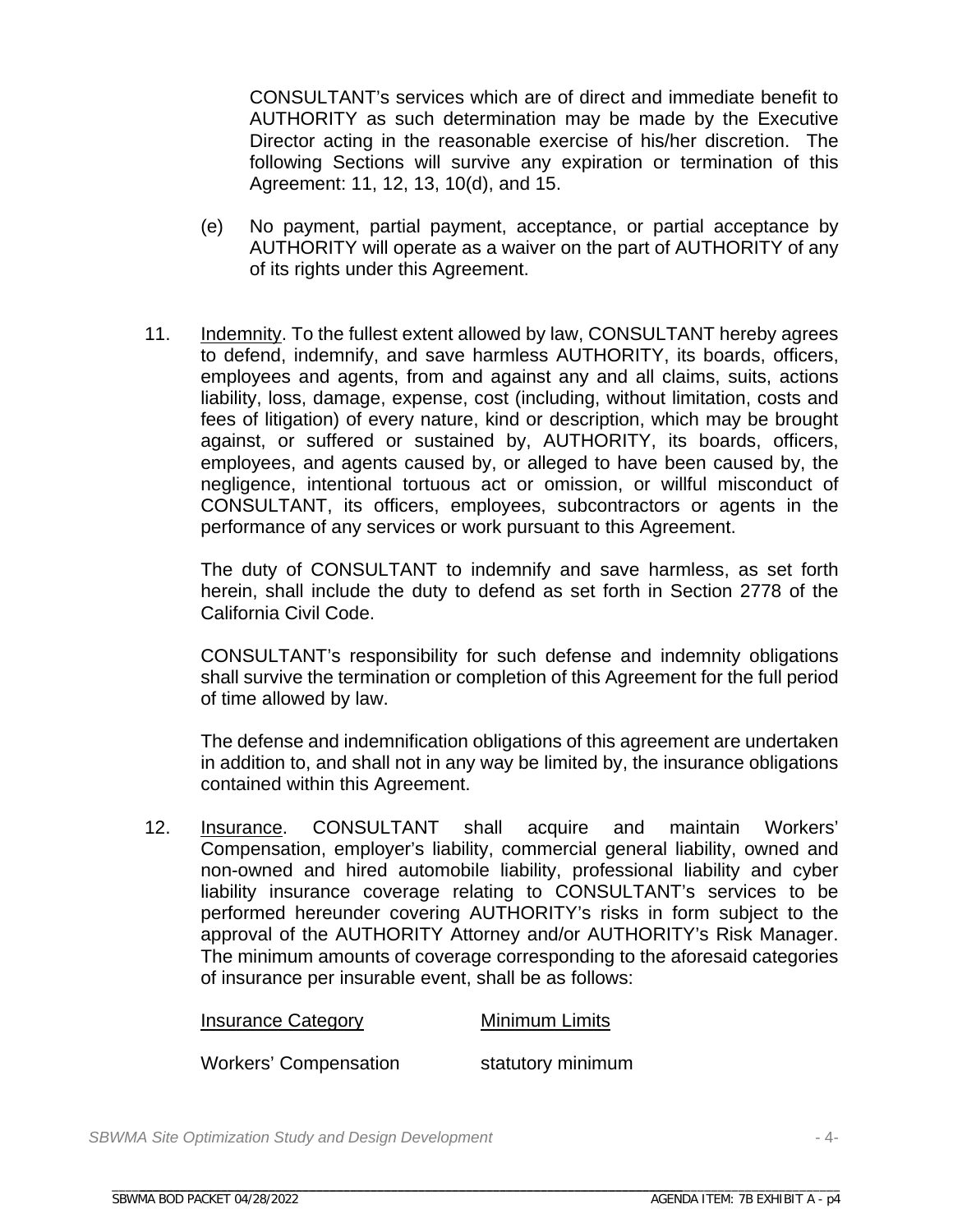| <b>Employer's Liability</b>         | \$1,000,000 per accident for bodily injury or<br>disease                                                                                                                               |
|-------------------------------------|----------------------------------------------------------------------------------------------------------------------------------------------------------------------------------------|
| <b>Commercial General Liability</b> | \$1,000,000 per occurrence and \$2,000,000<br>aggregate for bodily injury, personal injury<br>and property damage                                                                      |
| <b>Automobile Liability</b>         | \$1,000,000 per accident for bodily injury<br>and property damage (coverage required to<br>the extent applicable to CONSULTANT's<br>vehicle usage in performing services<br>hereunder) |
| <sup>1</sup> Professional Liability | \$1,000,000 per claim and aggregate                                                                                                                                                    |
| <b>Cyber Liability</b>              | \$1,000,000 per claim and annual aggregate<br>with a carrier with an A.M. Best rating of A<br>titled<br><b>Network</b><br>(also<br>VI<br>Security/Cyber/Privacy liability)             |

The requirements for coverage and limits shall be the greater of either (1) the minimum coverage and limits specified in this Agreement or (2) the broader coverage and maximum limits of coverage of any insurance policy or proceeds available to the named Insured.

CONSULTANT agrees to include with all subcontractors in their subcontracts the same requirements and provisions of this agreement including the indemnity and insurance requirements to the extent they apply to the scope of the subcontractor's work. Subcontractors hired by CONSULTANT shall agree to be bound to CONSULTANT and AUTHORITY in the same manner and to the same extent as CONSULTANT is bound to AUTHORITY under this Agreement and its accompanying documents. Subcontractors shall further agree to include these same provisions with any sub-subcontractors. A copy of the indemnity and insurance provisions of this Agreement will be furnished to the Subcontractor upon request. CONSULTANT shall require all subcontractors to provide a valid certificate of insurance and the required endorsements included in the subcontract agreement and will provide proof of

*SBWMA Site Optimization Study and Design Development* - 5-

<sup>1</sup> Note: Professional liability insurance coverage is not required if the CONSULTANT is not providing a service regulated by the state. (Examples of service providers regulated by the state are insurance agents, professional engineers, doctors, certified public accountants, lawyers, etc.) Please check and initial the following if professional liability is **NOT** required for this agreement. **Execommended** \_\_\_\_\_ [Project Manager]  $\Box$  Approved \_\_\_\_\_\_\_\_[Risk Manager]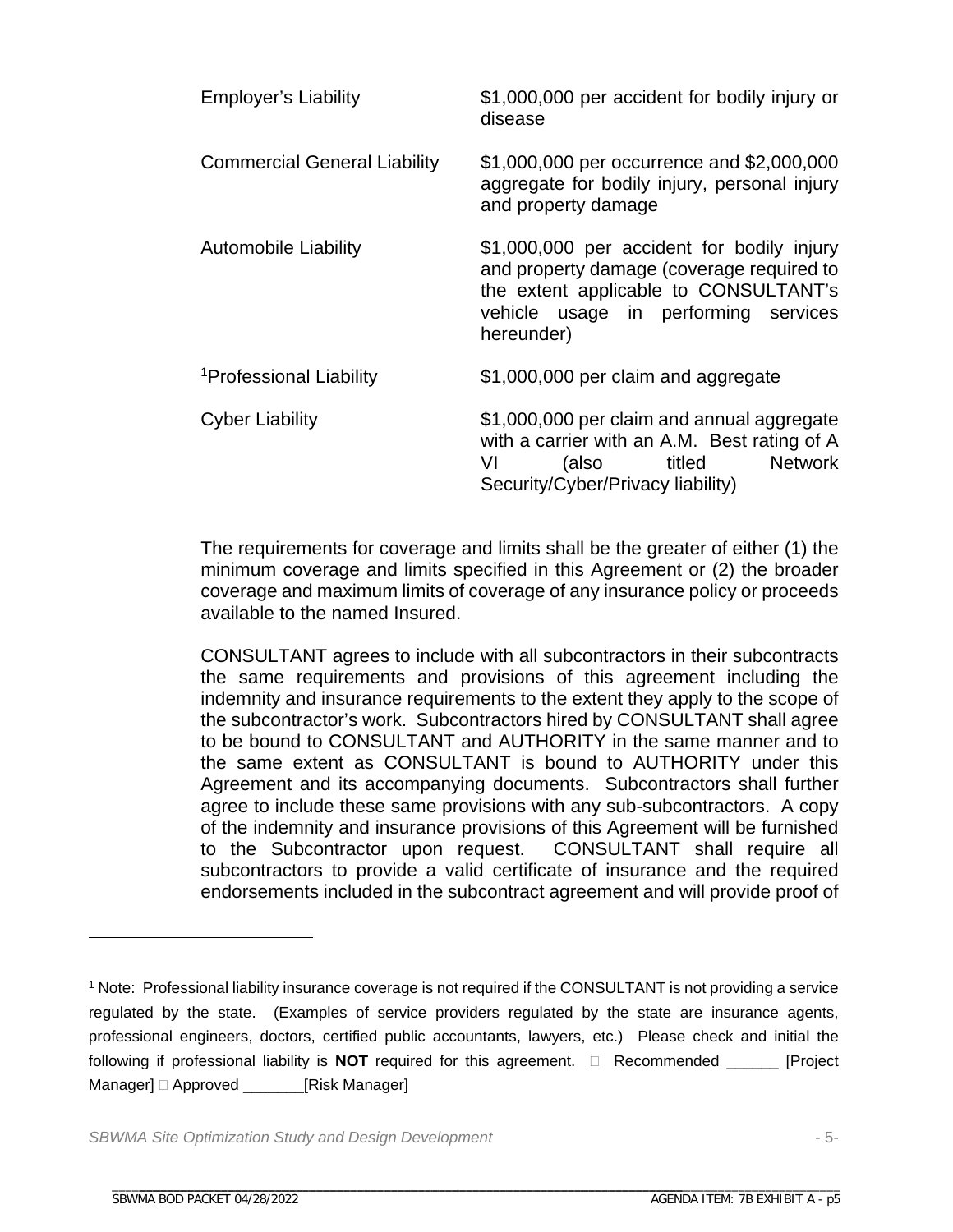compliance to the AUTHORITY prior to commencement of any work by the subcontractor.

Applicable to Workers Compensation, Employers Liability, Commercial General Liability, and Automobile Liability policies, concurrently with the execution of this Agreement, CONSULTANT shall, on the Insurance Coverage form provided in Exhibit C, or equivalent, furnish AUTHORITY with certificates and copies of information or declaration pages of the insurance required hereunder and, with respect to evidence of commercial general liability and automobile liability insurance coverage, original endorsements:

- (a) Precluding cancellation or reduction in per occurrence limits before the expiration of thirty (30) days (10 days for nonpayment) after AUTHORITY shall have received written notification of cancellation in coverage or reduction in per occurrence limits by first class mail;
- (b) Naming the South Bayside Waste Management Authority, its officers, boards, employees, and agents, as additional insureds; and
- (c) Providing that CONSULTANT's insurance coverage shall be primary insurance with respect to South Bayside Waste Management Authority, its officers, boards, employees, and agents, and any insurance or selfinsurance maintained by AUTHORITY for itself, its officers, boards, employees, and agents shall be in excess of CONSULTANT's insurance and not contributory with it. CONSULTANT and its insurer may not seek contribution from AUTHORITY's insurance or selfinsurance.

The limits of insurance required in this agreement may be satisfied by a combination of primary and umbrella or excess insurance. Any umbrella or excess insurance shall contain or be endorsed to contain a provision that such coverage shall also apply on a primary and non-contributory basis for the benefit of AUTHORITY, to the extent required by this Agreement, before the AUTHORITY's insurance or self-insurance may be called upon to protect AUTHORITY as a named Insured.

All self-insured retentions (SIR) must be disclosed to AUTHORITY for approval and shall not reduce the limits of liability coverage. Policies containing and SIR provision shall provide or be endorsed to provide that the SIR may be satisfied by either the named CONSULTANT/Named Insured or AUTHORITY.

AUTHORITY reserves the right to obtain a full certified copy of any insurance policy and endorsements. Failure to exercise this right shall not constitute a waiver of right to exercise later.

Any and all Subcontractors shall agree to be bound to CONSULTANT and AUTHORITY in the same manner and to the same extent as CONSULTANT

*SBWMA Site Optimization Study and Design Development* - 6-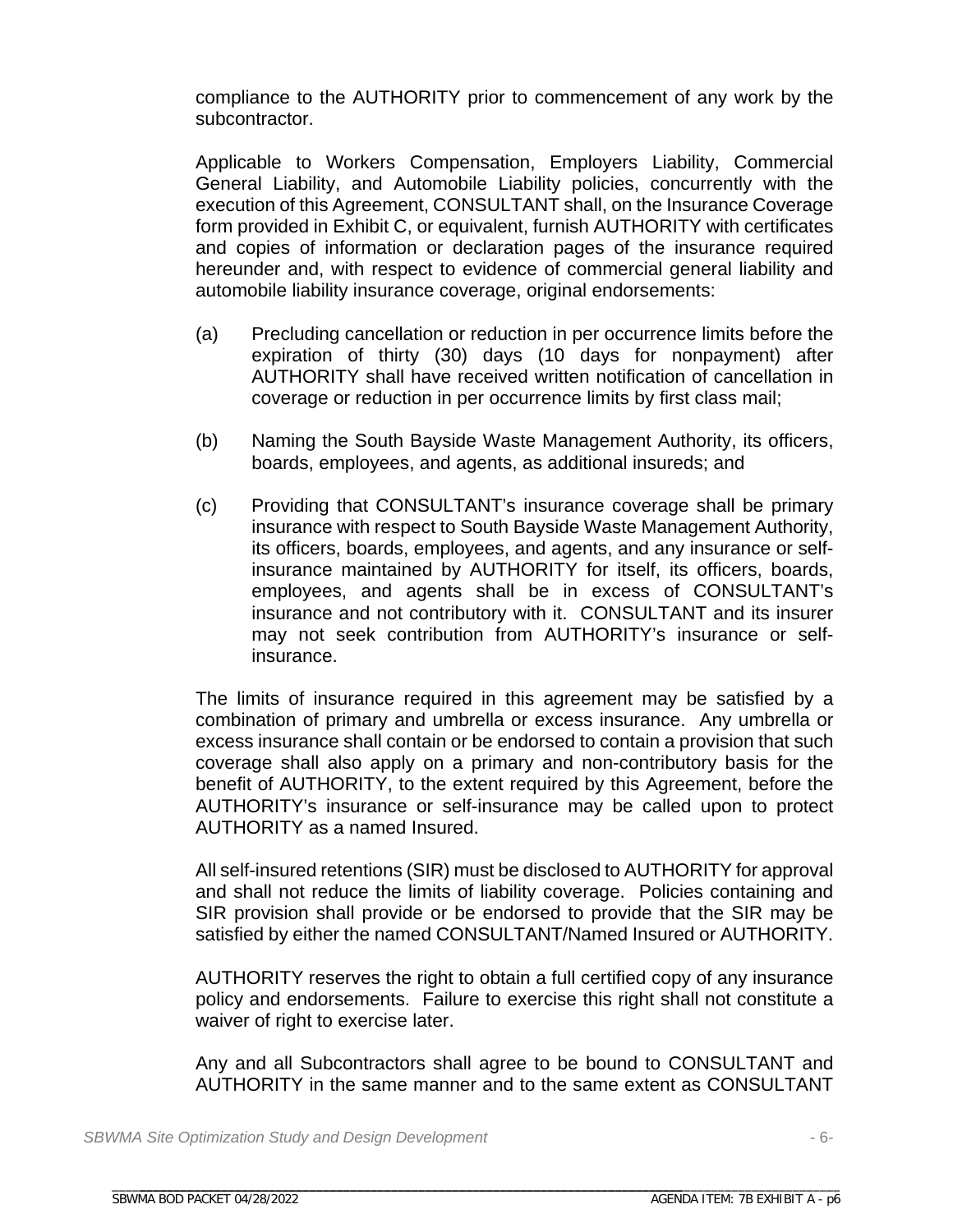is bound to AUTHORITY under this Agreement. Subcontractors shall further agree to include the same requirements and provisions of this Agreement, including the indemnity and insurance requirements, in any agreement with sub-subcontractors to the extent that they apply to the scope of the subsubcontractor's work. A copy of the indemnity and insurance provisions of this Agreement shall be furnished to any subcontractor upon request.

CONSULTANT shall maintain insurance as required by this Agreement to the fullest amount allowed by law and shall maintain insurance for a minimum of five (5) years following completion of Services. In the event CONSULTANT fails to obtain or maintain completed operations coverage as required by this Agreement, the AUTHORITY at its sole discretion may purchase the coverage required and the cost will be paid by CONSULTANT.

- 13. WORKERS' COMPENSATION. CONSULTANT certifies that he is aware of the provisions of the Labor Code of the State of California which require every employer to be insured against liability for workers' compensation or to undertake self-insurance in accordance with the provisions of that Code, and CONSULTANT certifies that he will comply with such provisions before commencing the performance of the work of this agreement.
- 14. NON-DISCRIMINATION. The CONSULTANT will not discriminate against any employee or applicant for employment because of race, color, religion, sex or national origin. The CONSULTANT will take affirmative action to ensure that applicants are employed and the employees are treated during employment without regard to their race, color, religion, sex or national origin. Such action shall include, but not be limited to the following: employment, advancement, demotion, transfer, recruitment, or recruitment advertising, layoff or termination, rates of pay or other forms of compensation, and selection for training, including apprenticeship. The CONSULTANT shall at all times be in compliance with the requirements of the Federal Americans With Disabilities Act (Public Law 101-336) which prohibits discrimination on the basis of disability by public entities. The CONSULTANT agrees to post in conspicuous places available to employees and applicants for employment any notices provided by the AUTHORITY setting forth the provisions of this non-discrimination clause.
- 15. Notice. All notices required by this Agreement shall be given to the AUTHORITY and CONSULTANT in writing, by first class mail, postage prepaid, addressed as follows:

AUTHORITY: Rethink Waste 610 Elm Street, Suite 202 San Carlos, CA 94070 Attention: Joe LaMariana, Executive Director

*SBWMA Site Optimization Study and Design Development* - 7-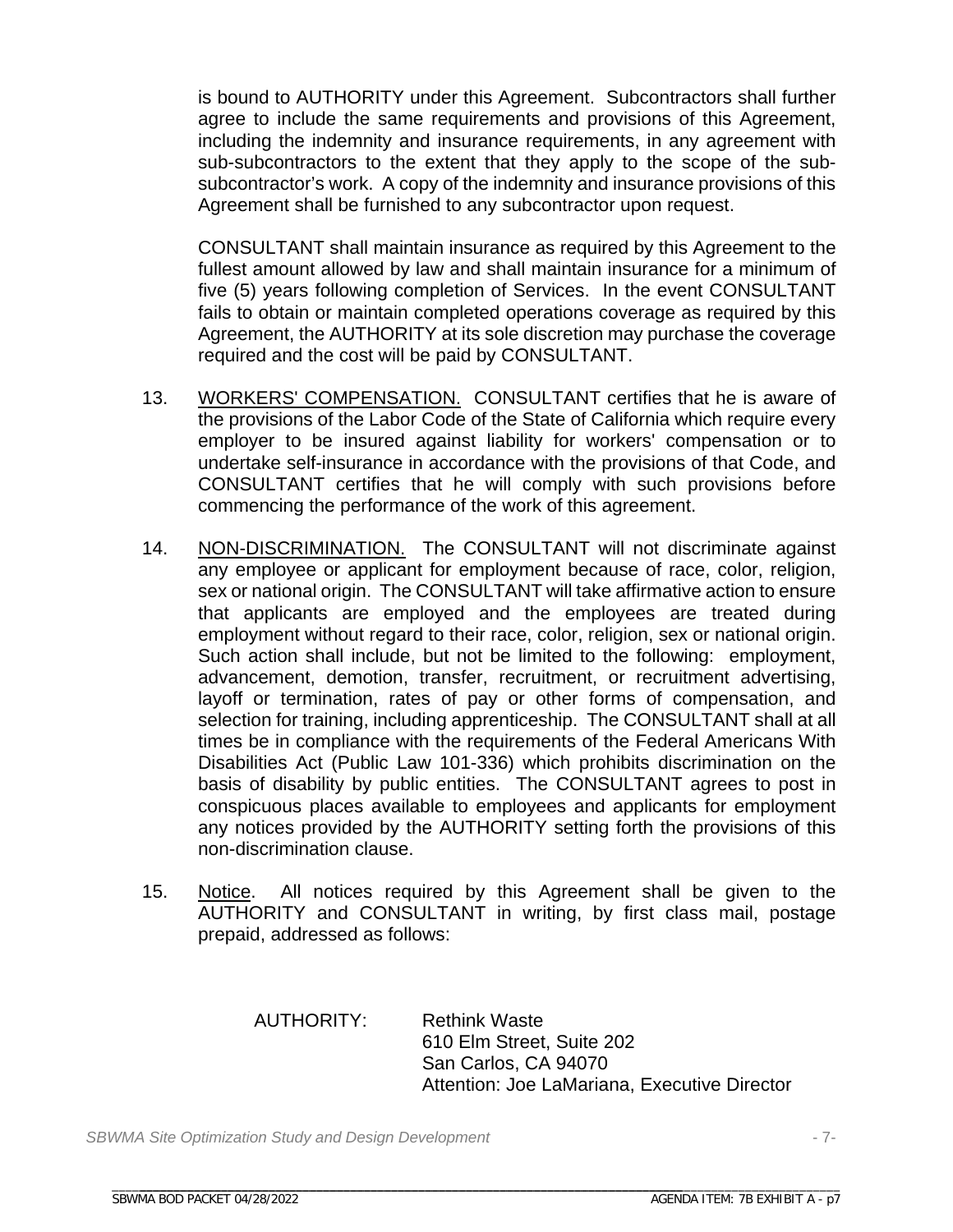CONSULTANT: SCS Engineers Michelle Leonard 4683 Chabot Drive, Suite 200 Pleasanton, CA 94588 (925) 426-0080 mleonard@scsengineers.com

- 16. Non-Assignment. This Agreement is not assignable either in whole or in part.
- 17. Amendments. This Agreement may be amended or modified only by written agreement signed by both parties.
- 18. Validity. The invalidity in whole or in part of any provision of this Agreement shall not void or affect the validity of any other provision of this Agreement.
- 19. Governing Law. This Agreement shall be governed by the laws of the State of California and any suit or action initiated by either party shall be brought in the County of San Mateo, California. In the event of litigation between the parties hereto to enforce any provision of the Agreement, the unsuccessful party will pay the reasonable attorney's fees and expenses of litigation of the successful party.
- 20. Mediation. Should any dispute arise out of this Agreement, the parties shall meet in mediation and attempt to reach a resolution with the assistance of a mutually acceptable mediator. Neither party shall be permitted to file legal action without first meeting in mediation and making a good faith attempt to reach a mediated resolution. The costs of the mediator, if any, shall be paid equally by the parties. If a mediated settlement is reached neither party shall be deemed the prevailing party for purposes of the settlement and each party shall bear its own legal costs.
- 21. Conflict of Interest. VENDOR may serve other clients, but none that would place VENDOR in a "conflict of interest" as that term is defined in State law.
- 22. Entire Agreement. This Agreement, including Exhibits A, B, and C, comprises the entire Agreement.
- 23. Authorization. This Agreement becomes effective when endorsed by both parties in the space provided below. The individuals executing this Agreement represent and warrant that they have the legal capacity and authority to do so on behalf of their respective legal entities.
- 24. Counterparts. This Agreement may be signed in multiple counterparts, which shall, when executed by all the parties, constitute a single binding agreement.

*SBWMA Site Optimization Study and Design Development* - 8-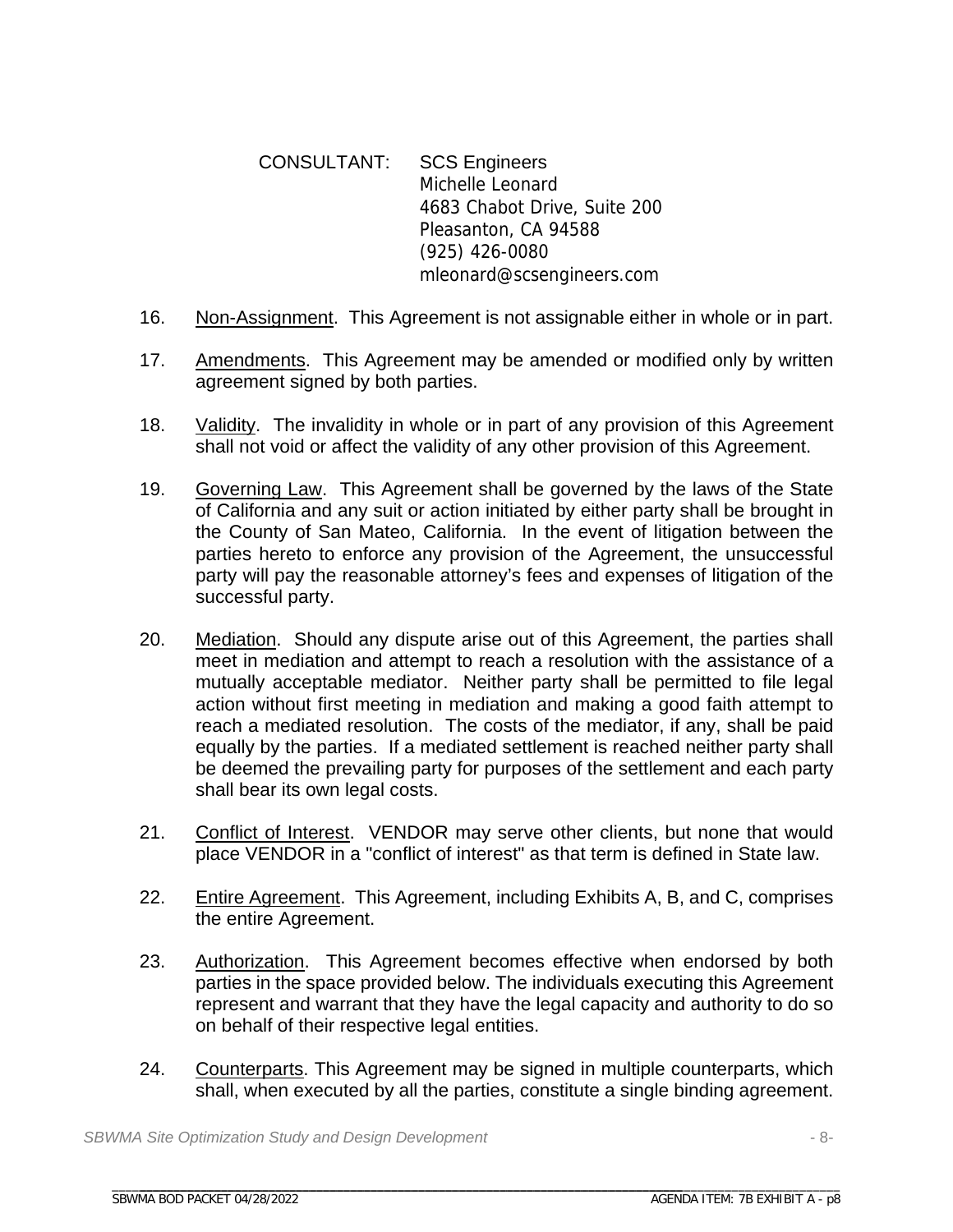IN WITNESS WHEREOF, the parties hereto, by their duly authorized representatives, have caused this Agreement to be executed on the date first written above.

|        | Joe LaMariana, Executive Director    |
|--------|--------------------------------------|
| Dated: | Alicia Aguirre, Board President      |
|        | ATTEST:                              |
|        | Cyndi Urman, Board Secretary         |
|        | <b>APPROVED AS TO FORM</b>           |
|        | Jean Savaree, Legal Counsel          |
|        | <b>SCS Engineers</b>                 |
| Dated: | Michelle Leonard, Sr. Vice President |
|        |                                      |

SOUTH BAYSIDE WASTE MANAGEMENT AUTHORITY

*SBWMA Site Optimization Study and Design Development* - 9-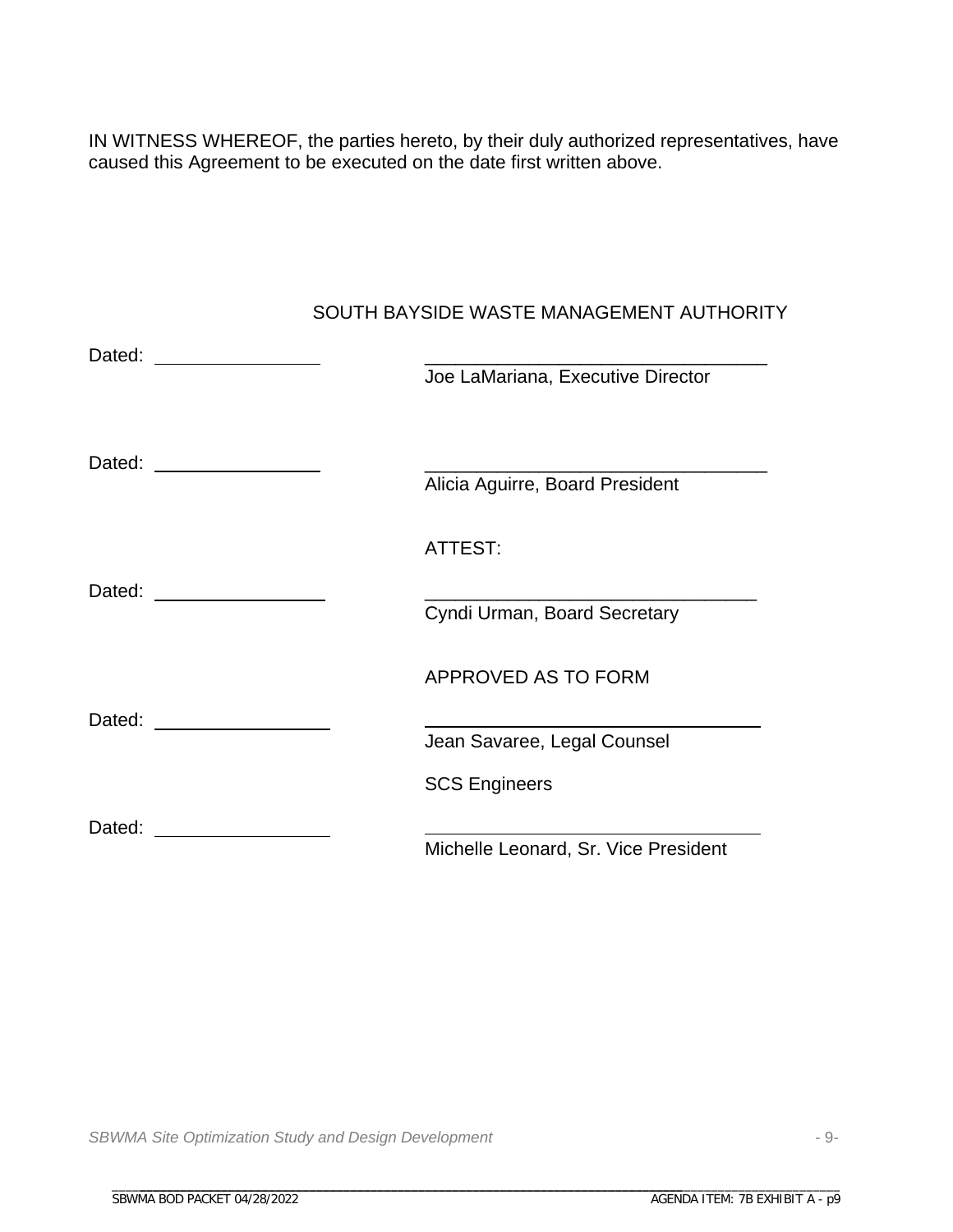#### EXHIBIT A

#### SCOPE OF WORK, WORK SCHEDULE, AND FEE SCHEDULE FOR SHOREWAY SITE OPTIMIZATION STUDY AND DESIGN DEVELOPMENT

#### **INTRODUCTION**

Resolution No 2022-21 authorizing the approval of a not-to-exceed contract with SCS Engineers for \$169,816 to develop a Site Optimization Study and Design Development starting point for the Shoreview Environmental Center site and facilities to maximize its future operational efficiencies and customer experience.

The consultant team will provide the following services beginning in April 2022 through September 2022 to identify and capture all future operational needs for material and asset storage, programming, technology systems, parking, and waste / recycling operational spaces, office / conference, community environmental learning center. With extensive input from SBWMA Committee members, key operational contractors (Recology and South Bay recycling) and other stakeholders, these findings will be presented to the SBWMA's Board for acceptance in fall 2022. Including but not limited to:

- Maximizing site, buildings and asset storage layout and improve operational flow efficiencies,
- Address current and anticipated infrastructure gaps in mandated solid waste operational and material handling and processing programs,
- Be consistent with the SBWMA 2020 Long Range Plan mission statement, goals and guiding principles,
- Identify, assess, and recommend alternative power and fleet fueling opportunities, and provide planning-level recommendations for transition while maintaining current operations,
- Incorporate a planned Underground Fuel Storage Tank removal project (planned for FY2023/FY2024),
- Identify new material storage capabilities, including emergence storage needs.
- Assess Leadership in Energy and Environmental Design (LEED) sustainability principles,
- Reflect attractive, modern, and flexible interior design for a multi-generational workforce,
- Incorporate flexible collaborative workspaces and training labs for environmental learning groups interaction, training, and innovation development,
- Utilize modern smart building technologies and digital workplace design elements,
- Be consistent with the SEC's Operations Agreement,
- Assist with developing options to generate additional revenues, such as from a digital sign,
- Address existing and future needs for employee and fleet vehicle parking, and
- Consider possible recommendation for additional vacant site land use, if it becomes available for the project,
- Analyze comparison of costs for possible land acquisition and construction on a new site vs. the current site,
- Assess potential impacts to the site neighbors and the County of San Mateo's airport,
- Assess potential noise impact for neighboring locations in proximity,
- Assess current space needs while the future plan(s) are constructed. SBWMA is committed to flexibility in the design process to maximize the benefits to the community. SBWMA is prepared to consider participation in a partnership, including but not limited to the County of San Mateo in the use of the neighboring County owned vacant land.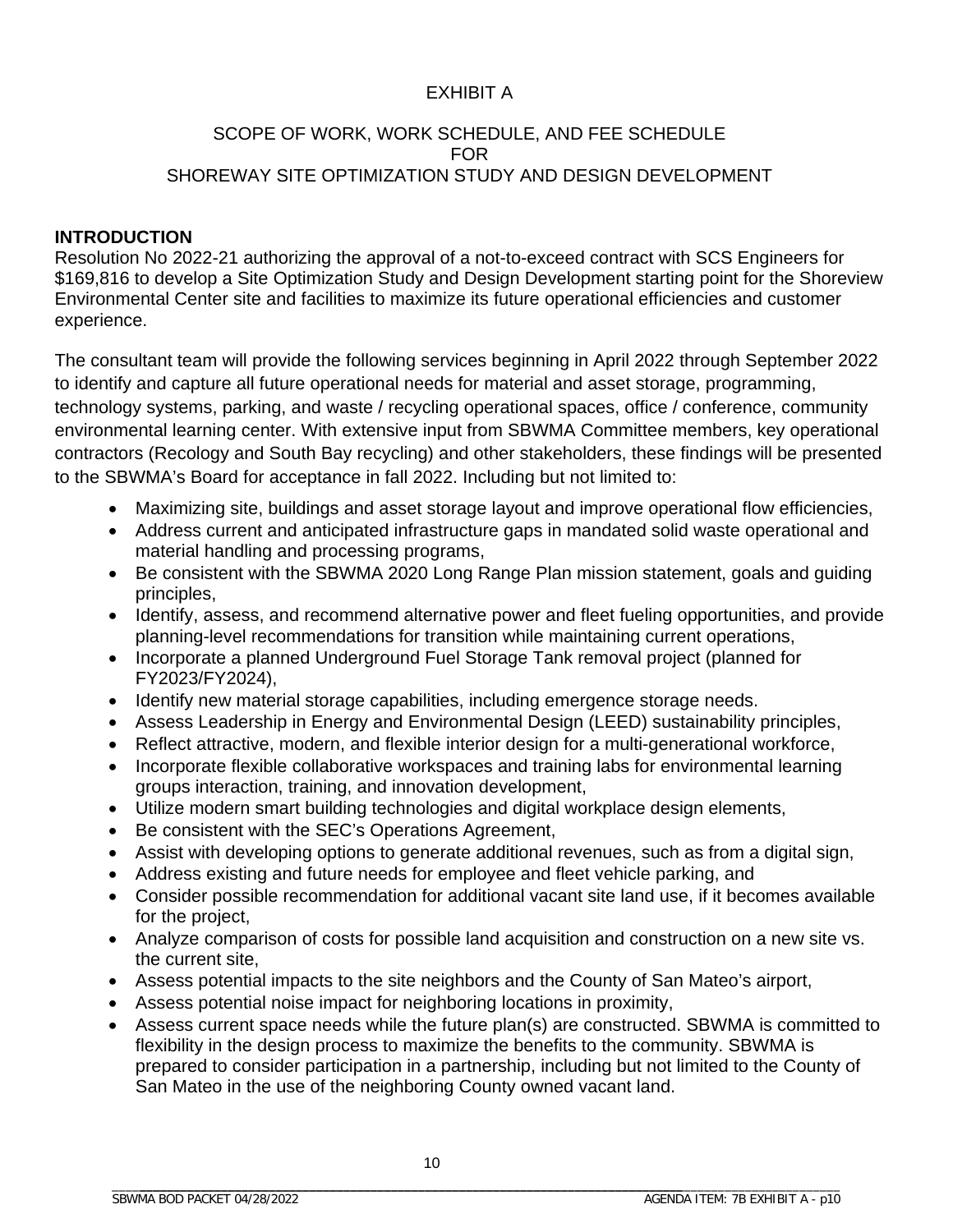#### **BACKGROUND**

The South Bayside Waste Management Authority (SBWMA or RethinkWaste) is a Joint Powers Authority of eleven public agencies (Belmont, Burlingame, East Palo Alto, Foster City, Hillsborough, Menlo Park, Redwood City, San Carlos, San Mateo, the County of San Mateo, and the West Bay Sanitary District) in San Mateo County, California formed in 1982. The mission of RethinkWaste is to serve as solid waste industry leaders in public health, safety and environmental stewardship by providing our ratepayers with innovative cost-effective zero waste programs and Member Agency climate action plan alignment through education, engagement, infrastructure and policy development. To meet the goals of mandated laws, and environmental goals of the agency the Shoreway Environmental site in San Carlos, CA need to be optimized to bring site use to it's highest and best use. SBWMA is requiring the following professional services related to the preparation of a site optimization plan at its SEC.

#### **Task 1:**

#### **Assessment:**

- Project Kick-off meeting
- Operational review of the site and its pattern of operations.
- Two-day operational assessment with SBWMA's contract operators along with extensive interviews with the key operational employees.
- Establish a working group composed of RethinkWaste staff members and select stakeholders (to be identified by SBWMA) that will be actively involved in the process of reviewing the feasibility of upgrading the existing site and/or acquiring and developing new property.
- Interview the owner and operator and other key stakeholders and provide a worksheet that would identify the roles of each employee onsite and which facility would best suit their role based on the current operations.
- Develop a site audit with SBWMA's contractors to get their feedback on how they recommend site optimization could be improved and record their recommendations for SBWMA staff review along with our TEAM'S Assessment.
- Preliminary code research as well as a review of all the relevant regulations associated with environmental permitting in the project's local area.
- Basis of Design outlining the site and project features and compiling sufficient preliminary information to confidently move into the design phase, while setting the project budget and schedule within an accuracy of at least five percent (5%).

#### Deliverables:

Technical memo detailing the project goals and objectives, and the facility's needs, challenges, opportunities, and preferences.

#### **Task 2:**

#### **Site Optimization and Selection**:

- Development of specific recommendations for the site operations, and alternative approaches to the site optimization.
- Review of traffic circulation for safe and efficient movement of vehicles and personnel.
- Identify possible enhancements to organics processing opportunities.
- Consider electric vehicle infrastructure.
- Review fire prevention options.
- Consider opportunities to incorporate LEED components.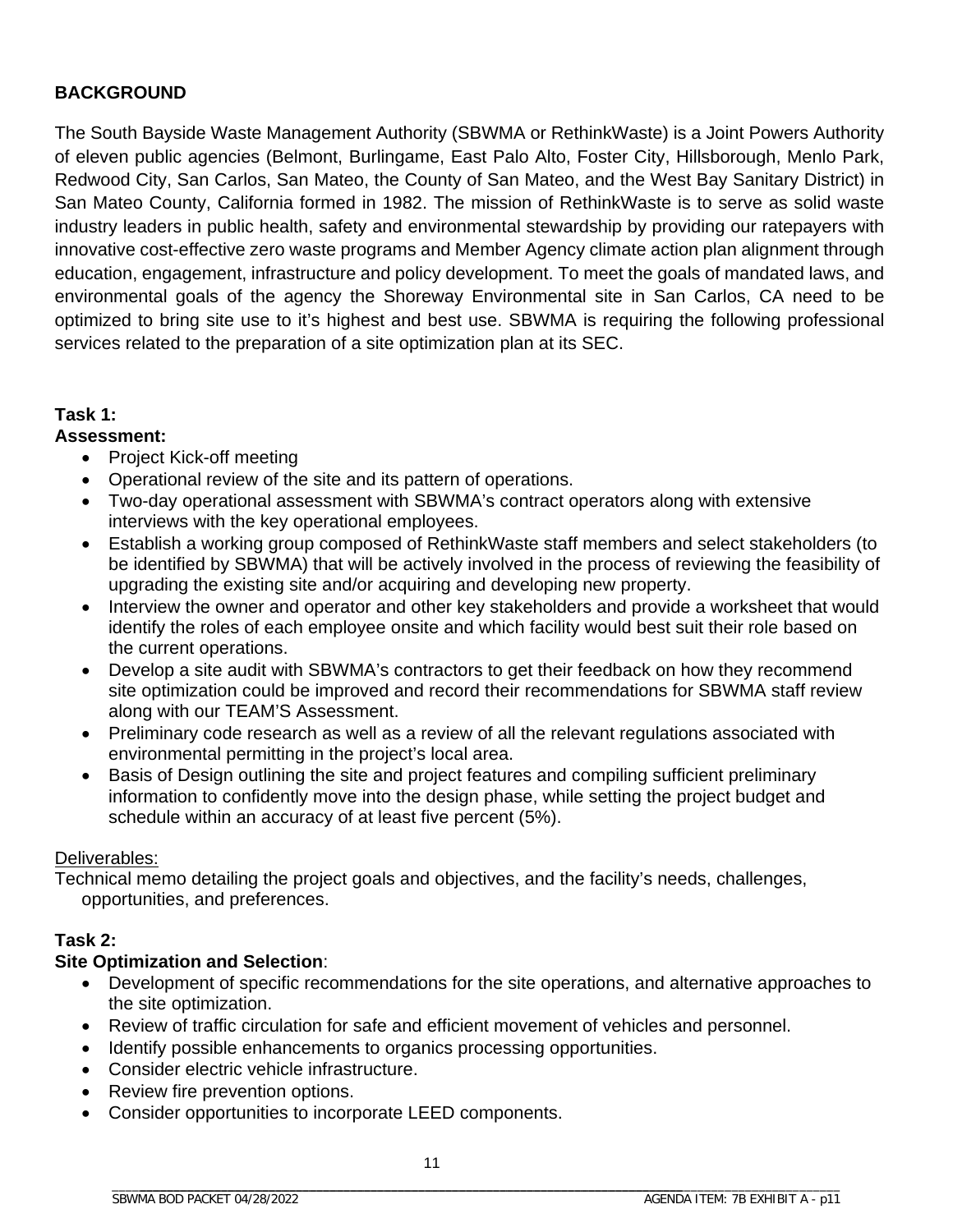- Review opportunities to manage risk exposures and prevent property losses, business interruption, and injuries.
- Evaluate potential land use alternatives for re-imagining some of the elements that are currently taking place on the SEC property and identify potential alternative locations for some activities.
- Comparisons of the cost to acquire and develop a new site with a cost to correct deficiencies of the existing site.
- An analysis of any challenges presented by a new site due to the surrounding land uses or impacts to the surrounding community.
- Identifying any unique stakeholders or public agencies that would need to be added to our identified stakeholder group due to the location of the new potential site.
- As part of this Phase, we will seek to identify opportunities for SBWMA to create new revenue sources, including the installation of an electronic sign or other methods of advertisement on RethinkWaste facilities or property.

#### Deliverables:

Technical memorandum including the following:

- Land Use analysis for existing site and potential new site(s)
- Recommendation for the implementation of facilities, signage, or methods that may provide SBWMA with additional revenue.
- Conceptual Designs
- Alternative locations for select operations
- Planning level cost estimates
- Phasing plan for implementation

#### **Task 3:**

#### **Design and Cost Estimation:**

- Incorporate the findings from Phase I and Phase II
- Begin conceptual design with associated cost estimates.
- Develop options for each critical element of the project with associated cost estimates so SBWMA can make informed decisions.
- Identify any potential conflicts, challenges, and risks associated with the project and propose mitigations.
- Stakeholders meetings, presentations, workshops.

#### Deliverables:

#### **Meetings**

- Up to two focused stakeholder interviews.
- One study session with decision-makers.

#### **Draft and Final Reports:**

- Project report incorporating information gathered and presented in all of the Phases.
- Document opportunities and constraints for development at the existing site, and the alternative locations that have been identified and studied.
- Planning level cost-estimates for the site and development at alternative locations, as well as potential revenue sources.
- The Draft Report will be submitted to SBWMA staff for review and comments.
- Following incorporation of all comments, the SCS TEAM will prepare and submit the Final Report.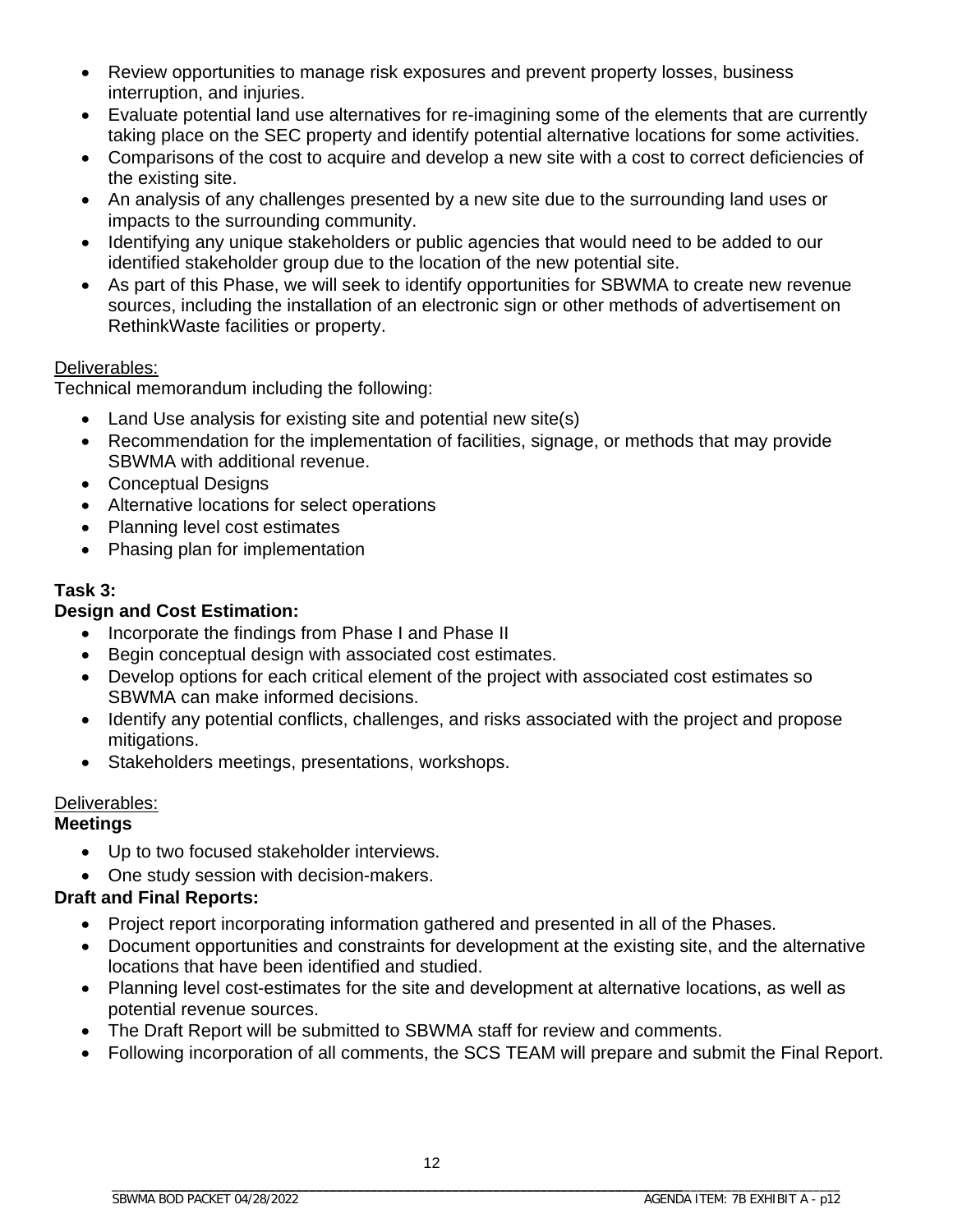#### **SCHEDULE OF PERFORMANCE**

CONSULTANT shall perform Services so as to complete each milestone within the number of days/weeks specified below. The time to complete each milestone may be increased or decreased by mutual written agreement of the project managers for CONSULTANT and SBWMA so long as all Services are completed within the term of the Agreement. CONSULTANT shall provide a detailed schedule of Services consistent with the schedule below within 2 weeks of receipt of the notice to proceed.

| <b>Milestones</b><br>No. of Days/Weeks | Completion from NTP |  |  |  |
|----------------------------------------|---------------------|--|--|--|
| 1. Task 1 Deliverable                  | 30 days             |  |  |  |
| 2. Task 2 Deliverables                 | 90 days             |  |  |  |
| 3. Task 3 Deliverables                 | 120 days            |  |  |  |

#### **COMPENSATION**

The AUTHORITY agrees to compensate the CONSULTANT for professional services performed in accordance with the terms and conditions of this Agreement, and as set forth in the budget schedule below. Compensation shall be calculated based on the hourly rate schedule attached up to the not to exceed budget amount for each task set forth below.

CONSULTANT shall perform the tasks and categories of Services as outlined and budgeted below. The AUTHORITY's Project Manager may approve in writing the transfer of budget amounts between any of the tasks or categories listed below provided the total compensation for Basic Services, including reimbursable expenses, and the total compensation for Additional Services do not exceed the amounts set forth in Section 4 of this Agreement.

| <b>NOT TO EXCEED AMOUNT</b> |
|-----------------------------|
| \$28,670                    |
| \$80,541                    |
| \$45,167                    |
| \$154,378<br>\$15,438       |
| \$169,816                   |
|                             |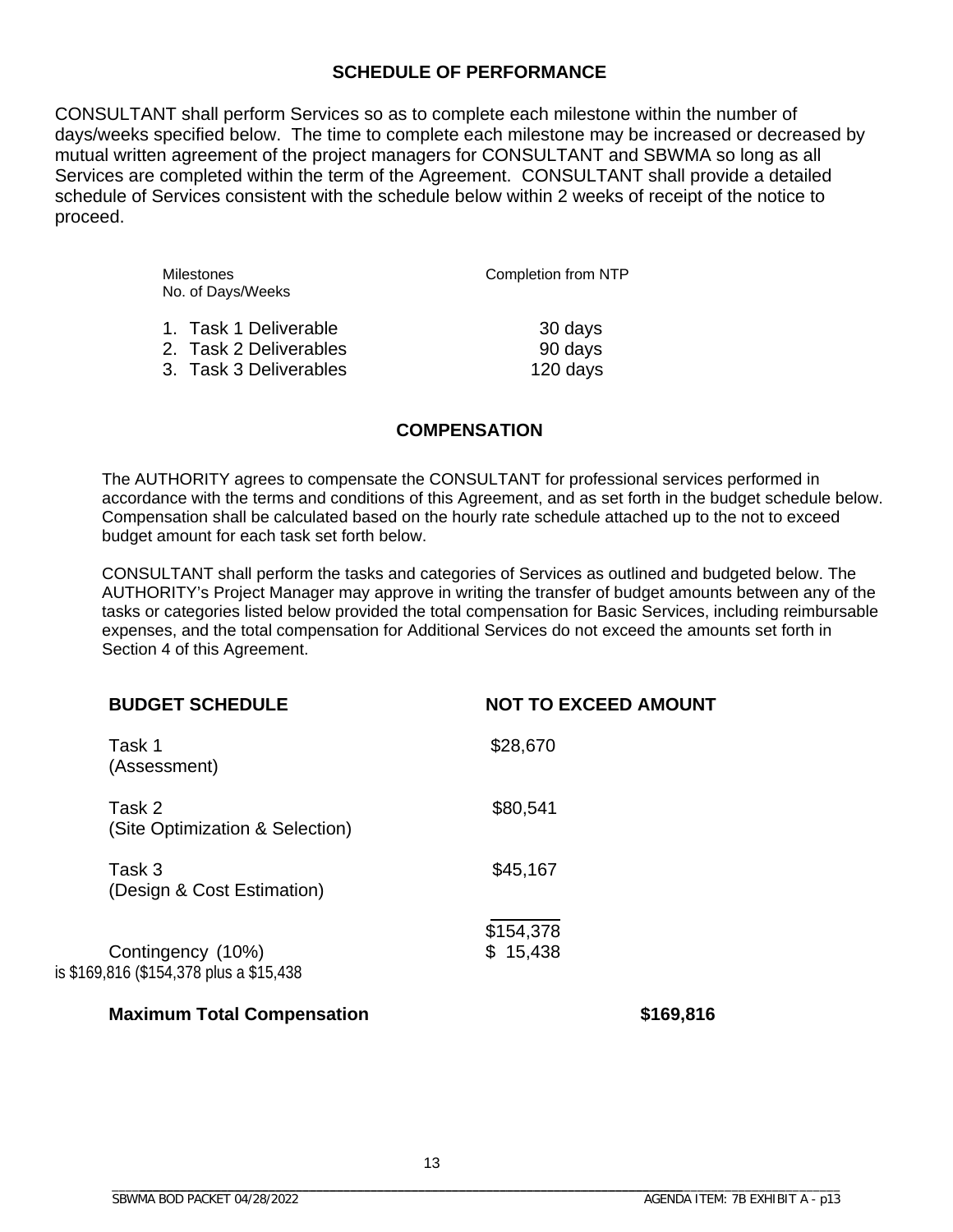# FEE PROPOSAL<br>SCS - SBWMA SITE OPTIMIZATION STUDY AND DESIGN DEVELOPMENT

|                                  |             |                 | Task <sub>1</sub>       | Task <sub>2</sub>                                   | Task <sub>3</sub>                     |              |                      |
|----------------------------------|-------------|-----------------|-------------------------|-----------------------------------------------------|---------------------------------------|--------------|----------------------|
| <b>DESCRIPTION</b>               |             |                 | <b>Assessment</b>       | <b>Site Optimization</b><br>and<br><b>Selection</b> | Design<br>and<br><b>Cost Estimate</b> |              | <b>Project Total</b> |
| Role                             | <b>Name</b> | Rate<br>\$/Hour | <b>Hours</b>            | <b>Hours</b>                                        | <b>Hours</b>                          | <b>Hours</b> | Cost                 |
| <b>SCS Engineers</b>             |             |                 |                         |                                                     |                                       |              |                      |
| Project Director                 | Leonard     | \$295           | 8                       | 10                                                  | 10                                    | 28           | \$8,260              |
| PM/QA-QC                         | Flanagan    | \$285           | 20                      | 40                                                  | 30                                    | 90           | \$25,650             |
| Senior Engineer                  | Armentrout  | \$275           | $\mathbf{0}$            | 30                                                  | 10                                    | 40           | \$11,000             |
| Senior Engineer                  | Johnson     | \$275           | 0                       | 5                                                   | 5                                     | 10           | \$2,750              |
| Michael Baker Int.               |             |                 |                         |                                                     |                                       |              |                      |
| <b>Project Director</b>          | Porter      | \$446           | 10                      | 10                                                  |                                       | 20           | \$8,925              |
| Revenue/Costs                    | Wong        | \$207           |                         | 20                                                  | 16                                    | 36           | \$7,447              |
| <b>Phasing Review</b>            | Corcoran    | \$181           |                         | 15                                                  | 20                                    | 35           | \$6,321              |
| <b>RRT</b>                       |             |                 |                         |                                                     |                                       |              |                      |
| <b>Project Director</b>          | Egosi       | \$315           | 17                      | 25                                                  | 4                                     | 46           | \$14,490             |
| PM/QA-QC                         | Matelvich   | \$263           | 5                       | 9                                                   | 10                                    | 24           | \$6,300              |
| <b>MRF</b>                       | Jones       | \$238           | 1                       | 14                                                  | 7                                     | 22           | \$5,244              |
| Organics                         | Cuita       | \$194           | 1                       | 14                                                  | 7                                     | 22           | \$4,274              |
| Electric                         | Middleton   | \$238           | $\overline{\mathbf{c}}$ | 22                                                  | 7                                     | 31           | \$7,389              |
| Design                           | Hayes       | \$150           | 0                       | 50                                                  | 0                                     | 50           | \$7,508              |
| Cambridge                        |             |                 |                         |                                                     |                                       |              |                      |
| Project Director                 | Eriks       | \$184           | 10                      | 10                                                  | 8                                     | 28           | \$5,145              |
| <b>Cost Estimator</b>            | Zelms       | \$158           | 0                       | 5                                                   | 25                                    | 30           | \$4,725              |
| Design Manager                   | Williams    | <b>S147</b>     | 4                       | 36                                                  | 30                                    | 70           | \$10,290             |
| Design Manager                   | Brundige    | <b>S147</b>     | Ó                       | 24                                                  | 4                                     | 28           | \$4,116              |
| Designer                         | Mayfield    | \$105           | 0                       | 5                                                   | 12                                    | 17           | \$1,785              |
| Designer                         | Brady       | \$89            | 0                       | 8                                                   | 20                                    | 28           | \$2,499              |
| Designer                         | Ganem       | \$74            | Ö                       | 12                                                  | 8                                     | 20           | \$1,470              |
| <b>RRS</b>                       |             |                 |                         |                                                     |                                       |              |                      |
| Project Director                 | Timpane     | \$226           | 8                       | 8                                                   | 0                                     | 16           | \$3,612              |
| <b>Senior Consultant</b>         | Sullivan    | \$168           | 5                       | 5                                                   | 0                                     | 10           | \$1,680              |
| <b>Total Labor</b>               |             |                 | 91                      | 377                                                 | 233                                   | 701          | \$150,878            |
| <b>Other Direct Costs (ODCs)</b> |             | Cost<br>\$/Unit | <b>Units</b>            | <b>Units</b>                                        | <b>Units</b>                          | <b>Units</b> | Cost                 |
| Trips/Travel                     |             | \$3,500.00      | 1                       | 0                                                   | O                                     | 1            | \$3,500              |
| <b>Total ODCs</b>                |             | . .             | \$3,500                 | \$0                                                 | \$0                                   |              | \$3,500              |
| <b>Budget by Task</b>            |             |                 | \$28,671                | \$80,541                                            | \$45,167                              |              | \$154,378            |
| <b>TOTAL BUDGET</b>              |             |                 |                         |                                                     |                                       |              | \$154,378            |

## **SCS ENGINEERS**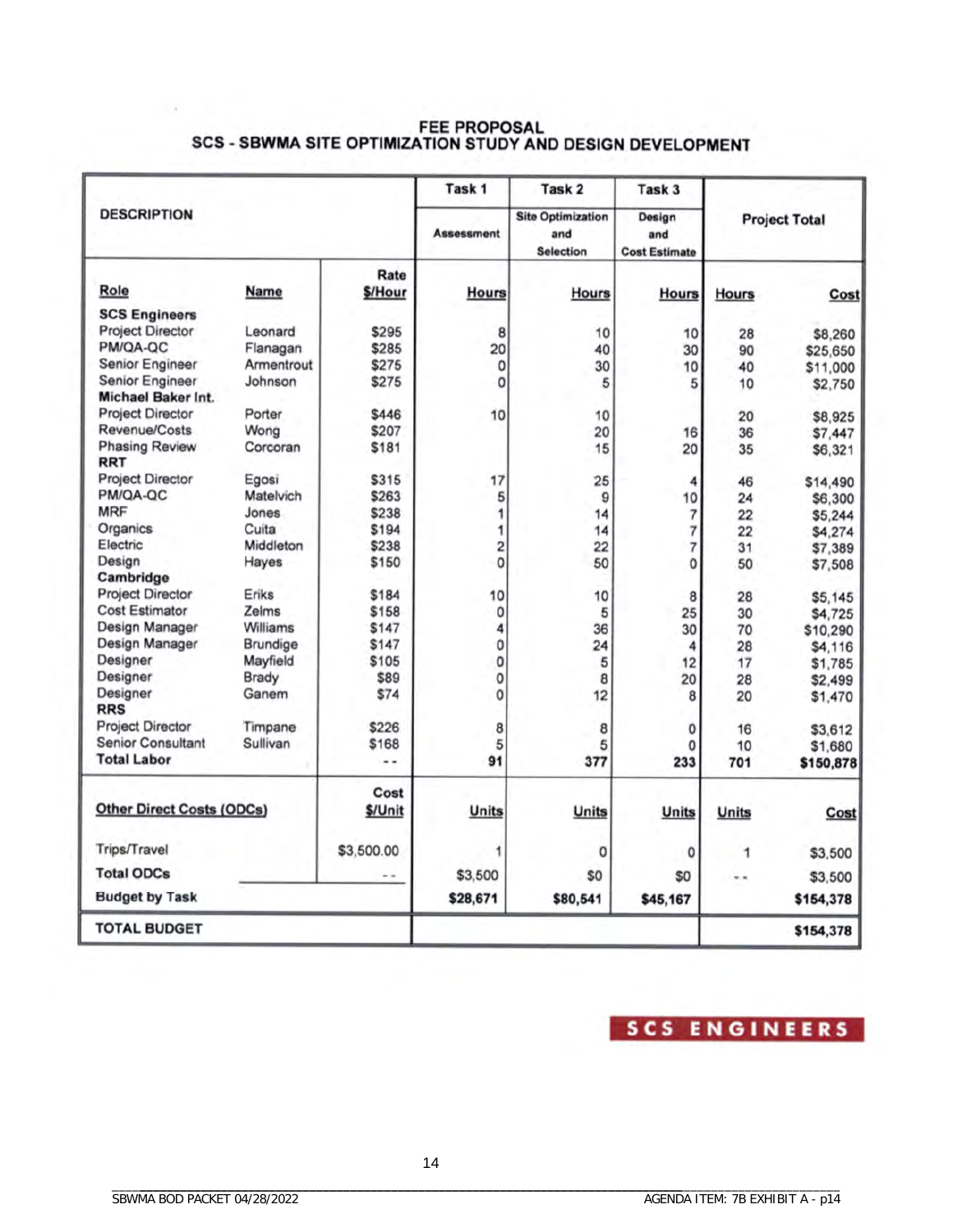#### EXHIBIT B

#### SAMPLE INVOICE

#### **INVOICE**

Your Company Name Address City State Zip Phone Number

> Date: Project Number: Invoice Number:

RethinkWaste Attn: Project Manager 610 Elm Street, Suite 202 San Carlos, CA 94070

SBWMA Project: Project Title Invoice for Professional Services from 1/1/21 to 1/31/21

| <b>TASK 1 TITLE/Description</b> |        |                  |          |       |
|---------------------------------|--------|------------------|----------|-------|
| <b>Professional Personnel:</b>  | Hours: | Rate:            | Amount:  |       |
| John Doe                        | 1.5    | \$200.00         | \$300.00 |       |
| Jane Smith                      | 1.0    | \$100.00         | \$100.00 |       |
| <b>TOTALS:</b>                  | 2.0    |                  | \$400.00 |       |
|                                 |        | TOTAL THIS TASK: |          | \$400 |
| <b>TASK 2 TITLE/Description</b> |        |                  |          |       |
| Professional Personnel:         | Hours: | Rate:            | Amount:  |       |
| John Doe                        | 3.0    | \$200.00         | \$600.00 |       |
| <b>TOTALS:</b>                  | 3.0    |                  | \$600.00 |       |
|                                 |        |                  |          |       |

TOTAL THIS TASK: \$600.00

TOTAL THIS INVOICE \$1,000.00

#### **BILLING LIMITS:**

| <b>Total Contract</b>   |      |             |
|-------------------------|------|-------------|
| Amount                  |      | \$10,000.00 |
| <b>Prior Invoices</b>   | 0%   | \$0.00      |
| <b>Current Contract</b> |      |             |
| <b>Balance</b>          | 100% | \$10,000.00 |
| <b>This Invoice</b>     | 10%  | \$1,000.00  |
| <b>Contract Balance</b> | 90%  |             |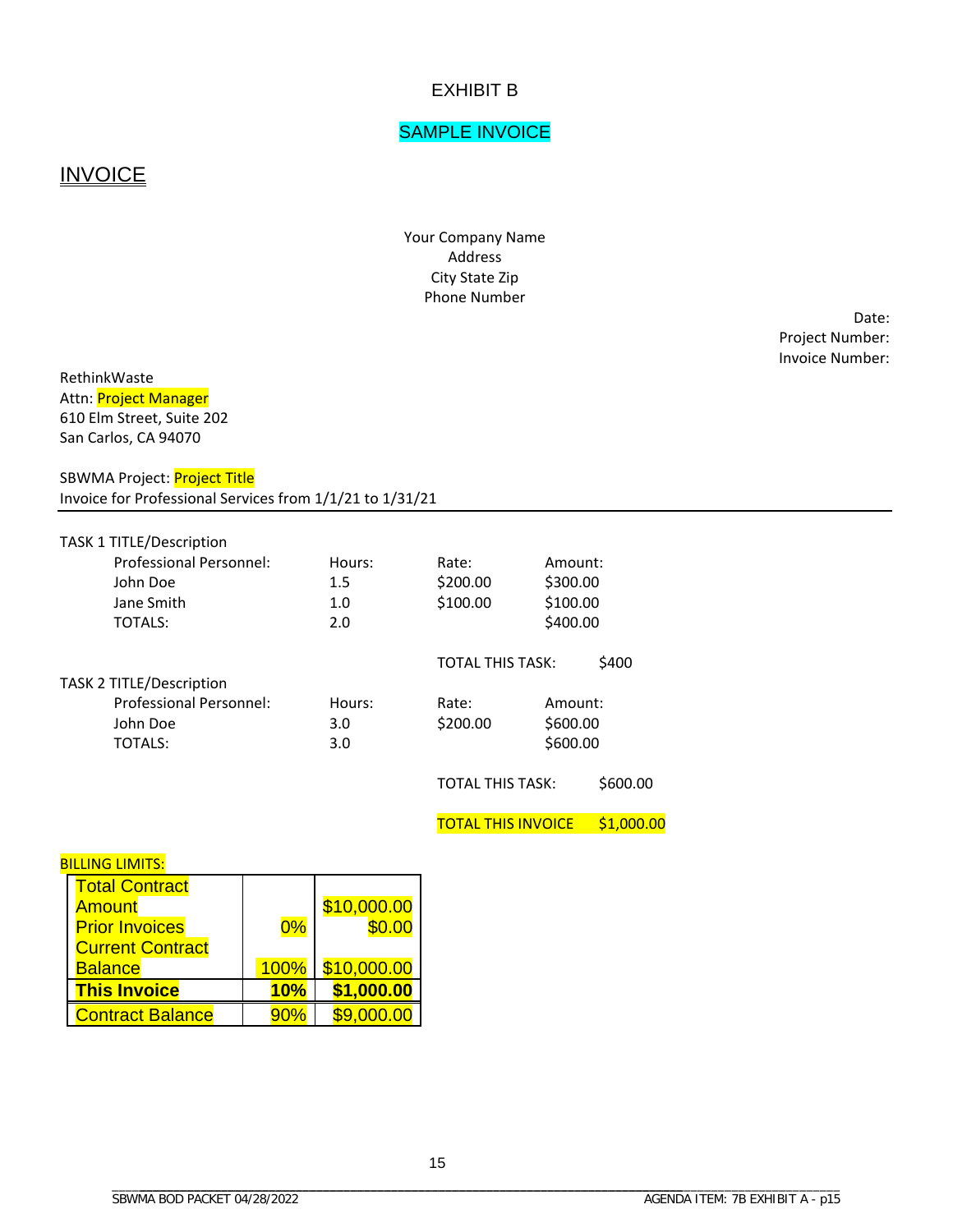#### EXHIBIT C

#### INSURANCE FORMS

CONSULTANT shall provide, in addition to the Certificates of Insurance, original Endorsement affecting the coverages specified in Section 12 - INSURANCE of the Agreement on the attached form. No substitute form will be accepted.

#### **ATTACHED**

1. Insurance Coverage Form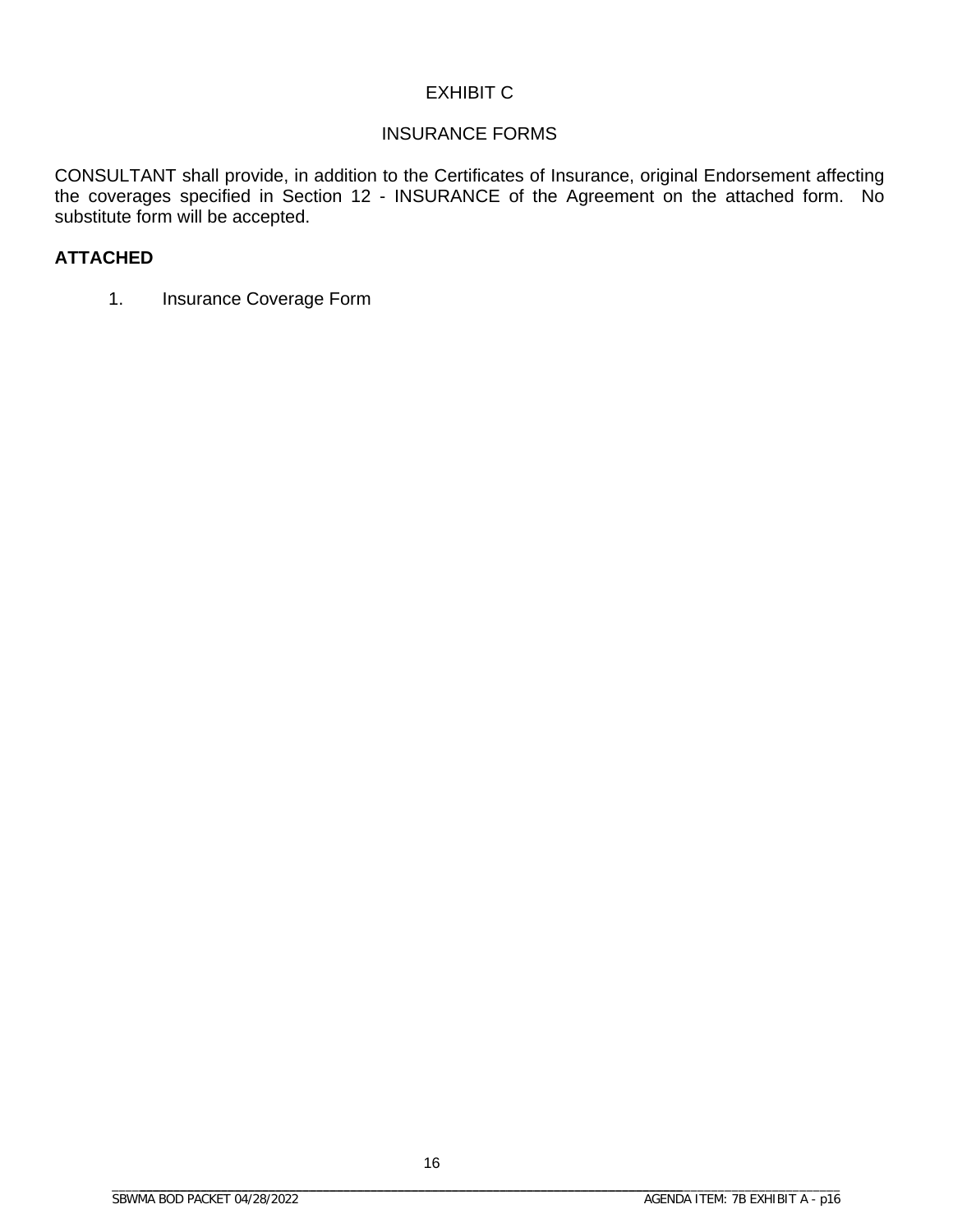| ACORD |
|-------|
|       |

## **CERTIFICATE OF LIABILITY INSURANCE**

DATE (MM/DD/YYYY)<br>03/26/2022

| ----<br>CERTIFICATE OF LIABILITY INSURANCE<br>3/31/2023                                                                |                                                                                                                                                                                                                                                                                                                                                                                                                                                                                                                                                                                                                                                                                                                      |     |                       |                                                       |                                                 |                                  | 03/26/2022                        |                                                    |            |              |
|------------------------------------------------------------------------------------------------------------------------|----------------------------------------------------------------------------------------------------------------------------------------------------------------------------------------------------------------------------------------------------------------------------------------------------------------------------------------------------------------------------------------------------------------------------------------------------------------------------------------------------------------------------------------------------------------------------------------------------------------------------------------------------------------------------------------------------------------------|-----|-----------------------|-------------------------------------------------------|-------------------------------------------------|----------------------------------|-----------------------------------|----------------------------------------------------|------------|--------------|
|                                                                                                                        | THIS CERTIFICATE IS ISSUED AS A MATTER OF INFORMATION ONLY AND CONFERS NO RIGHTS UPON THE CERTIFICATE HOLDER. THIS<br>CERTIFICATE DOES NOT AFFIRMATIVELY OR NEGATIVELY AMEND, EXTEND OR ALTER THE COVERAGE AFFORDED BY THE POLICIES BELOW.<br>THIS CERTIFICATE OF INSURANCE DOES NOT CONSTITUTE A CONTRACT BETWEEN THE ISSUING INSURER(S), AUTHORIZED REPRESENTATIVE<br>OR PRODUCER, AND THE CERTIFICATE HOLDER.                                                                                                                                                                                                                                                                                                     |     |                       |                                                       |                                                 |                                  |                                   |                                                    |            |              |
|                                                                                                                        | IMPORTANT: If the certificate holder is an ADDITIONAL INSURED, the policy(ies) must have ADDITIONAL INSURED provisions or be endorsed. If<br>SUBROGATION IS WAIVED, subject to the terms and conditions of the policy, certain policies may require an endorsement. A statement on this<br>certificate does not confer rights to the certificate holder in lieu of such endorsement(s).                                                                                                                                                                                                                                                                                                                              |     |                       |                                                       |                                                 |                                  |                                   |                                                    |            |              |
|                                                                                                                        | PRODUCER Lockton Insurance Brokers, LLC                                                                                                                                                                                                                                                                                                                                                                                                                                                                                                                                                                                                                                                                              |     |                       |                                                       | <b>CONTACT</b>                                  |                                  |                                   |                                                    |            |              |
|                                                                                                                        | CA License #0F15767                                                                                                                                                                                                                                                                                                                                                                                                                                                                                                                                                                                                                                                                                                  |     |                       |                                                       | <u>NAME:</u><br><b>PHONE</b><br>(A/C, No, Ext): |                                  |                                   | <b>FAX</b><br>(A/C, No):                           |            |              |
|                                                                                                                        | 777 S. Figueroa Street, 52nd fl.                                                                                                                                                                                                                                                                                                                                                                                                                                                                                                                                                                                                                                                                                     |     |                       |                                                       | <b>E-MAIL</b><br><b>ADDRESS:</b>                |                                  |                                   |                                                    |            |              |
|                                                                                                                        | Los Angeles CA 90017<br>213-689-0065                                                                                                                                                                                                                                                                                                                                                                                                                                                                                                                                                                                                                                                                                 |     |                       |                                                       |                                                 |                                  |                                   | INSURER(S) AFFORDING COVERAGE                      |            | <b>NAIC#</b> |
|                                                                                                                        |                                                                                                                                                                                                                                                                                                                                                                                                                                                                                                                                                                                                                                                                                                                      |     |                       |                                                       |                                                 |                                  |                                   | <b>INSURER A: Steadfast Insurance Company</b>      |            | 26387        |
|                                                                                                                        | <b>INSURED</b><br>Stearns, Conrad & Schmidt, Consulting                                                                                                                                                                                                                                                                                                                                                                                                                                                                                                                                                                                                                                                              |     |                       |                                                       |                                                 |                                  |                                   | INSURER B: Zurich American Insurance Company       |            | 16535        |
|                                                                                                                        | 1506832 Engineers, Inc.<br>3900 Kilroy Airport Way, Ste 100                                                                                                                                                                                                                                                                                                                                                                                                                                                                                                                                                                                                                                                          |     |                       |                                                       | <b>INSURER C:</b>                               |                                  |                                   |                                                    |            |              |
|                                                                                                                        | Long Beach, CA 90806-6816                                                                                                                                                                                                                                                                                                                                                                                                                                                                                                                                                                                                                                                                                            |     |                       |                                                       | <b>INSURER D:</b>                               |                                  |                                   |                                                    |            |              |
|                                                                                                                        |                                                                                                                                                                                                                                                                                                                                                                                                                                                                                                                                                                                                                                                                                                                      |     |                       |                                                       | <b>INSURER E:</b>                               |                                  |                                   |                                                    |            |              |
|                                                                                                                        | SCSEN01<br><b>COVERAGES</b>                                                                                                                                                                                                                                                                                                                                                                                                                                                                                                                                                                                                                                                                                          |     |                       | 18259449<br><b>CERTIFICATE NUMBER:</b>                | <b>INSURER F:</b>                               |                                  |                                   | <b>REVISION NUMBER:</b>                            |            | XXXXXXX      |
|                                                                                                                        | THIS IS TO CERTIFY THAT THE POLICIES OF INSURANCE LISTED BELOW HAVE BEEN ISSUED TO THE INSURED NAMED ABOVE FOR THE POLICY                                                                                                                                                                                                                                                                                                                                                                                                                                                                                                                                                                                            |     |                       |                                                       |                                                 |                                  |                                   |                                                    |            |              |
|                                                                                                                        | PERIOD INDICATED. NOTWITHSTANDING ANY REQUIREMENT, TERM OR CONDITION OF ANY CONTRACT OR OTHER DOCUMENT WITH RESPECT TO<br>WHICH THIS CERTIFICATE MAY BE ISSUED OR MAY PERTAIN, THE INSURANCE AFFORDED BY THE POLICIES DESCRIBED HEREIN IS SUBJECT TO                                                                                                                                                                                                                                                                                                                                                                                                                                                                 |     |                       |                                                       |                                                 |                                  |                                   |                                                    |            |              |
| <b>INSR</b><br>LTR                                                                                                     | ALL THE TERMS, EXCLUSIONS AND CONDITIONS OF SUCH POLICIES. LIMITS SHOWN MAY HAVE BEEN REDUCED BY PAID CLAIMS.<br><b>TYPE OF INSURANCE</b>                                                                                                                                                                                                                                                                                                                                                                                                                                                                                                                                                                            |     | ADDL SUBR<br>INSD WVD | <b>POLICY NUMBER</b>                                  |                                                 | POLICY EFF                       | POLICY EXP<br>(MM/DD/YYYY)        | <b>LIMITS</b>                                      |            |              |
| B                                                                                                                      | <b>COMMERCIAL GENERAL LIABILITY</b><br>X                                                                                                                                                                                                                                                                                                                                                                                                                                                                                                                                                                                                                                                                             |     |                       | GLO 0112778-07                                        |                                                 | 03/31/2022                       | 03/31/2023                        | <b>EACH OCCURRENCE</b>                             |            | \$1.000.000  |
|                                                                                                                        | CLAIMS-MADE<br><b>OCCUR</b><br>X                                                                                                                                                                                                                                                                                                                                                                                                                                                                                                                                                                                                                                                                                     |     |                       |                                                       |                                                 |                                  |                                   | DAMAGE TO RENTED<br>PREMISES (Ea occurrence)       |            | \$1.000.000  |
|                                                                                                                        |                                                                                                                                                                                                                                                                                                                                                                                                                                                                                                                                                                                                                                                                                                                      |     |                       |                                                       |                                                 |                                  |                                   | MED EXP (Any one person)                           | \$25.000   |              |
|                                                                                                                        |                                                                                                                                                                                                                                                                                                                                                                                                                                                                                                                                                                                                                                                                                                                      | Y   | N                     |                                                       |                                                 |                                  |                                   | PERSONAL & ADV INJURY                              |            | \$2,000,000  |
|                                                                                                                        | <b>GEN'L AGGREGATE LIMIT APPLIES PER:</b>                                                                                                                                                                                                                                                                                                                                                                                                                                                                                                                                                                                                                                                                            |     |                       |                                                       |                                                 |                                  |                                   | <b>GENERAL AGGREGATE</b>                           |            | \$10.000.000 |
|                                                                                                                        | PRO-<br>JECT<br><b>POLICY</b><br>х<br>х<br>LOC                                                                                                                                                                                                                                                                                                                                                                                                                                                                                                                                                                                                                                                                       |     |                       |                                                       |                                                 |                                  |                                   | PRODUCTS - COMP/OP AGG                             |            | \$10,000,000 |
|                                                                                                                        | OTHER:<br><b>AUTOMOBILE LIABILITY</b>                                                                                                                                                                                                                                                                                                                                                                                                                                                                                                                                                                                                                                                                                |     |                       |                                                       |                                                 |                                  |                                   | 04/01/2023 (Ea accident)                           | \$         | \$1,000,000  |
| B                                                                                                                      | х<br>ANY AUTO                                                                                                                                                                                                                                                                                                                                                                                                                                                                                                                                                                                                                                                                                                        |     |                       | BAP 0112780-07                                        |                                                 | 04/01/2022                       |                                   | BODILY INJURY (Per person)                         |            | \$XXXXXXX    |
|                                                                                                                        | <b>SCHEDULED</b><br>OWNED                                                                                                                                                                                                                                                                                                                                                                                                                                                                                                                                                                                                                                                                                            | Y   | N                     |                                                       |                                                 |                                  | BODILY INJURY (Per accident)      |                                                    | \$ XXXXXXX |              |
|                                                                                                                        | <b>AUTOS ONLY</b><br>AUTOS<br>NON-OWNED<br><b>HIRED</b><br><b>AUTOS ONLY</b><br><b>AUTOS ONLY</b>                                                                                                                                                                                                                                                                                                                                                                                                                                                                                                                                                                                                                    |     |                       |                                                       |                                                 |                                  | PROPERTY DAMAGE<br>(Per accident) |                                                    | \$XXXXXXX  |              |
|                                                                                                                        |                                                                                                                                                                                                                                                                                                                                                                                                                                                                                                                                                                                                                                                                                                                      |     |                       |                                                       |                                                 |                                  |                                   |                                                    |            | \$ XXXXXXX   |
|                                                                                                                        | <b>UMBRELLA LIAB</b><br>OCCUR                                                                                                                                                                                                                                                                                                                                                                                                                                                                                                                                                                                                                                                                                        |     |                       | <b>NOT APPLICABLE</b>                                 |                                                 |                                  |                                   | <b>EACH OCCURRENCE</b>                             |            | \$XXXXXXX    |
|                                                                                                                        | <b>EXCESS LIAB</b><br>CLAIMS-MADE                                                                                                                                                                                                                                                                                                                                                                                                                                                                                                                                                                                                                                                                                    |     |                       |                                                       |                                                 |                                  |                                   | <b>AGGREGATE</b>                                   |            | \$ XXXXXXX   |
|                                                                                                                        | DED<br><b>RETENTION \$</b><br><b>WORKERS COMPENSATION</b>                                                                                                                                                                                                                                                                                                                                                                                                                                                                                                                                                                                                                                                            |     |                       |                                                       |                                                 |                                  |                                   | X <b>PER</b><br>STATUTE<br>OTH-<br>ER              | \$         |              |
| B                                                                                                                      | AND EMPLOYERS' LIABILITY<br>Y/N<br>ANY PROPRIETOR/PARTNER/EXECUTIVE                                                                                                                                                                                                                                                                                                                                                                                                                                                                                                                                                                                                                                                  |     |                       | WC0112779-07                                          |                                                 | 04/01/2022                       | 04/01/2023                        | E.L. EACH ACCIDENT                                 |            | \$1,000,000  |
|                                                                                                                        | N<br>OFFICER/MEMBER EXCLUDED?<br>(Mandatory in NH)                                                                                                                                                                                                                                                                                                                                                                                                                                                                                                                                                                                                                                                                   | N/A | N                     |                                                       |                                                 |                                  |                                   | E.L. DISEASE - EA EMPLOYEE                         |            | \$1,000,000  |
|                                                                                                                        | If yes, describe under<br>DÉSCRIPTION OF OPERATIONS below                                                                                                                                                                                                                                                                                                                                                                                                                                                                                                                                                                                                                                                            |     |                       |                                                       |                                                 |                                  |                                   | E.L. DISEASE - POLICY LIMIT                        |            | \$1.000.000  |
| Α                                                                                                                      | Env Prof (E&O)- Prof Liab<br>- Claims Made                                                                                                                                                                                                                                                                                                                                                                                                                                                                                                                                                                                                                                                                           | N   | N                     | PEC 0112862-06                                        |                                                 | 03/31/2022 03/31/2023            |                                   | Per Claim: \$1,000,000<br>Aggregate: \$1,000,000   |            |              |
|                                                                                                                        |                                                                                                                                                                                                                                                                                                                                                                                                                                                                                                                                                                                                                                                                                                                      |     |                       |                                                       |                                                 |                                  |                                   |                                                    |            |              |
|                                                                                                                        | DESCRIPTION OF OPERATIONS / LOCATIONS / VEHICLES (ACORD 101, Additional Remarks Schedule, may be attached if more space is required)<br>RE: SCS Job No: 01215095.01, Job Description: SW Permitting and CEQA Services. South Bayside Waste Management Authority, its officers, boards, employees and agents are included as<br>Additional Insured with respect to the General Liability and Automobile Liability Policies and the General Liability policy evidenced herein is primary and non-contributory to other insurance available, as<br>required by written contract, but limited to the operations of the Insured under said contract. General Liability includes Severability of Interest/Cross Liability. |     |                       |                                                       |                                                 |                                  |                                   |                                                    |            |              |
|                                                                                                                        | <b>CERTIFICATE HOLDER</b>                                                                                                                                                                                                                                                                                                                                                                                                                                                                                                                                                                                                                                                                                            |     |                       |                                                       |                                                 | <b>CANCELLATION</b>              |                                   | See Attachments                                    |            |              |
|                                                                                                                        | SHOULD ANY OF THE ABOVE DESCRIBED POLICIES BE CANCELLED BEFORE<br>THE EXPIRATION DATE THEREOF, NOTICE WILL BE DELIVERED IN<br>ACCORDANCE WITH THE POLICY PROVISIONS.                                                                                                                                                                                                                                                                                                                                                                                                                                                                                                                                                 |     |                       |                                                       |                                                 |                                  |                                   |                                                    |            |              |
|                                                                                                                        | 18259449                                                                                                                                                                                                                                                                                                                                                                                                                                                                                                                                                                                                                                                                                                             |     |                       |                                                       |                                                 | <b>AUTHORIZED REPRESENTATIVE</b> |                                   |                                                    |            |              |
| South Bayside Waste Management Authority<br>Attn: Mr. Hilary Gans<br>610 Elm Street, Suite 202<br>San Carlos, CA 94070 |                                                                                                                                                                                                                                                                                                                                                                                                                                                                                                                                                                                                                                                                                                                      |     |                       |                                                       |                                                 |                                  | .<br>Withy G. Same                |                                                    |            |              |
|                                                                                                                        | ACORD 25 (2016/03)                                                                                                                                                                                                                                                                                                                                                                                                                                                                                                                                                                                                                                                                                                   |     |                       |                                                       |                                                 |                                  |                                   | © 1988-2015 ACORD CORPORATION. All rights reserved |            |              |
|                                                                                                                        |                                                                                                                                                                                                                                                                                                                                                                                                                                                                                                                                                                                                                                                                                                                      |     |                       | The ACORD name and logo are registered marks of ACORD |                                                 |                                  |                                   |                                                    |            |              |

\_\_\_\_\_\_\_\_\_\_\_\_\_\_\_\_\_\_\_\_\_\_\_\_\_\_\_\_\_\_\_\_\_\_\_\_\_\_\_\_\_\_\_\_\_\_\_\_\_\_\_\_\_\_\_\_\_\_\_\_\_\_\_\_\_\_\_\_\_\_\_\_\_\_\_\_\_\_\_\_\_\_\_\_

\_\_\_\_\_\_\_\_\_\_\_\_\_\_\_\_\_\_\_\_\_\_\_\_\_\_\_\_\_\_\_\_\_\_\_\_\_\_\_\_\_\_\_\_\_\_\_\_\_\_\_\_\_\_\_\_\_\_\_\_\_\_\_\_\_\_\_\_\_\_\_\_\_\_\_\_\_\_\_\_\_\_\_\_\_\_\_\_\_\_\_\_\_\_\_\_\_\_\_\_\_\_\_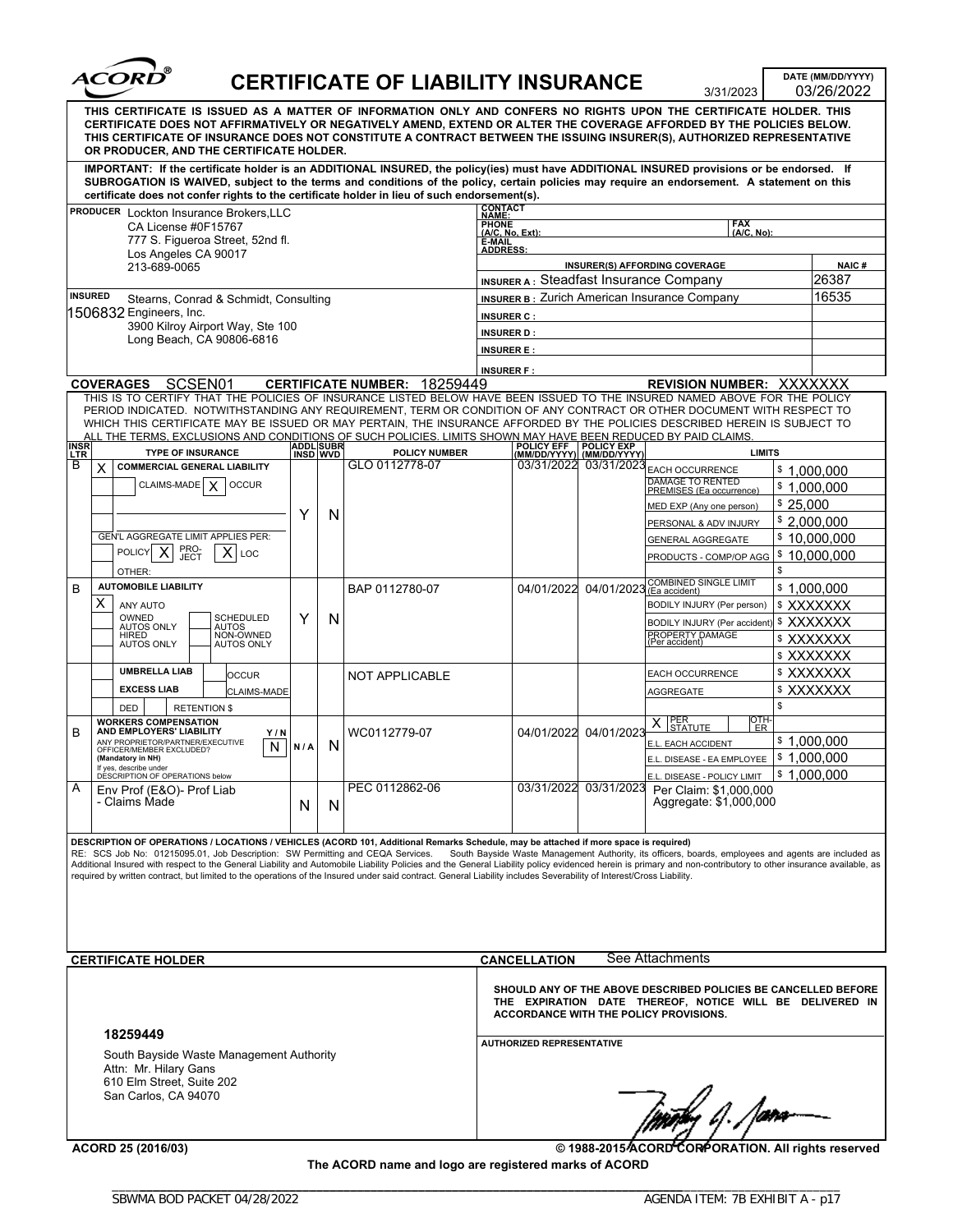

South Bayside Waste Management Authority Attn: Mr. Hilary Gans

610 Elm Street, Suite 202

San Carlos,, CA 94070

#### **To whom it may concern:**

In our continuing effort to provide timely certificate delivery, Lockton Companies is transitioning to *paperless delivery* of Certificates of Insurance, thus this is your final hard-copy delivery.

To ensure electronic delivery for future renewals of this certificate, we need your email address. Please contact us via one of the methods below, referencing Certificate ID **18259449**

- Email: LACertseDelivery@lockton.com
- Phone: (213) 334-4669

If you received this certificate through an internet link where the current certificate is viewable, we have your email and no further action is needed.

In the event your mailing address has changed, will change in the future, or you no longer require this certificate, please let us know using one of the methods above.

*The above inbox and phone number is for automating electronic delivery of certificates only. Please do NOT send future certificate requests to this inbox or contact the phone number below with email updates.*

Thank you for your cooperation and willingness in reducing our environmental footprint.

#### **Lockton Companies**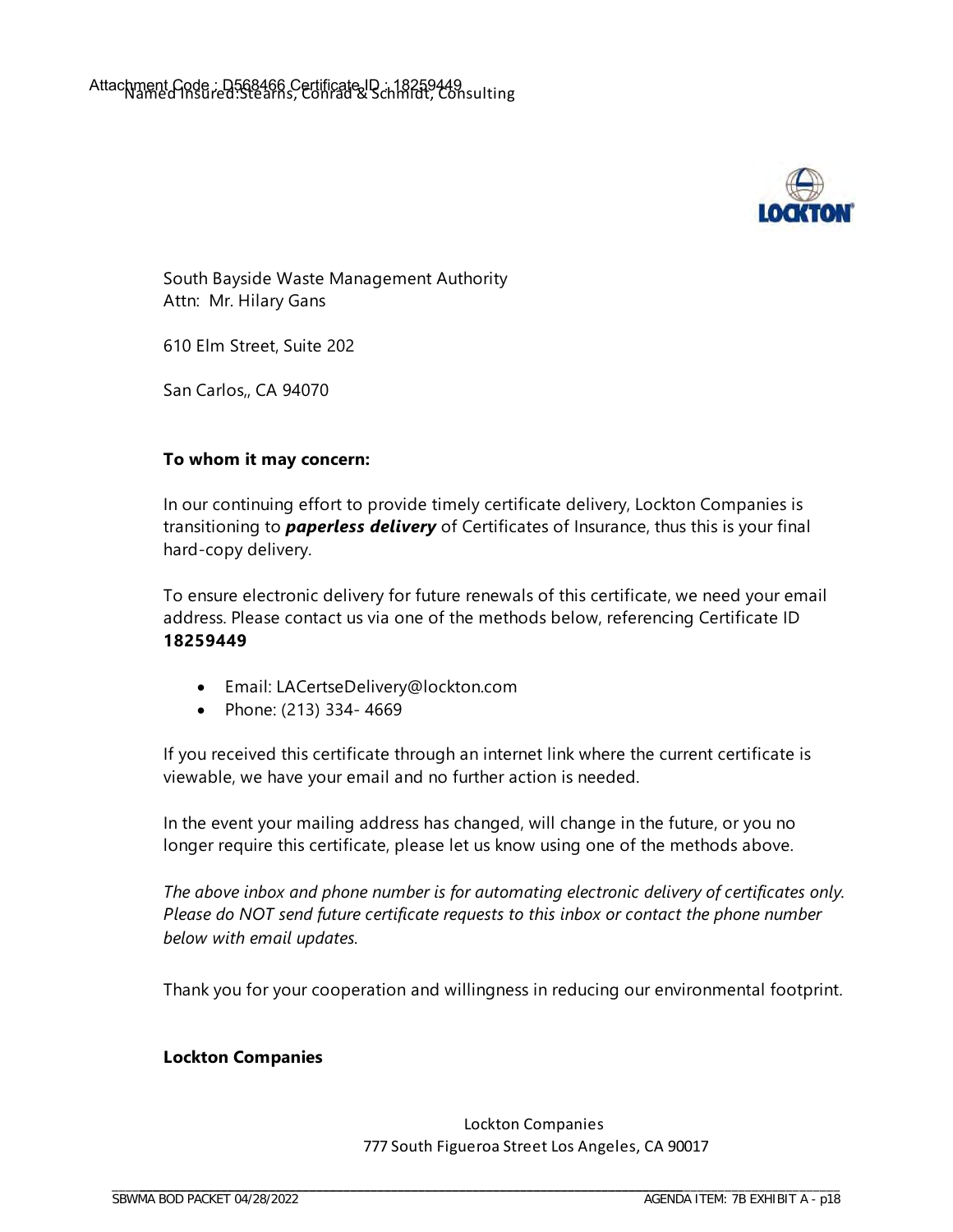Attachment Code : D568466 Certificate ID : 18259449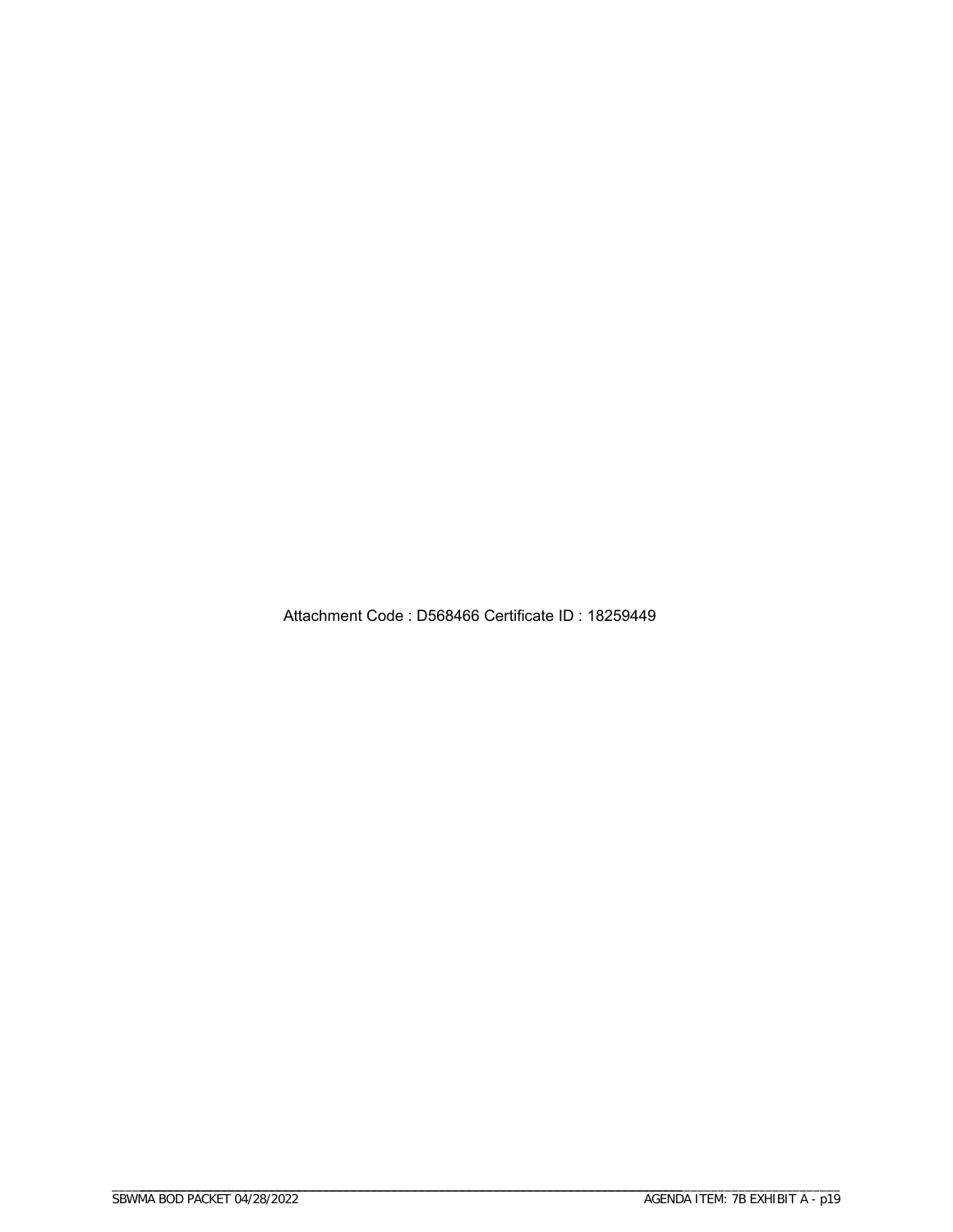## Additional Insured – Automatic – Owners, Lessees Or **Contractors**

| THIS ENDORSEMENT CHANGES THE POLICY. PLEASE READ IT CAREFULLY. |                            |  |  |  |  |
|----------------------------------------------------------------|----------------------------|--|--|--|--|
| Policy No. GLO 0112778-07                                      | Effective Date: 03/31/2022 |  |  |  |  |

This endorsement modifies insurance provided under the:

#### **Commercial General Liability Coverage Part**

- **A.** Section **II Who Is An Insured** is amended to include as an additional insured any person or organization whom you are required to add as an additional insured under a written contract or written agreement executed by you, but only with respect to liability for "bodily injury", "property damage" or "personal and advertising injury" and subject to the following:
	- **1.** If such written contract or written agreement specifically requires that you provide that the person or organization be named as an additional insured under one or both of the following endorsements:
		- a. The Insurance Services Office (ISO) ISO CG 20 10 (10/01 edition); or
		- b. The ISO CG 20 37 (10/01 edition),

such person or organization is then an additional insured with respect to such endorsement(s), but only to the extent that "bodily injury", "property damage" or "personal and advertising injury" arises out of:

- (1) Your ongoing operations, with respect to Paragraph **1.a.** above; or
- (2) "Your work", with respect to Paragraph **1.b.** above,

which is the subject of the written contract or written agreement.

However, solely with respect to this Paragraph **1.**, insurance afforded to such additional insured:

- (a) Only applies if the "bodily injury", "property damage" or "personal and advertising injury" offense occurs during the policy period and subsequent to your execution of the written contract or written agreement; and
- (b) Does not apply to "bodily injury" or "property damage" caused by "your work" and included within the "products-completed operations hazard" unless the written contract or written agreement specifically requires that you provide such coverage to such additional insured.
- **2.** If such written contract or written agreement specifically requires that you provide that the person or organization be named as an additional insured under one or both of the following endorsements:
	- a. The Insurance Services Office (ISO) ISO CG 20 10 (07/04 edition); or
	- b. The ISO CG 20 37 (07/04 edition),

such person or organization is then an additional insured with respect to such endorsement(s), but only to the extent that "bodily injury", "property damage" or "personal and advertising injury" is caused, in whole or in part, by:

- (1) Your acts or omissions; or
- (2) The acts or omissions of those acting on your behalf,

U-GL-2162-A CW (02/19) Page 1 of 4

Includes copyrighted material of Insurance Services Office, Inc., w ith its permission.

\_\_\_\_\_\_\_\_\_\_\_\_\_\_\_\_\_\_\_\_\_\_\_\_\_\_\_\_\_\_\_\_\_\_\_\_\_\_\_\_\_\_\_\_\_\_\_\_\_\_\_\_\_\_\_\_\_\_\_\_\_\_\_\_\_\_\_\_\_\_\_\_\_\_\_\_\_\_\_\_\_\_\_\_\_\_\_\_\_\_\_\_\_\_\_\_\_\_\_\_\_\_\_

\_\_\_\_\_\_\_\_\_\_\_\_\_\_\_\_\_\_\_\_\_\_\_\_\_\_\_\_\_\_\_\_\_\_\_\_\_\_\_\_\_\_\_\_\_\_\_\_\_\_\_\_\_\_\_\_\_\_\_\_\_\_\_\_\_\_\_\_\_\_\_\_\_\_\_\_\_\_\_\_\_\_\_\_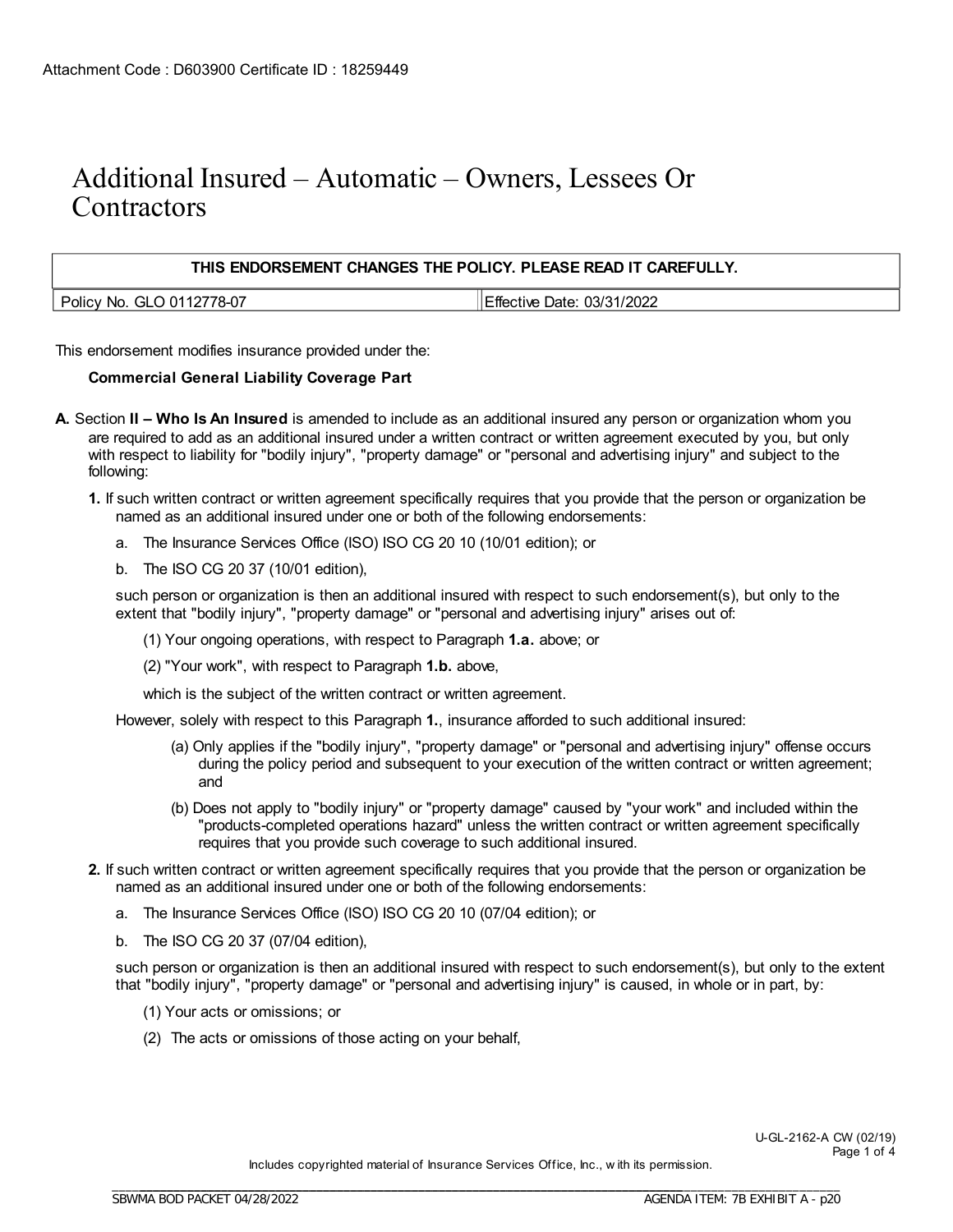in the performance of:

- (a) Your ongoing operations, with respect to Paragraph **2.a.** above; or
- (b) "Your work" and included in the "products-completed operations hazard", with respect to Paragraph **2.b.** above,

which is the subject of the written contract or written agreement.

However, solely with respect to this Paragraph **2.**, insurance afforded to such additional insured:

- (i) Only applies if the "bodily injury", "property damage" or "personal and advertising injury" offense occurs during the policy period and subsequent to your execution of the written contract or written agreement; and
- (ii) Does not apply to "bodily injury" or "property damage" caused by "your work" and included within the "products-completed operations hazard" unless the written contract or written agreement specifically requires that you provide such coverage to such additional insured.
- **3.** If neither Paragraph **1.** nor Paragraph **2.** above apply and such written contract or written agreement requires that you provide that the person or organization be named as an additional insured:
	- a. Under the ISO CG 20 10 (04/13 edition, any subsequent edition or if no edition date is specified); or
	- b. With respect to ongoing operations (if no form is specified),

such person or organization is then an additional insured only to the extent that "bodily injury", "property damage" or "personal and advertising injury" is caused, in whole or in part by:

- (1) Your acts or omissions; or
- (2) The acts or omissions of those acting on your behalf,

in the performance of your ongoing operations, which is the subject of the written contract or written agreement.

However, solely with respect to this Paragraph **3.**, insurance afforded to such additional insured:

- (a) Only applies to the extent permitted by law;
- (b) Will not be broader than that which you are required by the written contract or written agreement to provide for such additional insured; and
- (c) Only applies if the "bodily injury", "property damage" or "personal and advertising injury" offense occurs during the policy period and subsequent to your execution of the written contract or written agreement.
- **4.** If neither Paragraph **1.** nor Paragraph **2.** above apply and such written contract or written agreement requires that you provide that the person or organization be named as an additional insured:
	- a. Under the ISO CG 20 37 (04/13 edition, any subsequent edition or if no edition date is specified); or
	- b. With respect to the "products-completed operations hazard" (if no form is specified),

such person or organization is then an additional insured only to the extent that "bodily injury" or "property damage" is caused, in whole or in part by "your work" and included in the "products-completed operations hazard", which is the subject of the written contract or written agreement.

However, solely with respect to this Paragraph **4.**, insurance afforded to such additional insured:

- (1) Only applies to the extent permitted by law;
- (2) Will not be broader than that which you are required by the written contract or written agreement to provide for such additional insured;
- (3) Only applies if the "bodily injury" or "property damage" occurs during the policy period and subsequent to your execution of the written contract or written agreement; and
- (4) Does not apply to "bodily injury" or "property damage" caused by "your work" and included within the "products-completed operations hazard" unless the written contract or written agreement specifically requires that you provide such coverage to such additional insured.

U-GL-2162-A CW (02/19) Page 2 of 4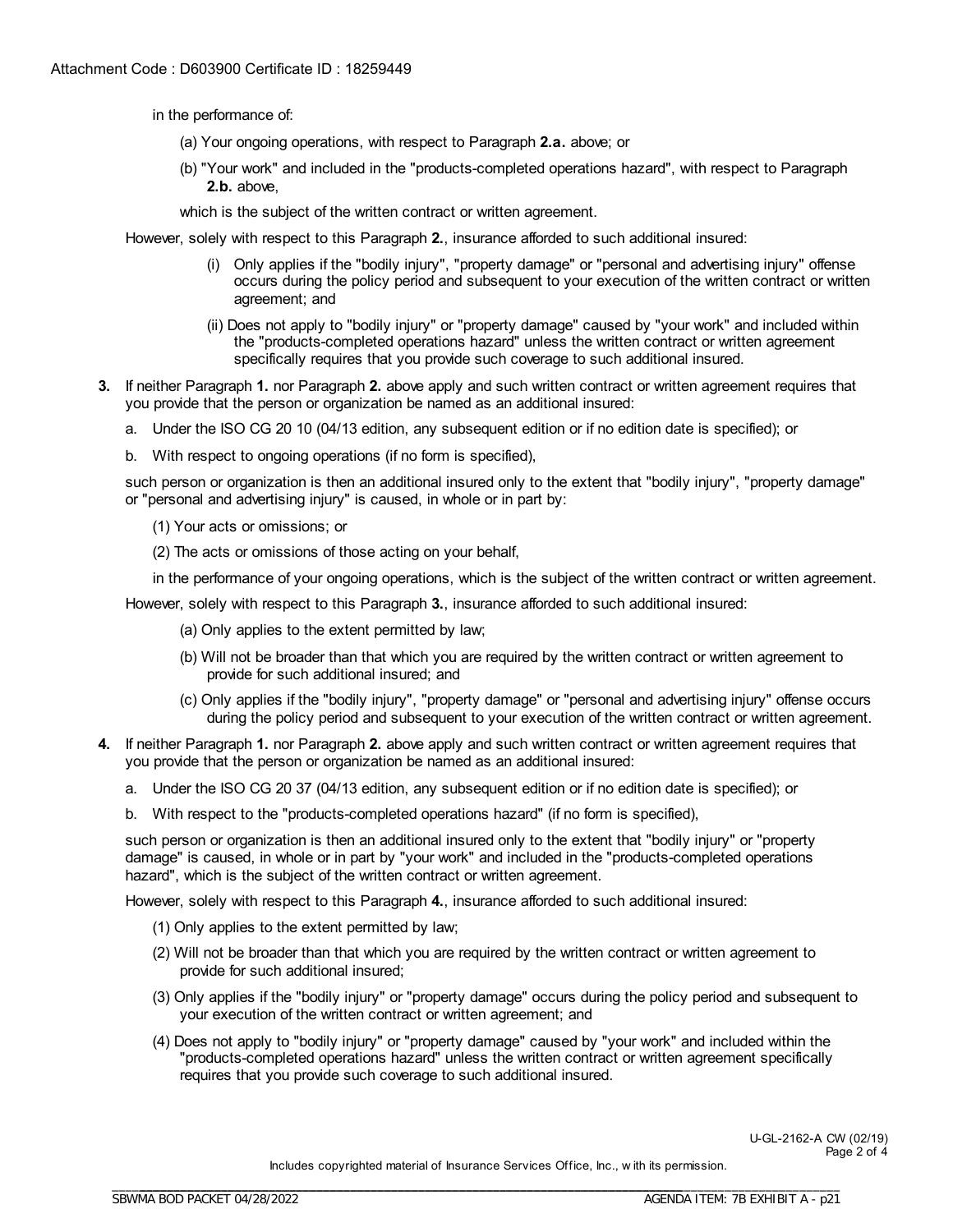**B.** Solely with respect to the insurance afforded to any additional insured referenced in Section **A.** of this endorsement, the following additional exclusion applies:

This insurance does not apply to "bodily injury", "property damage" or "personal and advertising injury" arising out of the rendering of, or failure to render, any professional architectural, engineering or surveying services including:

- 1. The preparing, approving or failing to prepare or approve maps, shop drawings, opinions, reports, surveys, field orders, change orders or drawings and specifications; or
- 2. Supervisory, inspection, architectural or engineering activities.

This exclusion applies even if the claims against any insured allege negligence or other wrongdoing in the supervision, hiring, employment, training or monitoring of others by that insured, if the "occurrence" which caused the "bodily injury" or "property damage", or the offense which caused the "personal and advertising injury", involved the rendering of or the failure to render any professional architectural, engineering or surveying services.

**C.** Solely with respect to the coverage provided by this endorsement, the following is added to Paragraph **2. Duties In The Event Of Occurrence, Offense, Claim Or Suit** of Section **IV – Commercial General Liability Conditions**:

The additional insured must see to it that:

- (1) We are notified as soon as practicable of an "occurrence" or offense that may result in a claim;
- (2) We receive written notice of a claim or "suit" as soon as practicable; and
- (3) A request for defense and indemnity of the claim or "suit" will promptly be brought against any policy issued by another insurer under which the additional insured may be an insured in any capacity. This provision does not apply to insurance on which the additional insured is a Named Insured if the written contract or written agreement requires that this coverage be primary and non-contributory.
- **D.** Solely with respect to the coverage provided by this endorsement:
	- **1.** The following is added to the **Other Insurance** Condition of Section **IV Commercial General Liability Conditions**:

#### **Primary and Noncontributory insurance**

This insurance is primary to and will not seek contribution from any other insurance available to an additional insured provided that:

- a. The additional insured is a Named Insured under such other insurance; and
- b. You are required by written contract or written agreement that this insurance be primary and not seek contribution from any other insurance available to the additional insured.

#### **2.** The following paragraph is added to Paragraph **4.b.** of the **Other Insurance** Condition under Section **IV – Commercial General Liability Conditions**:

This insurance is excess over:

Any of the other insurance, whether primary, excess, contingent or on any other basis, available to an additional insured, in which the additional insured on our policy is also covered as an additional insured on another policy providing coverage for the same "occurrence", offense, claim or "suit". This provision does not apply to any policy in which the additional insured is a Named Insured on such other policy and where our policy is required by a written contract or written agreement to provide coverage to the additional insured on a primary and noncontributory basis.

- **E.** This endorsement does not apply to an additional insured which has been added to this Coverage Part by an endorsement showing the additional insured in a Schedule of additional insureds, and which endorsement applies specifically to that identified additional insured.
- **F.** Solely with respect to the insurance afforded to an additional insured under Paragraph **A.3.** or Paragraph **A.4.** of this endorsement, the following is added to Section **III – Limits Of Insurance**:

#### **Additional Insured – Automatic – Owners, Lessees Or Contractors Limit**

The most we will pay on behalf of the additional insured is the amount of insurance:

U-GL-2162-A CW (02/19) Page 3 of 4

Includes copyrighted material of Insurance Services Office, Inc., w ith its permission.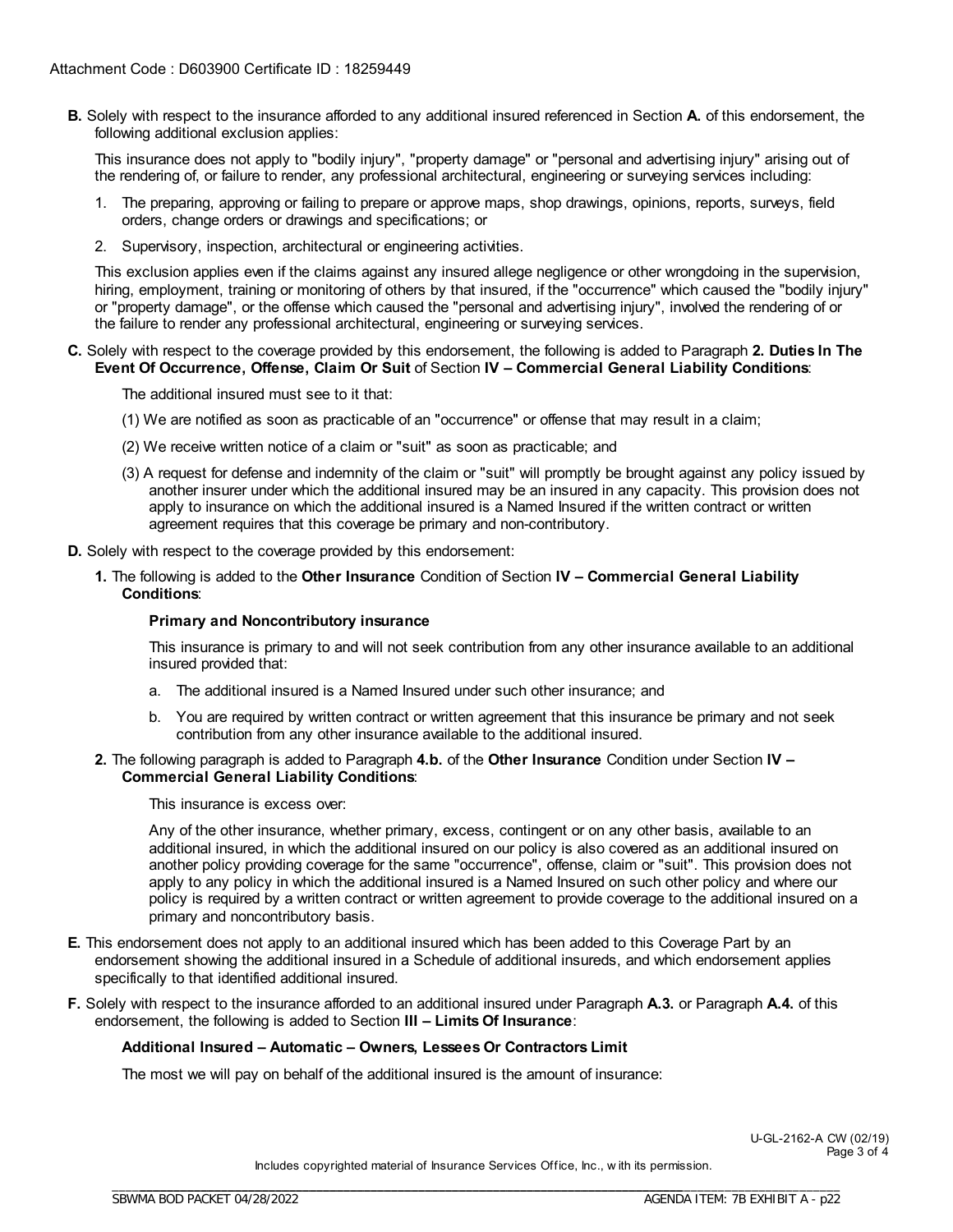#### Attachment Code : D603900 Certificate ID : 18259449

1. Required by the written contract or written agreement referenced in Section **A.** of this endorsement; or

2. Available under the applicable Limits of Insurance shown in the Declarations,

whichever is less.

This endorsement shall not increase the applicable Limits of Insurance shown in the Declarations.

All other terms, conditions, provisions and exclusions of this policy remain the same.

Includes copyrighted material of Insurance Services Office, Inc., w ith its permission.

U-GL-2162-A CW (02/19) Page 4 of 4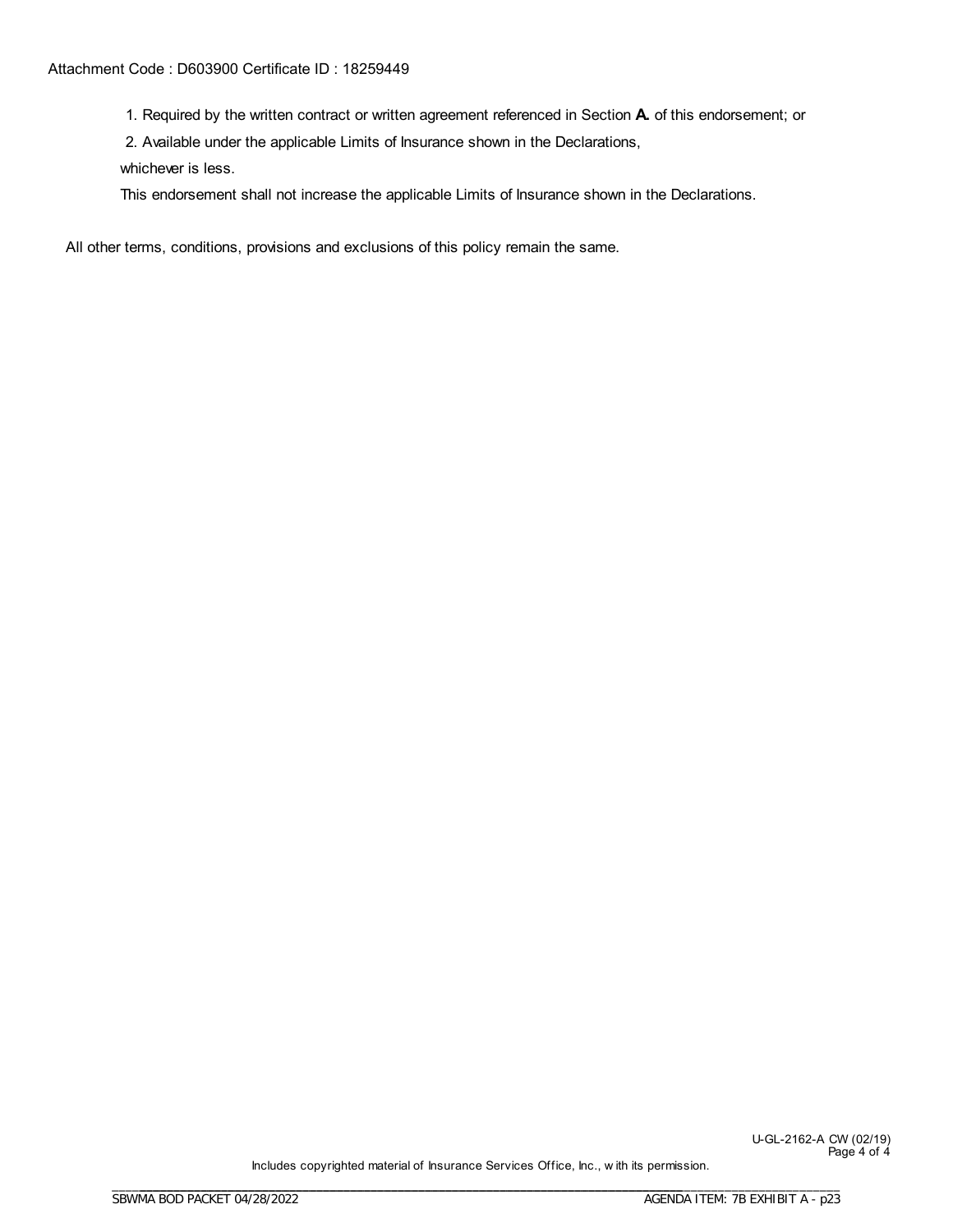POLICY NUMBER: BAP 0112780-07 **COMMERCIAL AUTO** 

#### **THIS ENDORSEMENT CHANGES THE POLICY. PLEASE READ IT CAREFULLY.**

## **DESIGNATED INSURED FOR COVERED AUTOS LIABILITY COVERAGE**

This endorsement modifies insurance provided under the following:

AUTO DEALERS COVERAGE FORM BUSINESS AUTO COVERAGE FORM MOTOR CARRIER COVERAGE FORM

With respect to coverage provided by this endorsement, the provisions of the Coverage Form apply unless modified by this endorsement.

This endorsement identifies person(s) or organization(s) who are "insureds" for Covered Autos Liability Coverage under the Who Is An Insured provision of the Coverage Form. This endorsement does not alter coverage provided in the Coverage Form.

This endorsement changes the policy effective on the inception date of the policy unless another date is indicated below.

**Named Insured:** Stearns, Conrad and Schmidt, Consulting Engineers, Inc.

**Endorsement Effective Date:** 04/01/2022

#### **SCHEDULE**

**Name Of Person(s) Or Organization(s):** 

Any person or organization to whom or which you are required to provide additional insured status or additional insured status on a primary, non-contributory basis, in a written contract or written agreement executed prior to loss, except where such contract or agreement is prohibited by law.

Information required to complete this Schedule, if not shown above, will be shown in the Declarations.

\_\_\_\_\_\_\_\_\_\_\_\_\_\_\_\_\_\_\_\_\_\_\_\_\_\_\_\_\_\_\_\_\_\_\_\_\_\_\_\_\_\_\_\_\_\_\_\_\_\_\_\_\_\_\_\_\_\_\_\_\_\_\_\_\_\_\_\_\_\_\_\_\_\_\_\_\_\_\_\_\_\_\_\_

\_\_\_\_\_\_\_\_\_\_\_\_\_\_\_\_\_\_\_\_\_\_\_\_\_\_\_\_\_\_\_\_\_\_\_\_\_\_\_\_\_\_\_\_\_\_\_\_\_\_\_\_\_\_\_\_\_\_\_\_\_\_\_\_\_\_\_\_\_\_\_\_\_\_\_\_\_\_\_\_\_\_\_\_\_\_\_\_\_\_\_\_\_\_\_\_\_\_\_\_\_\_\_

Each person or organization shown in the Schedule is an "insured" for Covered Autos Liability Coverage, but only to the extent that person or organization qualifies as an "insured" under the Who Is An Insured provision contained in Paragraph **A.1.** of Section **II** – Covered Autos Liability Coverage in the Business Auto and Motor Carrier Coverage Forms and Paragraph **D.2.** of Section **I** – Covered Autos Coverages of the Auto Dealers Coverage Form.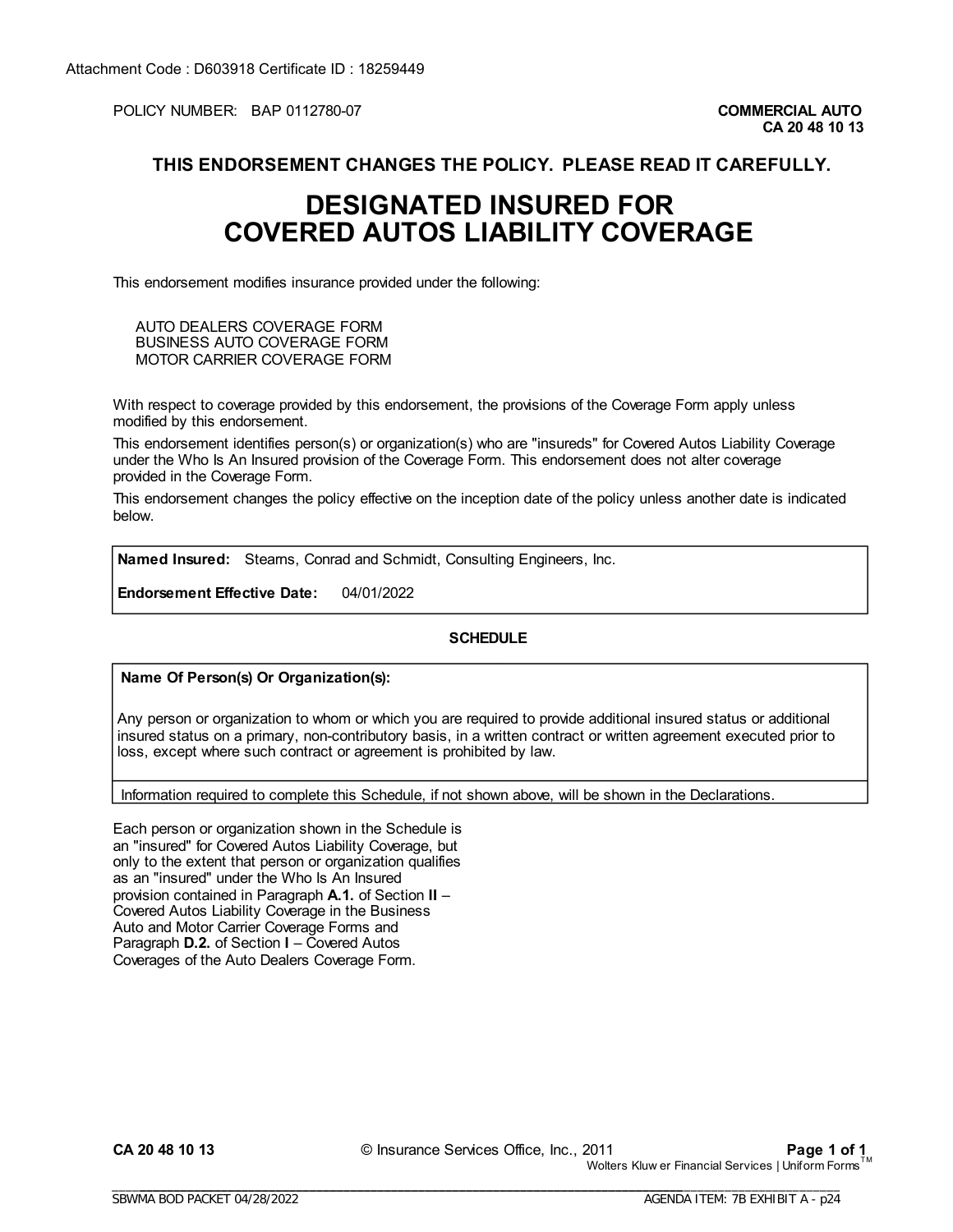Attachment Code : D603918 Certificate ID : 18259449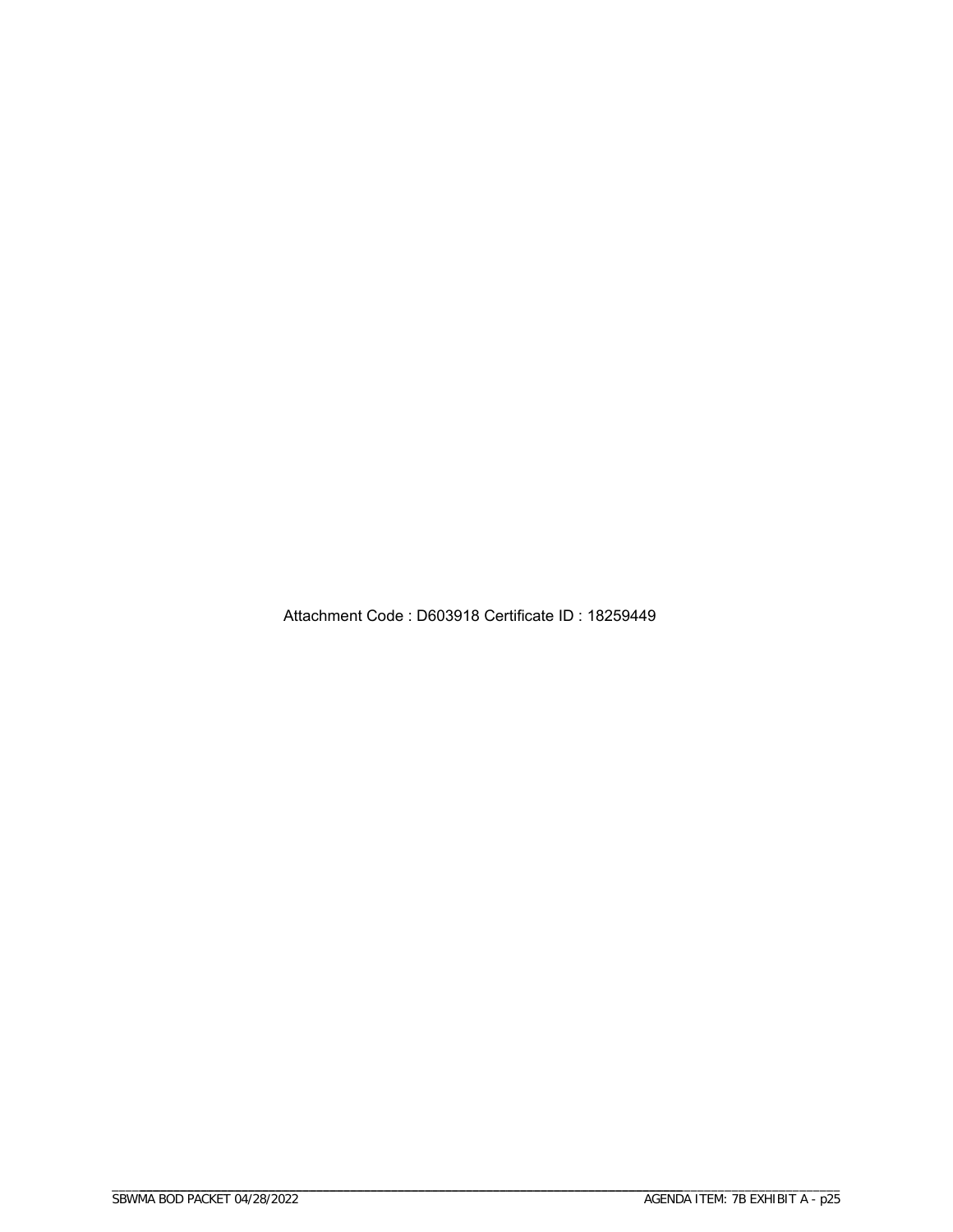

## **STAFF REPORT**

| To:      | <b>SBWMA Board Members</b>                                                                                                                                                                             |
|----------|--------------------------------------------------------------------------------------------------------------------------------------------------------------------------------------------------------|
| From:    | Joe La Mariana, Executive Director                                                                                                                                                                     |
|          | Matt Southworth, Senior Facility Engineer                                                                                                                                                              |
| Date:    | April 28, 2022 Board of Directors Meeting                                                                                                                                                              |
| Subject: | Resolution Authorizing the Executive Director to Enter into Contracts for MRF Wall Repair<br>on an Emergency Basis for an Amount Not-to-Exceed \$375,000 without Further<br><b>Competitive Bidding</b> |

#### **Recommendation**

It is recommended that the SBWMA Board of Directors approve Resolution No 2022-22, attached hereto, authorizing the Executive Director to execute contracts in an amount not-to-exceed \$375,000 for emergency repair work to the MRF push wall without further competitive bidding.

#### **Summary**

In January 2022 staff advised the Board that the easternmost MRF wall was in need of immediate repair to address and correct conditions which led to a Notice of Violation (NOV) being issued by the County Local Enforcement Agency (LEA).The Board was advised that an expeditious repair was required to avoid the possible revocation of the Agency's CalRecycle-issued permit to operate the MRF. Agency staff have engaged in ongoing communications and updates with LEA staff since the NOV was issued, and LEA staff has expressed general support for the proposed process for repair as outlined below.

As a first step, in the Spring 2021 Staff engaged Decker Civil Engineering (San Jose) to design and provide construction documents to resolve the structural issues causing this structural failure. These documents were completed during the summer 2021 to be an essential scope of work component of the anticipated Request for Bids (RFB) process to be executed in in the fall.

As noted for the Board in the January 2022 agenda report, emergency authorization for the repair is required because no bids were received in response to the September 2021 RFB issued by SBWMA to repair the damaged MRF wall. Since that time and to date, staff has attempted to obtain quotes directly from contractors for this work without success. Potential contractors noted that the requirement be performed over a number of successive weekends (6-7 weekends) made the work unattractive to them. Due to this lack of interest on the part of contractors, staff recommended in January 2022 that staff take on some of the tasks of a general contractor and obtain off-site assembly of prefabricated metal units to strengthen the wall to minimize on-site installation time for an installation contractor. This approach had the added benefit of reducing fire risk by eliminating on-site welding. At the January 2022 Board meeting staff requested, and the Board authorized, the Executive Director to enter into emergency repair contracts in an amount not to exceed \$250,000, without further competitive bidding in order to have this project completed expeditiously. In pursuing these contracts, staff has since determined that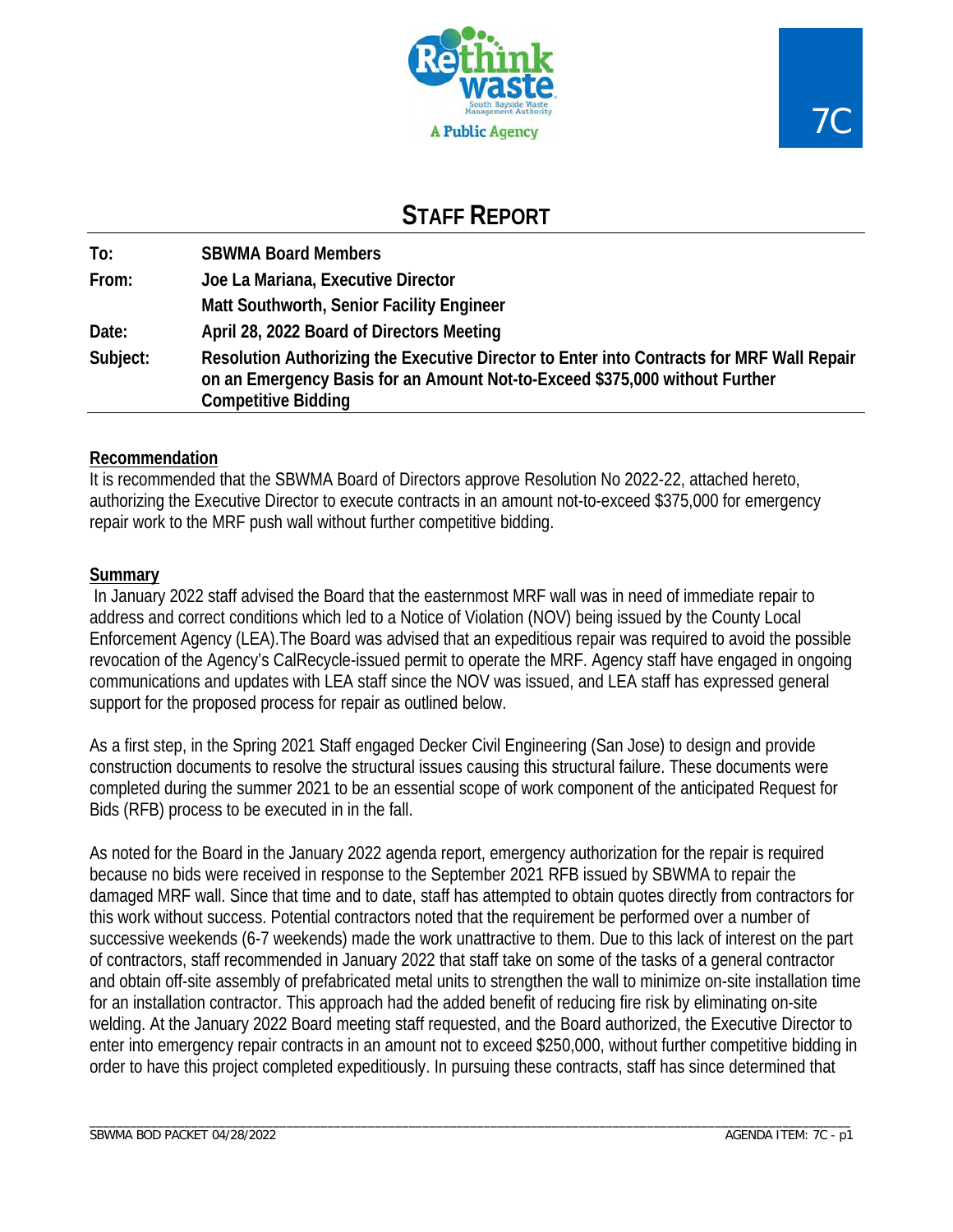additional funds will be needed to complete this work. Staff now requests that the Board approve additional contract authority for the Executive Director so that his total emergency contracting authority for this project is an amount not-to-exceed \$375,000.

The SBWMA's Purchasing Policy provides that the Executive Director shall submit a report to the Board at each Board meeting detailing emergency repair work; accordingly, along with seeking additional funding, this report will provide an update on the status of the authorized repair work.

#### **Analysis**

As indicated in the January 2022 staff report, no bids were received on this project in September because steel fabricators currently have months-long backlogs and the fabrication/installation contractors are not interested in work outside of normal weekday hours. In addition, there is a lack of interest in taking on the labor and materials integration task of a general contractor. These two impediments continue and so a new cycle of bidding would, in staff's opinion, be fruitless and the project would not meet the time frames identified by the LEA and CalRecycle.

Since receiving emergency repair authorization from the Board in January, staff has been in contact with several contractors and has identified a contractor who is able to (off-site) pre-fabricate the necessary metal structures that will be placed in the wall. Once that fabrication work is complete, the installation and completion work needed to be done on-site should be able to be performed over two weekends rather than the original 6 or 7 weekends originally anticipated. Staff has also identified a second (installation) contractor willing and able to perform this work within these scheduling parameters. The cost of this work will be higher than originally anticipated, so staff now seeks an increase to the emergency repair budget of \$125,000, for a total not-to-exceed contract value of \$375,000.

Staff believes this amount is necessary to have the repair completed in a satisfactory and timely manner due to current market conditions. There is no time to re-bid the project or wait for different market conditions, the work must be done to comply with CalRecycle regulations. Failure to do so could result in revocation of the facility's permit.

#### **Fiscal Impacts:**

Although the final financial cost to complete these repairs is unknown, \$200,000 was designated for this work in the adopted FY2022 Capital Expenditure Plan (see Line item 8 on 2022 Capital Budget worksheet). Staff has identified several other 2022 Capital Budget line items to be redirected to fund the remaining necessary repairs to complete this work (\$175,000 from CIP line item 9 (PRC Document Shredder). This project will be deferred to the future). As a result, there will be no FY2022 budget variance.

#### *Attachments:*

Resolution 2022-22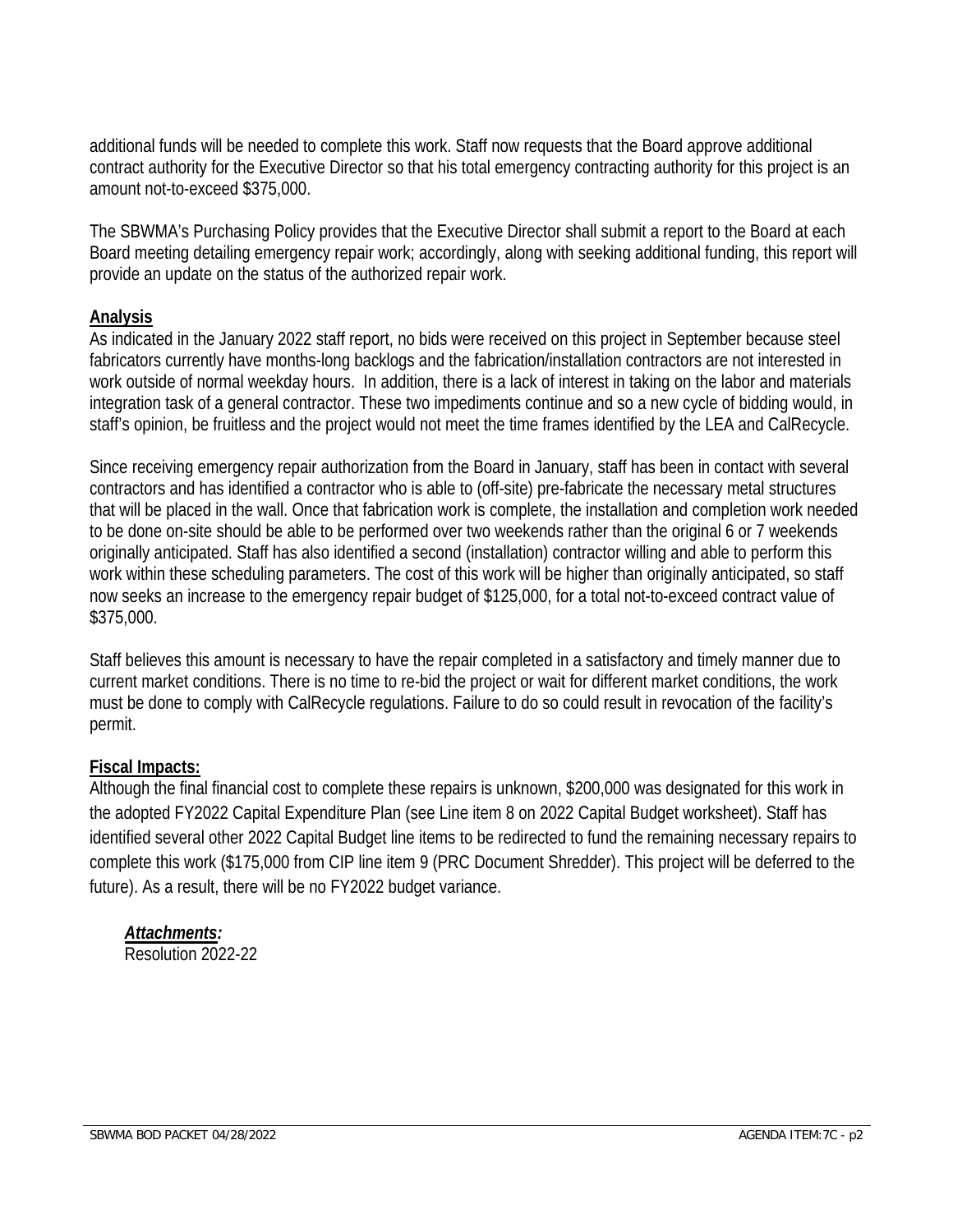![](_page_52_Picture_0.jpeg)

# **RESOLUTION NO. 2022-22**

## **RESOLUTION OF THE SOUTH BAYSIDE WASTE MANAGEMENT AUTHORITY BOARD OF DIRECTORS GRANTING AUTHORITY TO THE EXECUTIVE DIRECTOR TO ENTER INTO CONTRACTS FOR MRF WALL REPAIR ON AN EMERGENCY BASIS FOR AN AMOUNT NOT-TO-EXCEED \$375,000 WITHOUT FURTHER COMPETITIVE BIDDING**

**WHEREAS**, wall in the MRF have been seriously damaged and requires repair and improvement to avoid reoccurrence; and

**WHEREAS**, the damaged walls and the conditions created by that damage have resulted in the County Local Enforcement Agency issuing a Notice of Violation and a demand for an immediate repair of the walls; and

**WHEREAS**, SBWMA issued a Notice Inviting Bids in September 2021 for this repair and no bids were received; and

**WHEREAS**, the County Local Enforcement Agency has indicated that if repairs are not immediately made, it will notify CalRecycle that the Authority's operations are occurring in violation of CalRecycle regulations which may jeopardize our facilities operating permit status. Without a proper operating permit, our MRF facility will not be authorized to operate; and

**WHEREAS**, the Board in January 2022 authorized emergency contracting authority for the Executive Director in an amount not to exceed \$250,000 based on information provided by staff that further bidding would result in additional delays and potential action by CalRecycle; and

**WHEREAS**, the staff has now determined and the Board finds that, due to material shortages and extraordinary market considerations relating to qualified contractors, additional emergency contracting authority of an amount not-to-exceed \$125,000 is needed in order to insure that these repairs can be completed expeditiously in order to address an immediate threat to health and safety.

**NOW, THEREFORE BE IT RESOLVED** that the South Bayside Waste Management Authority hereby authorizes the Executive Director to enter into contracts for emergency MRF wall repairs in a total amount not to exceed \$375,000 and requires that the Executive Director make reports to the Board at each succeeding Board meeting regarding this repair project.

**PASSED AND ADOPTED** by the Board of Directors of the South Bayside Waste Management Authority, County of San Mateo, State of California on the 28<sup>th</sup> day of April, 2022, by the following vote: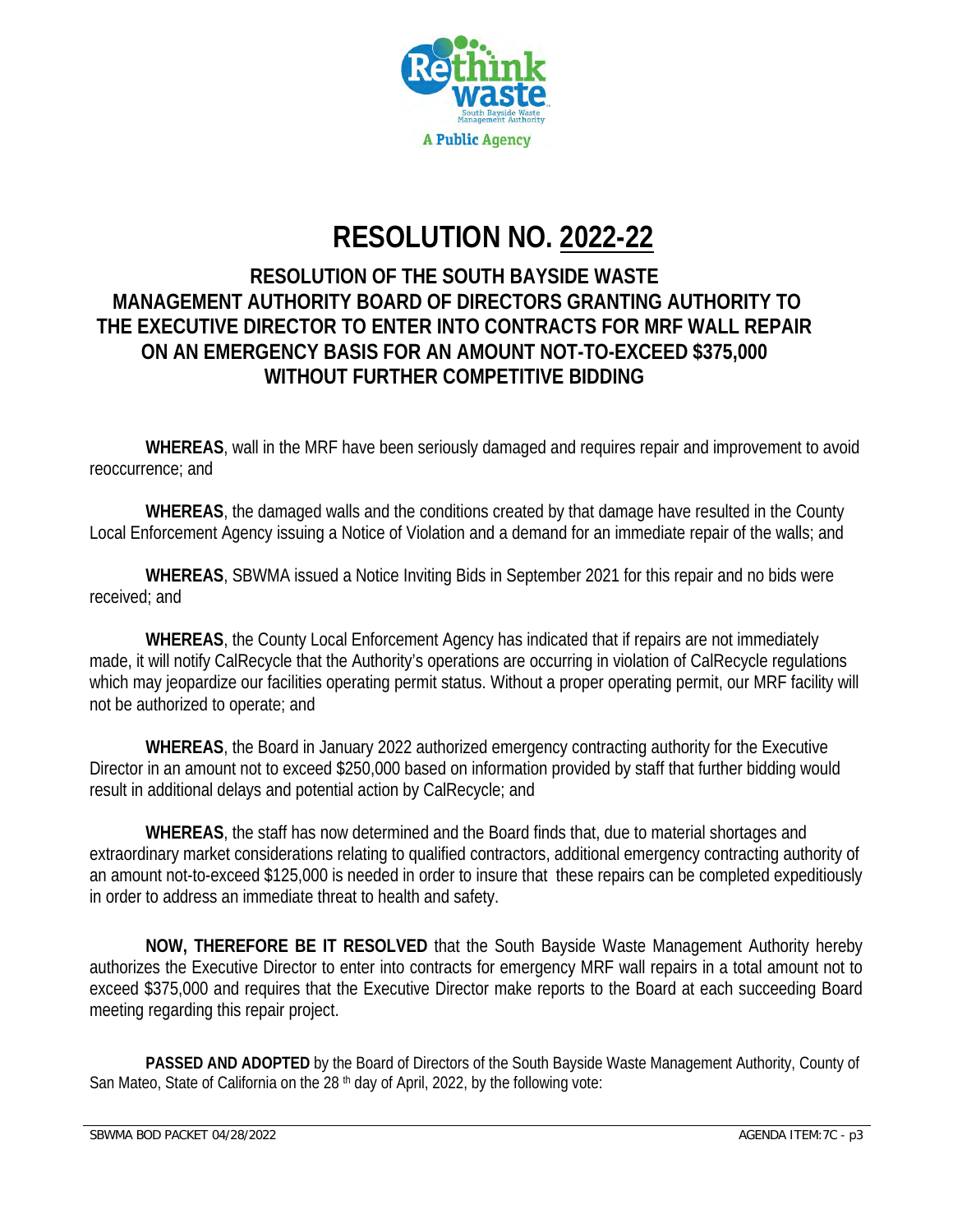| Agency             | Yes | No | Abstain | Absent | Agency                 | Yes | No | Abstain | Absent |
|--------------------|-----|----|---------|--------|------------------------|-----|----|---------|--------|
| Belmont            |     |    |         |        | Redwood City           |     |    |         |        |
| Burlingame         |     |    |         |        | San Carlos             |     |    |         |        |
| East Palo Alto     |     |    |         |        | San Mateo              |     |    |         |        |
| <b>Foster City</b> |     |    |         |        | County of San Mateo    |     |    |         |        |
| Hillsborough       |     |    |         |        | West Bay Sanitary Dist |     |    |         |        |
| Menlo Park         |     |    |         |        |                        |     |    |         |        |

I HEREBY CERTIFY that the foregoing Resolution No. 2022-22 was duly and regularly adopted at a regular meeting of the South Bayside Waste Management Authority on April 28, 2022.

\_\_\_\_\_\_\_\_\_\_\_\_\_\_\_\_\_\_\_\_\_\_\_\_\_\_\_\_\_\_\_\_\_\_\_\_ ATTEST: And the Contract of Superintent Chair Alicia Aguirre, Chairperson of SBWMA

\_\_\_\_\_\_\_\_\_\_\_\_\_\_\_\_\_\_\_\_\_\_\_\_\_\_\_\_\_\_\_\_\_ Cyndi Urman, Clerk of the Board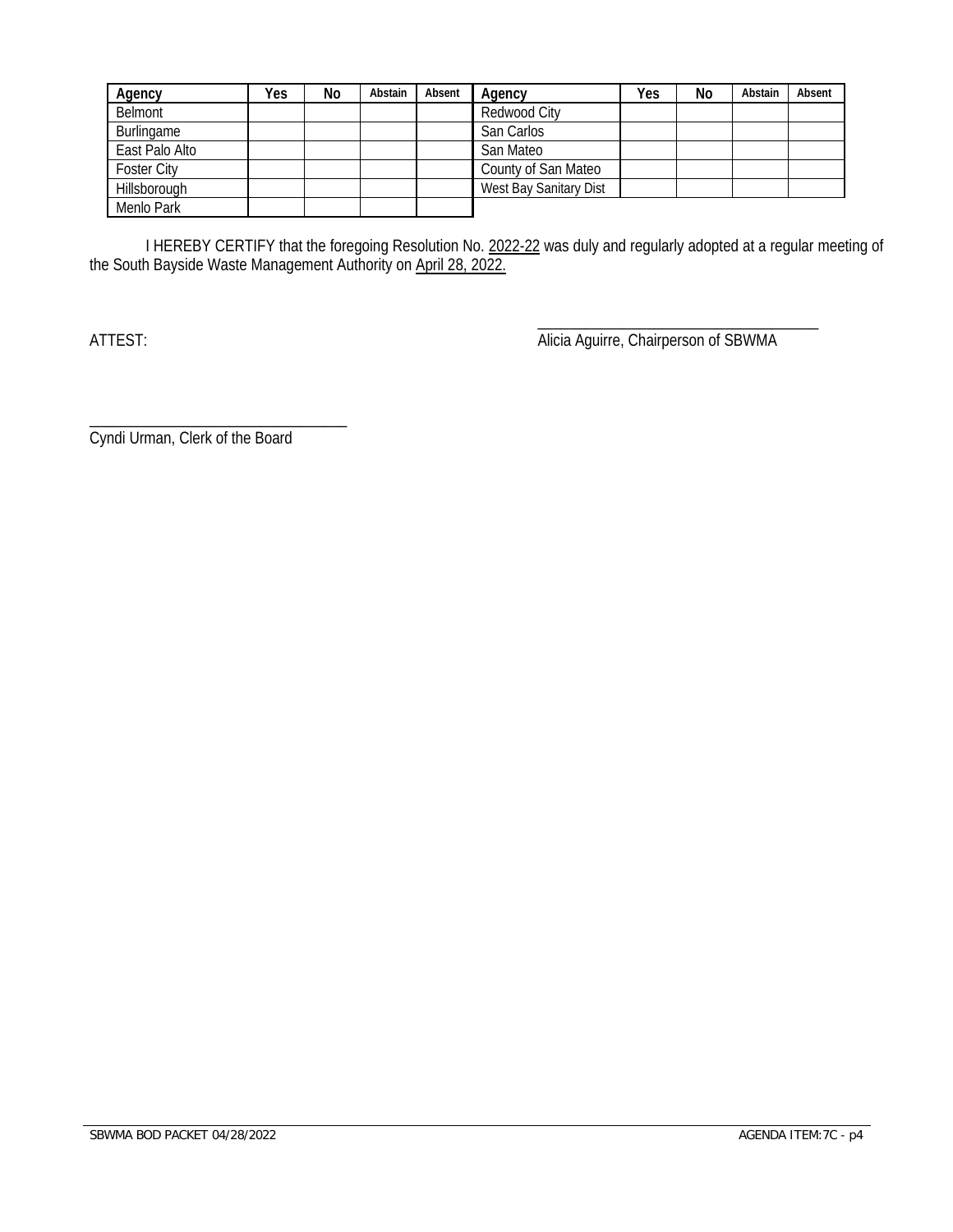![](_page_54_Picture_0.jpeg)

![](_page_54_Picture_1.jpeg)

## **STAFF REPORT**

| To:      | <b>SBWMA Board Members</b>                                                                                       |  |  |  |  |  |
|----------|------------------------------------------------------------------------------------------------------------------|--|--|--|--|--|
| From:    | Hilary Gans, Senior Operations and Engineering Manager                                                           |  |  |  |  |  |
|          | Joanne Nghiem, Senior Management Analyst                                                                         |  |  |  |  |  |
| Date:    | April 28, 2022 Board of Directors Meeting                                                                        |  |  |  |  |  |
| Subject: | Resolution Approving Release of Bid Documents for Shoreway Truck Maintenance<br><b>Building Roof Replacement</b> |  |  |  |  |  |

#### **Recommendation**

Staff recommends that the Board of Directors approve Resolution No. 2022-25 attached hereto authorizing the following action:

Issuance of a Request for Bids for the replacement of the Shoreway Truck Maintenance Building roof.

#### **Background**

The Truck Maintenance Building was originally built in the 1980s and is a 20,000 square foot multi-purpose metal building that is currently used by Recology for truck repair operations, parts storage and maintenance office area, driver dispatch offices, and collection driver common area. The roof is original to the building and is approximately 40 years old. Leaks and repairs to the roof have become a regular occurrence (there was damage to the dispatch offices in the winter of 2021 that entailed over \$30,000 in roof repairs and water damage repairs to the office areas). The 24,200 square foot roof (220' X 110') is corrugated metal that matches the rest of the metal building exterior with sky-lights and gutters.

#### **Analysis**

Staff has collected cost information and estimates that it will cost \$250,000 - \$350,000 to replace the building roof (this dollar range includes estimated prevailing wage costs, materials costs increase and taxes). Per the recently amended purchasing policy via passed resolution on February 24, 2022, the Board of Directors shall authorize issuance of notices inviting formal bids for public projects of an estimated value above \$200,000.

Timing is critically important and the goal is to complete the work over the summer before the start of the rainy season. In order to accomplish this, a signed contract with the lowest responsive and responsible bidder will be presented to the SBWMA Board Members at the June 2022 Board of Directors Meeting for approval and contract execution. A project schedule is presented in **Table 1** on the next page. Using this projected timeline, the award and completion of this work would be expected before the wet weather hits our region in the late fall.

#### **Fiscal Impact**

Depending on the cost of the project, the agency will fund the project by moving funds from other capital projects that will not be completed in 2022 (i.e., \$200,000 MRF fire suppression system) or a new capital line item will be added onto the Mid-Year budget update.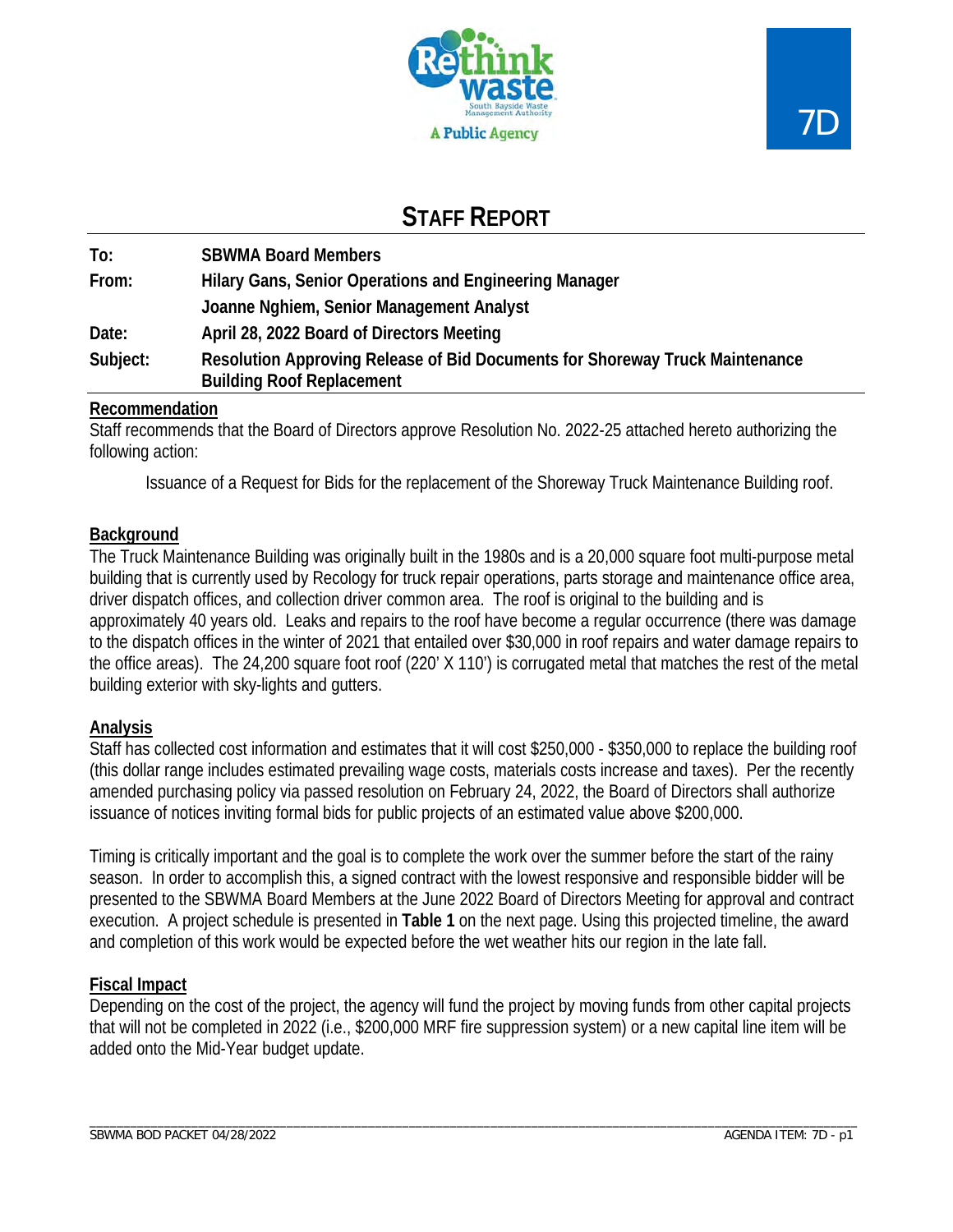## *Table 1. Truck Maintenance Building Re-roofing Project Schedule*

| <b>Duration (days)</b> | <b>Start</b> | <b>Finish</b> |
|------------------------|--------------|---------------|
| 0                      | 4/21/2022    | 4/21/2022     |
| 0                      | 4/25/2022    | 4/25/2022     |
| 4                      | 4/25/2022    | 4/29/2022     |
| 14                     | 5/6/2022     | 5/20/2022     |
| 0                      | 4/22/2022    | 4/22/2022     |
| 0                      | 5/5/2022     | 5/5/2022      |
| 0                      | 5/11/2022    | 5/11/2022     |
| 0                      | 5/16/2022    | 5/16/2022     |
| 6                      | 5/23/2022    | 5/29/2022     |
| 10                     | 5/30/2022    | 6/9/2022      |
| 10                     | 5/30/2022    | 6/9/2022      |
| 0                      | 6/9/2022     | 6/9/2022      |
| 0                      | 6/16/2022    | 6/16/2022     |
| 0                      | 6/23/2022    | 6/23/2022     |
|                        |              |               |

*Attachments:*  Resolution 2022-25